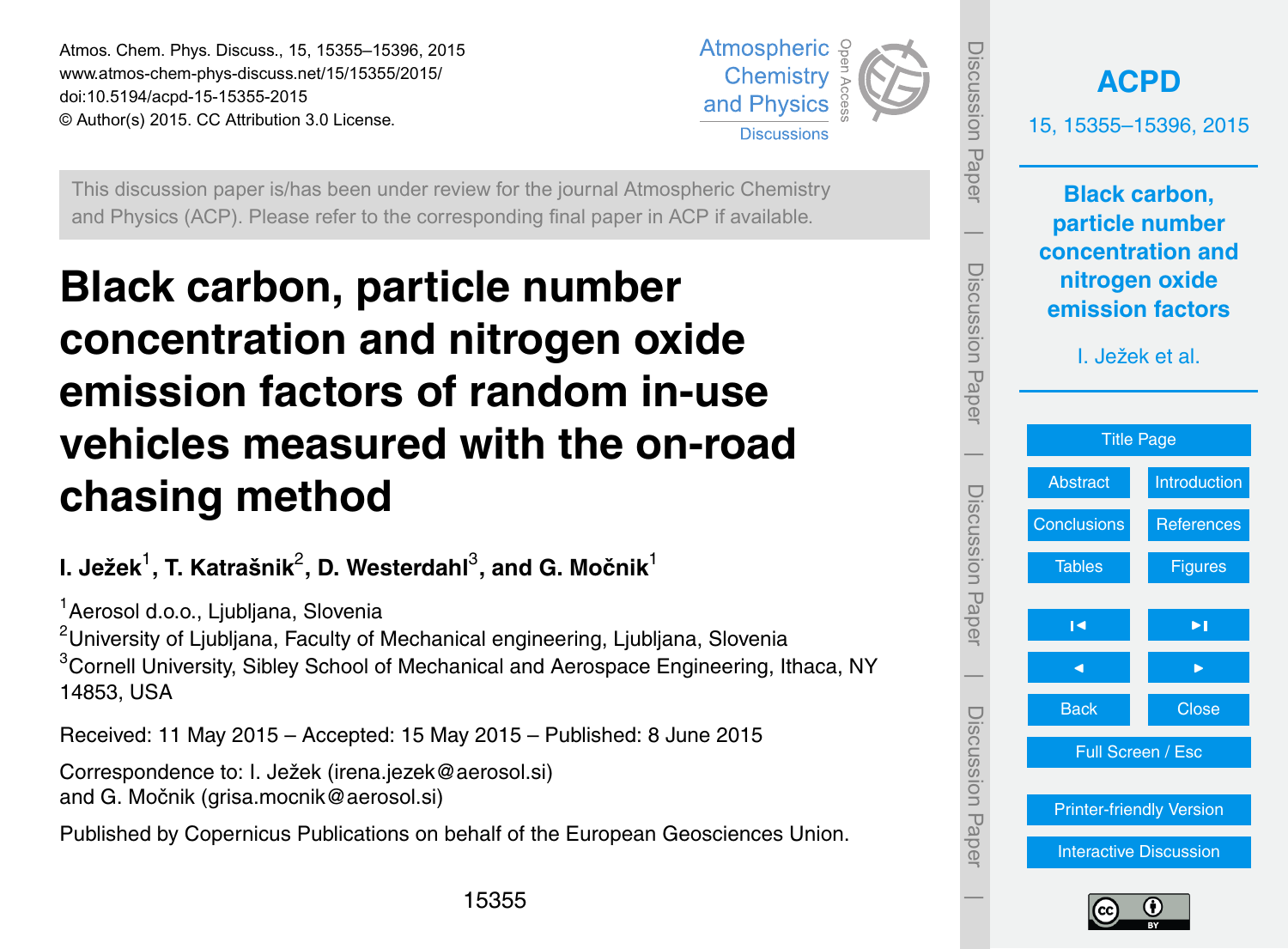#### <span id="page-1-0"></span>**Abstract**

The chasing method was used in an on-road measurement campaign, and emission factors (EF) of black carbon (BC), particle number (PN) and nitrogen oxides (NO*<sup>x</sup>* ) were determined for 139 individual vehicles of different types encountered on the roads. The <sup>5</sup> aggregated results provide EFs for BC, NO*<sup>x</sup>* and PN for three vehicle categories: goods vehicles, gasoline and diesel passenger cars. This is the first on-road measurement study where BC EFs of numerous individual diesel cars were determined in real-world driving conditions. We found good agreement between EFs of goods vehicles determined in this campaign and the results of previous studies that used either chasing or <sup>10</sup> remote sensing measurement techniques. The composition of the sampled car fleet determined from the national vehicle registry information is reflective of Eurostat statistical data on the Slovenian and European vehicle fleet. The median BC EF of diesel and gasoline cars that were in use for less than 5 years, decreased by 60 and 47 % from those in use for 5–10 years, respectively, the median NO*<sup>x</sup>* and PN EFs, of goods

- vehicles that were in use for less than five years, decreased from those in use for 5– 10 years by 52 and 67 %, respectively. The influence of engine maximum power of the measured EFs showed an increase in NO*<sup>x</sup>* EF from least to more powerful vehicles with diesel engines. Finally a disproportionate contribution of high emitters to the total emissions of the measured fleet was found; the top 25 % of emitting diesel cars contributed
- <sup>20</sup> 63, 47 and 61 % of BC, NO*<sup>x</sup>* and PN emissions respectively. With the combination of relatively simple on-road measurements with sophisticated post processing individual vehicles EF can be determined and useful information about the fleet emissions can be obtained by exactly representing vehicles which contribute disproportionally to vehicle fleet emissions; and monitor how the numerous emission reduction approaches are 25 reflected in on-road driving conditions.



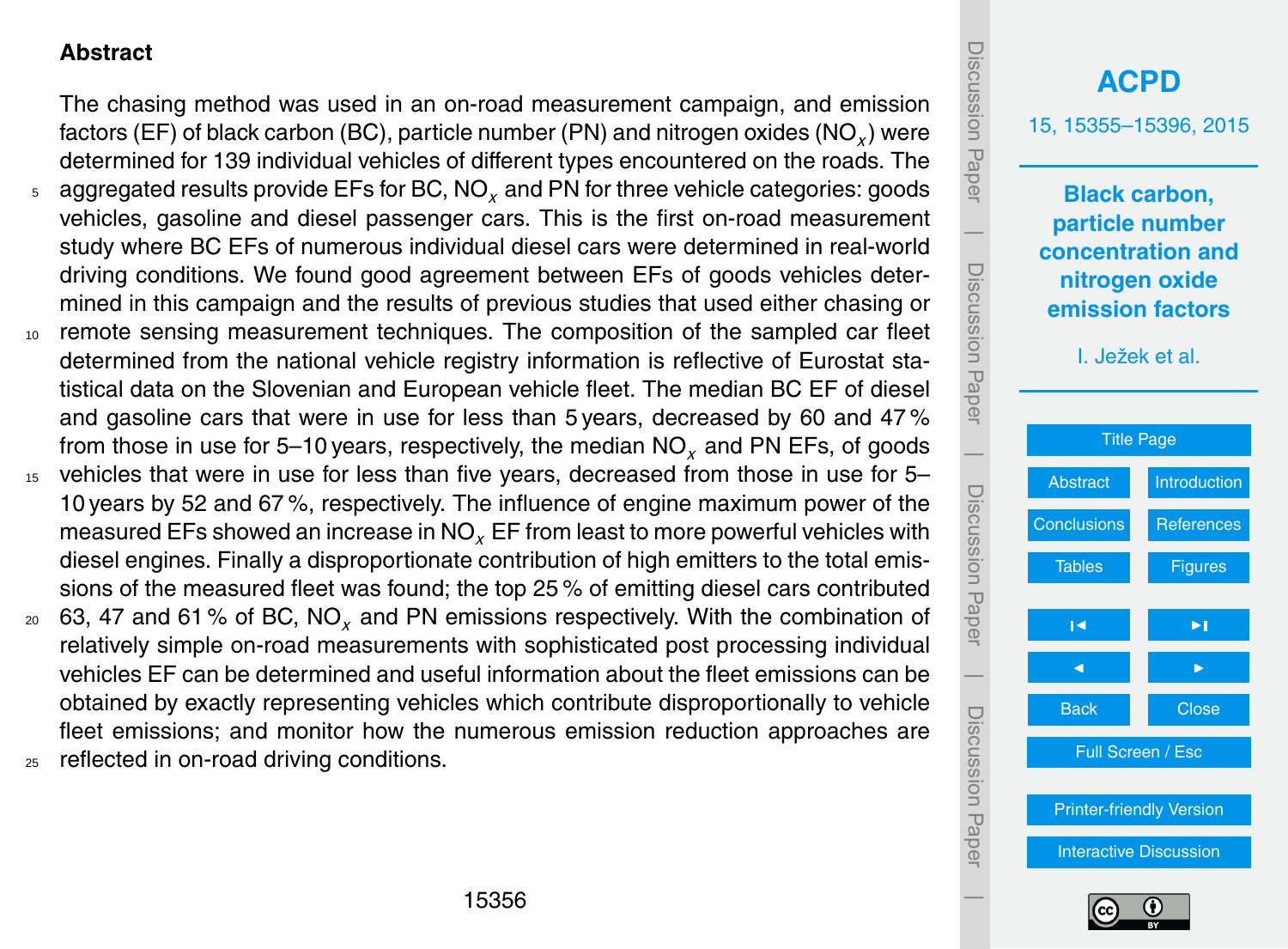#### <span id="page-2-0"></span>**1 Introduction**

Traffic is a diverse and important source of air pollution and is complex to describe in terms of per vehicle emissions. The amount of emitted pollutants depends on individual vehicle parameters, the engine type and displacement, the type of exhaust <sup>5</sup> after-treatment system, fuel quality, maintenance status, traffic situations, topography, driver behavior and weather conditions. Owing to the large number of variables, different statistical analyses and measurement approaches have been employed in order to evaluate traffic emissions. These vary in complexity in terms of describing traffic activity and emission factor (EF) determination. Franco et al. (2013) define EFs as <sup>10</sup> different empirical functional relations of emitted pollutants to the activity that causes them. Most standardized and robust EFs were found to be produced in laboratories using dynamometer tests with prescribed driving cycles. These tests can produce: (a) aggregated or bag results with respect to the mean speed or some other kinematic parameter (e.g. mean acceleration) of a driving cycle; or (b) instantaneous emission

- data, where the emissions values measured can be related to recorded instantaneous kinematic or engine covariates (Perrone et al., 2014). But the nature and conditions of the tests limits both the number of vehicles tested and the application to many on-road or so-called "real world" conditions. In order to validate the emission model predictions and to compare their performance to actual vehicle emissions, "real world" EF mea-
- <sup>20</sup> surement techniques have been developed (Franco et al., 2013). These employ different techniques for measuring numerous vehicles in use in actual traffic situations: the measurements were performed through the use of remote sensing next to the roads, following vehicles on the roads, the use of on-board diagnostics data, or from data taken in tunnels (some of the first such experiments may be found in Bishop et al., <sup>25</sup> 1996; Hansen and Rosen, 1990; Weingartner et al., 1997).

The various "real world" methods have been described as being less precise than the dynamometer studies because the tests are not as repeatable as their dynamometer counterparts owing to the absence of standard cycles and the presence of additional



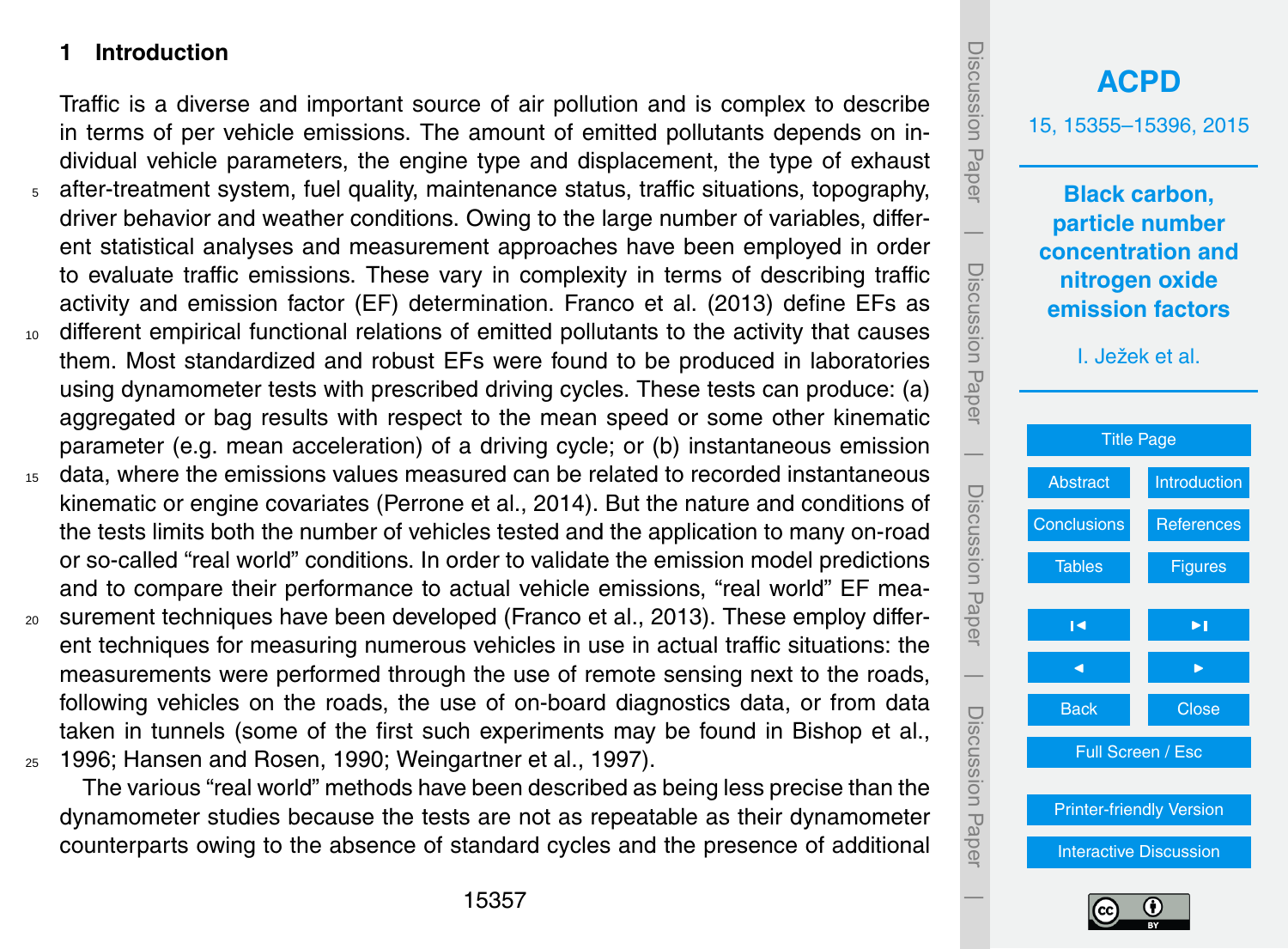tions, driver behavior or highly transient operations (Franco et al., 2013). The on-road measurements have some inherent drawbacks. Two possible shortcomings are that the remote-sensing method can provide only a snapshot of the vehicle emissions and not <sup>5</sup> how the emissions vary during the trip (Franco et al., 2013) and that the on-road chasing method cannot be used in a dense traffic situations, where emissions from other vehicles' would disturb the background measurements (Ježek et al., 2015; Wang et al., 2011). Their advantage over laboratory measurements is that, over a short period of time, a large number of in-use vehicles can be measured and a representative emission <sup>10</sup> factor distribution for different vehicle categories can be obtained. Most of the previous on-road BC emission factor measurements for individual vehicles were performed on diesel fueled trucks and on cars with the spark ignition engine, henceforth referred to as gasoline cars (Ban-Weiss et al., 2009; Dallmann et al., 2011, 2012, 2014; Hansen and Rosen, 1990; Wang et al., 2011, 2012). Many of these studies revealed that a small <sup>15</sup> percentage of vehicles – the so-called super emitters; contribute disproportionately to total vehicle emissions. Ban-Weiss et al. (2009) demonstrated that 10 % of the trucks contributed 40 % of the BC and PN emissions. Wang et al. (2011) showed that, in their measured fleet, 20 % of the trucks contributed 50 % of the carbon monoxide (CO) and  $\text{PN}_{0.5}$  emissions, 60 % of the PM<sub>0.5</sub> (the particle number concentration – PN; and par-<sup>20</sup> ticulate mass concentration (PM) subscripts denote here the largest mobility diameter [µm] of aerosol particles measured, in this case aerosol particles of 0.5 µm and smaller) and over 70 % of black carbon (BC) emissions. Bishop and Stedman (2008) report the same trend for nitrogen oxides (NO*<sup>x</sup>* ), CO and hydrocarbons (HC). The advantage of individual vehicle measurements over average fleet emission factors, as is often ex-<sup>25</sup> pressed by dynamometer or portable emission measurement system (PEMS) studies, is the ability to detect and express the distribution of emissions from many vehicles as well as to identify "super emitters" and their contributions within the vehicle population, serving as a basis for the implementation of improved emission data, more efficient abatement strategies and monitoring of progress on controls.

uncontrolled parameters introducing variability, such as environmental or traffic condi-



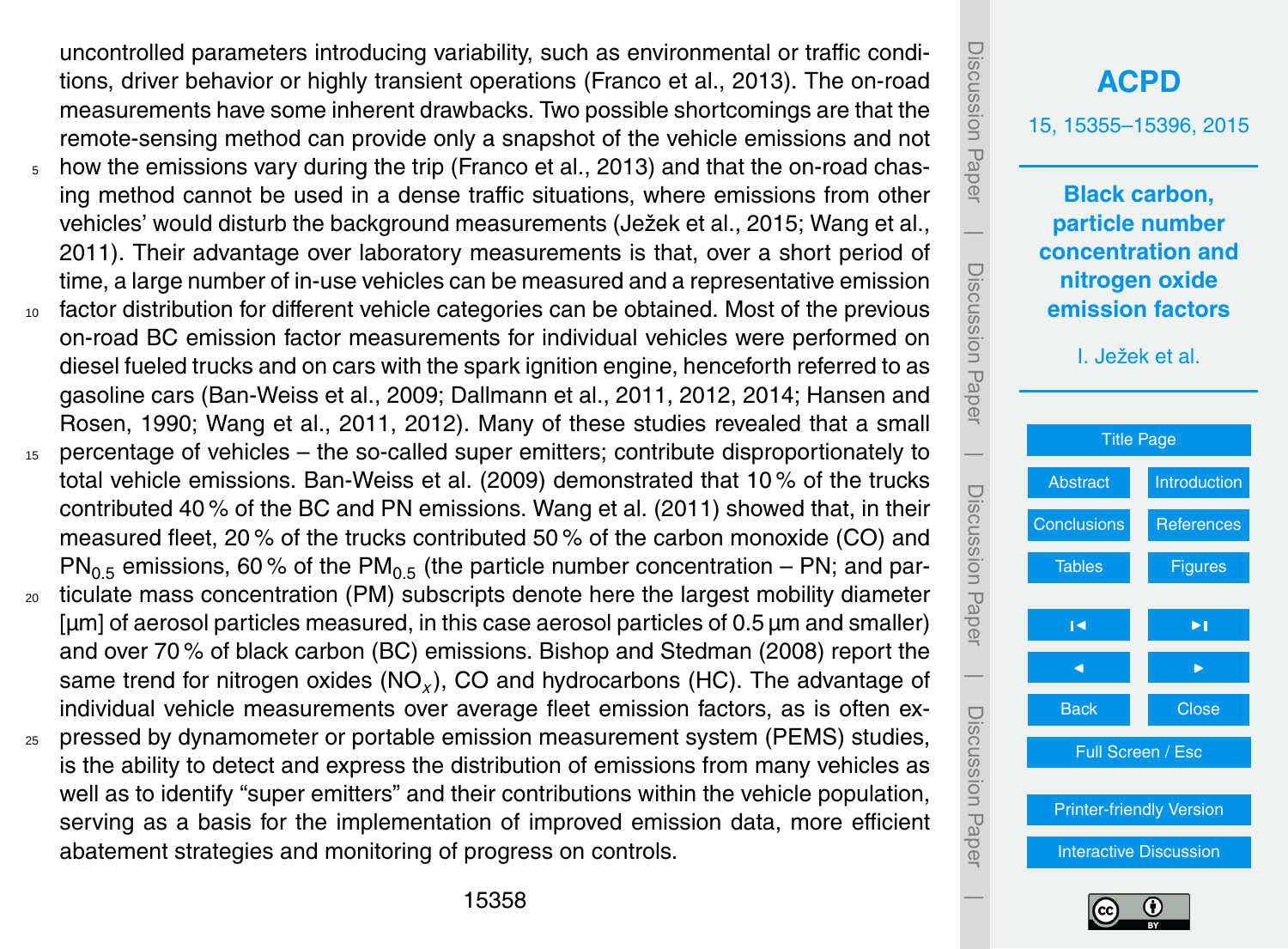Previous studies using the chasing method for EF measurements in real driving conditions were performed on fleets of buses, light duty vehicles (LGV) with gasoline engines and heavy-goods vehicles (HGV) with diesel engines (Canagaratna et al., 2004; Herndon et al., 2005; Schneider et al., 2008; Shorter et al., 2005; Wang et al., 2011, <sup>5</sup> 2012). Shorter et al. (2005) discuss the effectiveness of the NO*<sup>x</sup>* emission reduction in different engine and exhaust system technologies, which had been introduced to the New York bus fleet. They found that NO*<sup>x</sup>* emissions from diesel and Compressed Natural Gas (CNG) buses were comparable and that diesel hybrid electric buses had approximately one-half the NO*<sup>x</sup>* emissions. They also found that in the group of diesel <sup>10</sup> buses equipped with continuously regenerating technology (CRT), nitrogen dioxide (NO<sub>2</sub>) represented a third of emitted NO<sub>x</sub>, while in non–CRT buses emissions, the percentage of NO<sub>2</sub> was less than 10 %. Similar NO<sub>2</sub> to NO<sub>x</sub> ratios were found by Carslaw and Rhys-Tyler (2013) who used a remote sensing technique to measure the emissions of almost 70 000 vehicles in UK, where 30 % of NO<sub>x</sub> were emitted as NO<sub>2</sub> by Enhanced <sup>15</sup> Environmentally friendly Vehicles (EEV). The EEV is a recommended standard in the European Union for HGVs with lower PM emission values than a Euro VI vehicle but the same NO*<sup>x</sup>* standard as a Euro V.

Wang et al. (2011) measured the EF of BC, CO and  $PM<sub>0.5</sub>$  on a fleet of 230 trucks and 57 buses in China, and identified "heavy emitters" in the road fleet. They found that

- $20\,$  5% of the trucks contributed 50% of the BC emissions, and 20% of the trucks contributed 50% of the CO and  $PM_{0.5}$  emissions. Furthermore they found that the EFs of trucks registered outside Beijing were significantly higher than those that were subject to the stricter engine and fuel quality standards enforced in Beijing. They concluded that restricting the emissions of trucks only in Beijing is not sufficient to reduce traffic-
- $25$  related air pollution in there due to the number of out of area trucks that operate in Beijing. Their bus fleet measurements showed that replacement of older buses with newer buses (Euro IV and CNG) compared to their predecessors (Euro II and Euro I) were indeed an effective way to reduce the emissions of the measured pollutants. In their follow up study (Wang et al., 2012), they employed the same method on a fleet of



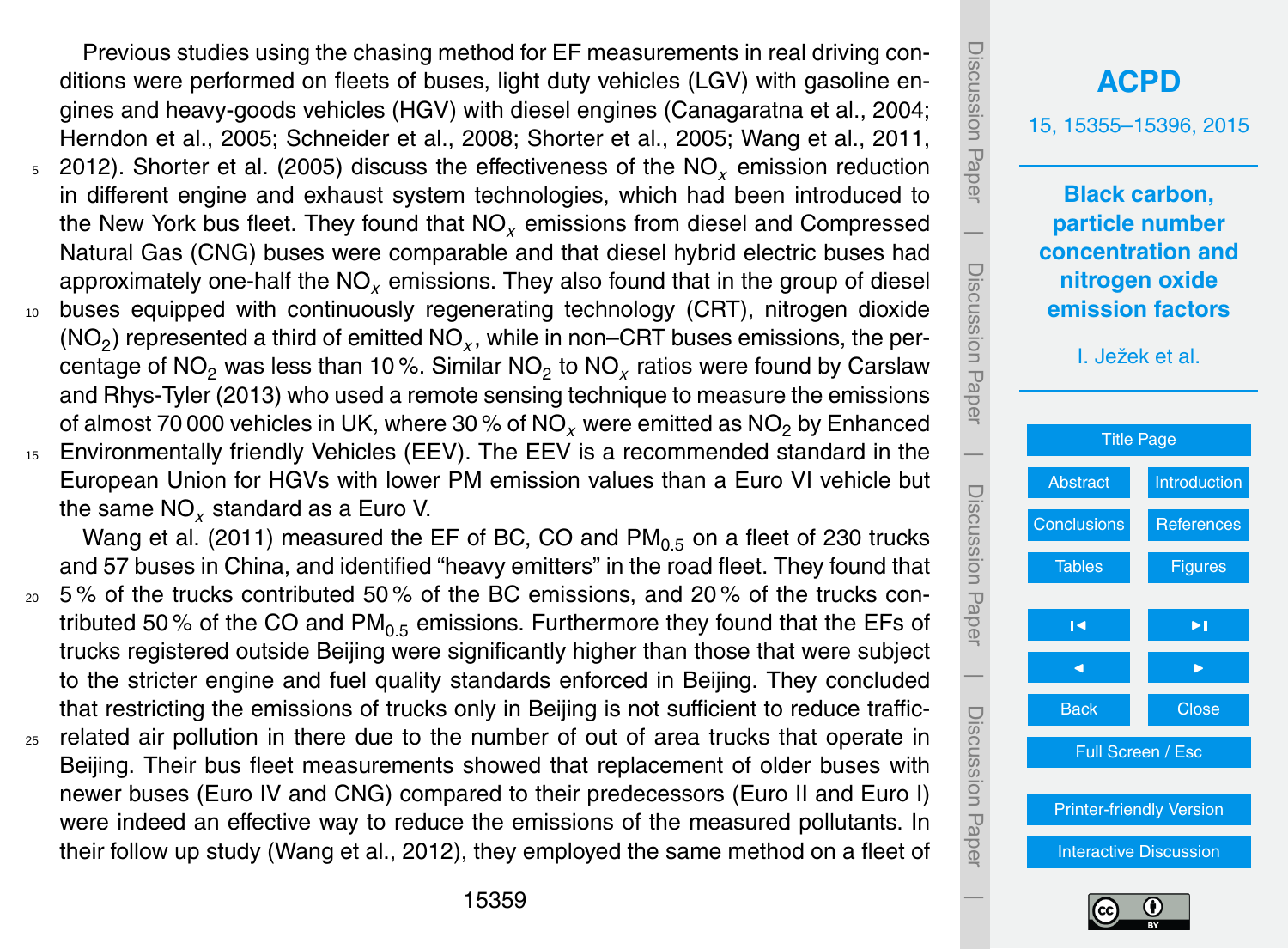440 on-road trucks, measuring the EF of NO*<sup>x</sup>* and BC. They found that the measures taken in Beijing were effective for the BC emissions of trucks that were from that area, but they did not observe such a trend for NO*<sup>x</sup>* emissions.

An extensive on-road measurement study was performed in the UK by Carslaw and <sup>5</sup> Rhys-Tyler (2013). They employed a remote sensing technique to measure the emissions of NO, NO<sub>2</sub> and NH<sub>3</sub> on a fleet of almost 70 000 individual vehicles which included also vans, passenger cars with a compression ignition engine (henceforth referred to as diesel cars), and gasoline cars. Matching these to vehicle registration data, they found that only gasoline fuelled vehicles had shown an appreciable reduction in NO*<sup>x</sup>* <sup>10</sup> emissions over the past 15–20 years, whereas diesel fuelled vehicles have not. They

- found that there was an influence of vehicle manufacturer for Euro 4/5 vehicles and that Euro 4/5 diesel vehicles with smaller displacements emit less NO than those with larger displacements.
- According to the European Automobile Manufacturers' Association (ACEA) the mo-<sup>15</sup> torization in Europe is increasing for passenger cars and the commercial vehicle fleet – by about 50 % in two decades (1990–2010). Fleet trends show that the percentage of diesel cars is also rising from about 30 % in 2000 to about 60 % in 2011, and that most popular passenger cars by segment are small and lower medium cars which respectively represent 34.2 and 22.1 % of all new cars sold in Europe in 2011 (ACEA, 2012).
- $20$  A slightly smaller percentage of diesel cars (55%) was reported by the European Environment Agency (EEA, 2013a) who, in their report titled "Monitoring  $CO<sub>2</sub>$  emissions from new passenger cars in the EU". They state that the average car weight was at its highest in the last nine years, the average engine capacity had decreased by 5 % since 2007, and, despite of these changes, the improved vehicle technology has led to
- $25$  greater fuel efficiency and lower average CO<sub>2</sub> emissions per kilometer travelled (EEA, 2013b). This report was based on data provided by the manufactures who were obliged to measure  $CO<sub>2</sub>$  emissions using the type approved test cycle (NEDC) in laboratory conditions. The statement was refuted by International Council on Clean Transportation in their 2013 white paper (Mock et al., 2013); in which they compared official and

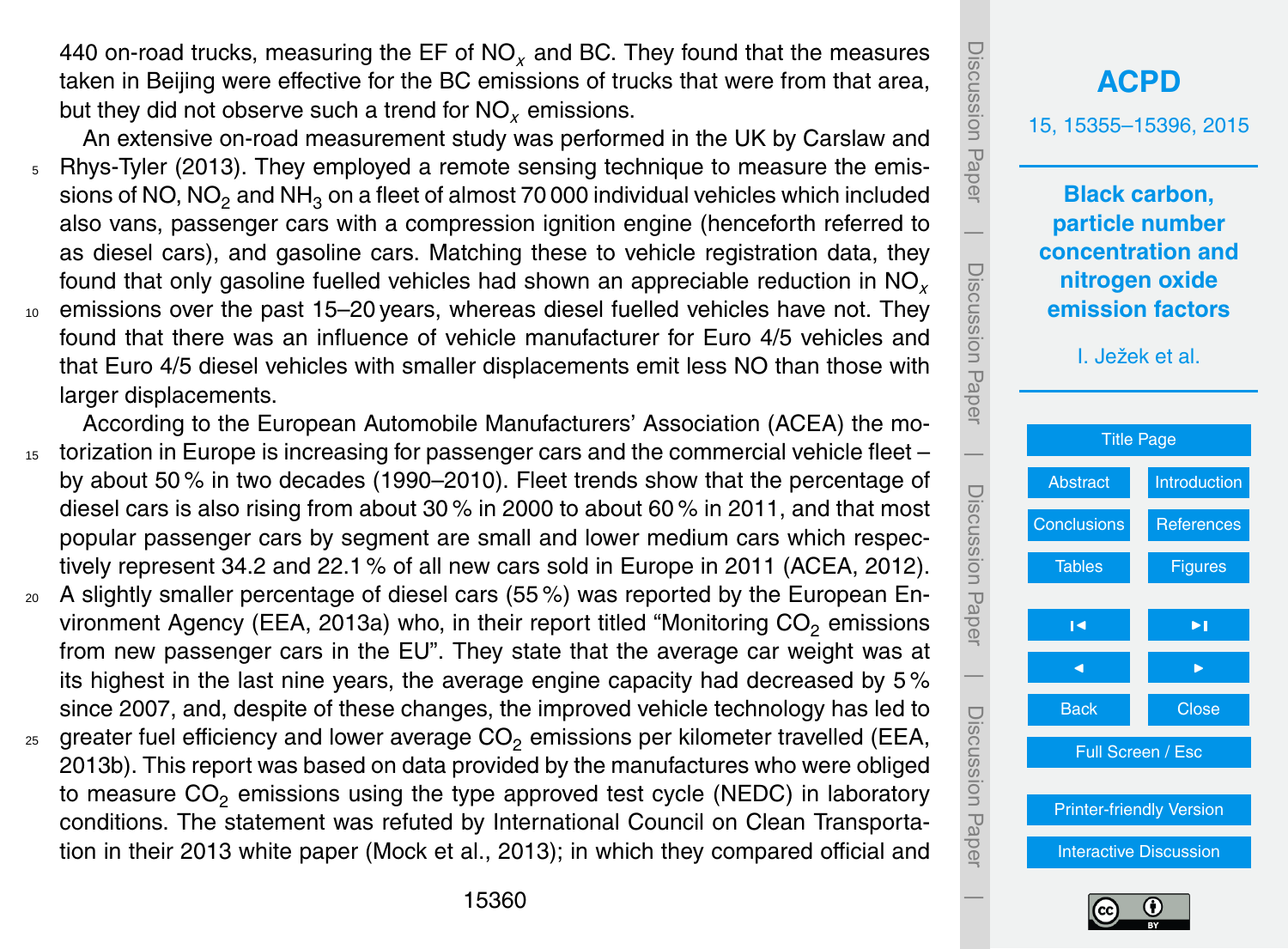"real-world" fuel consumption and CO $_2$  values for cars in Europe and the United States. The report contained and assessment of the results of several on-road driving datasets from various European countries, where they found underestimation by type-approved measurements relative to on-road  $CO<sub>2</sub>$  emissions. Namely, in 2001, the discrepancy <sup>5</sup> between the two had been below 10 % and increased to around 25 % by 2011, with "real-world" emissions being higher than emissions according to type-approval. The same report also clarifies that their analysis does not suggest that manufacturers have done anything illegal. Instead it is suggested that the NEDC was not appropriate to use for indicating fuel consumption as it was originally not designed to measure this,  $10$  nor was it designed to measure CO<sub>2</sub> emissions. Some features of the test procedure can be exploited to influence test results, resulting in unrealistically low  $CO<sub>2</sub>$  emission levels. These issues are being addressed by the United Nations through the development of a new vehicle test procedure, among other things (Mock et al., 2013). Based

on the limited availability of the data that were used in previous studies, we postulate <sup>15</sup> that using on-road emission factors from a representative vehicle fleet could contribute significantly to models' emission predictions. EF determination of a representative onroad sample would include additional sources of variability which can be controlled in the laboratory but not in real world driving conditions.

BC, NO*<sup>x</sup>* and PN are emitted from internal combustion engines and negatively im-<sup>20</sup> pact people's health. The three pollutants do not have the same formation process (Heywood, 1988; Kittelson et al., 2006). A more detailed description may be found in Supplement S1. It has been shown that increased BC concentrations are a better indicator of hazardous health effects of aerosol particle air pollution than the increase in the legislated particle mass concentrations (Janssen et al., 2012); and that it is after  $_{25}\;$  CO $_2$  the second most important contributor to global warming (Bond et al., 2013).

The research presented here is aimed to measure real-world BC EF of diesel cars, since there was no previous research reporting BC EF of numerous diesel cars measured individually in real driving conditions. Gasoline cars and goods vehicles were included for comparison purposes. We also measured vehicles' NO*<sup>x</sup>* and PN EFs due

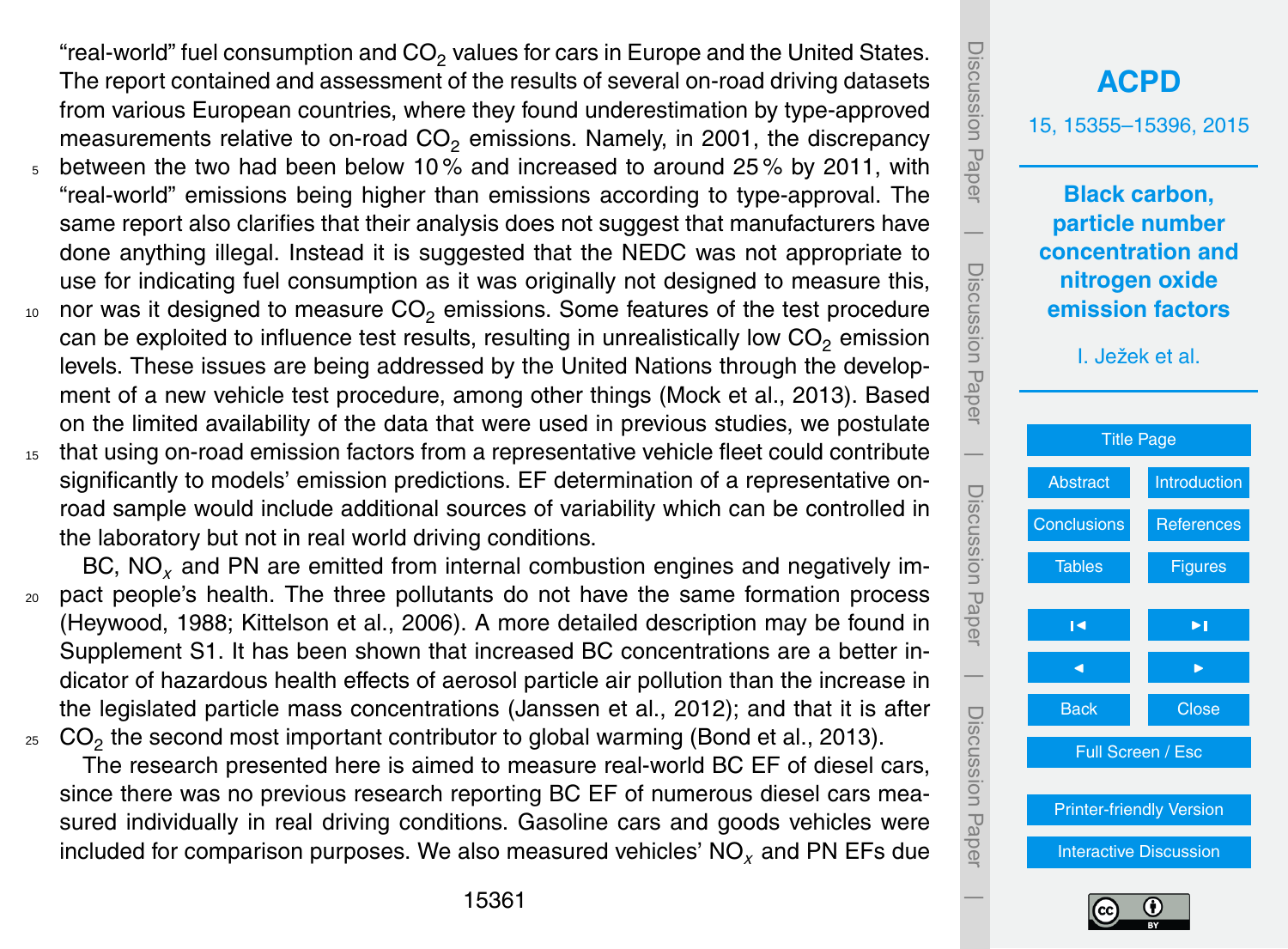to their hazardous effects on health and environment and for the comparison purposes to previous studies. We used the chasing technique (Wang et al., 2011) and the running integration approach to calculate individual vehicles EF (Ježek et al., 2015), because it enables us to measure not only EFs of numerous individual in-use vehicles, but also  $5$  how their EFs change in time, giving us individual vehicle's EF distribution. We analyze EF distribution within the vehicle category by using the median EF value of individual vehicle's EF distribution and compare our results to those of other chasing and remote sensing studies. We obtained registration information of the chased vehicles to demonstrate the effects of vehicle age, vehicle maximum engine power, the ratio of maximum

<sup>10</sup> power to vehicle size, and finally, the contribution of high emitters to the total emissions of our measured fleet. We report the first on-road determination of BC, NO*<sup>x</sup>* and PN EFs of passenger cars measured with the chasing method and the first BC EFs of individual diesel cars measured in real driving conditions.

#### **2 Methodology**

- <sup>15</sup> We performed our measurements in December 2011 over the course of 7 days on Slovenian highways and regional roads, measuring predominantly the Slovenian vehicle fleet (stills from the measurement campaign are presented in Supplement Fig. S1). Slovenia is a country positioned south of the Alps, next to the Adriatic and opening to the Balkan and East European region Slovenian highways are part of
- <sup>20</sup> the V. (Venice–Trieste/Koper–Ljubljana–Budapest–Kiev) and X. (Salzburg–Ljubljana– Zagreb–Belgrade–Thessaloniki) trans-European corridors and are thus an important connection between central and east European states, especially for the transport of goods. As a result, foreign vehicles were also encountered and measured in our campaign.
- <sub>25</sub> In EF analysis we included any vehicle which emissions and background concentrations we could capture without interference of other on-road vehicles (vehicles that would drive in front of the chased vehicle). The inclusion of the measurement in further



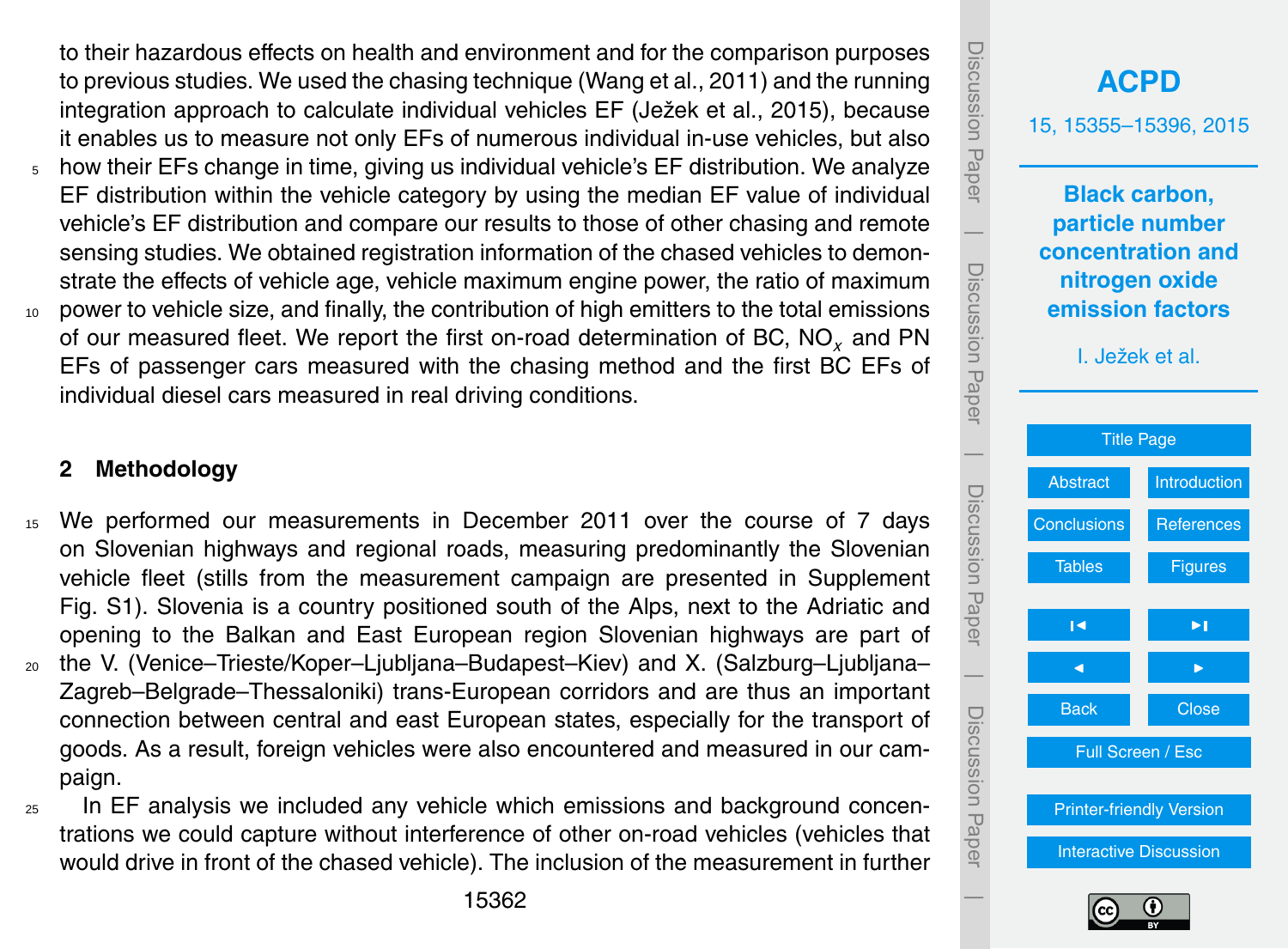analysis was determined on-road and confirmed with video recordings of each chase. For most vehicles we measured the background concentrations before and after the chase, in few instances we used only one – measured before or after the chase. On average each chase lasted for two minutes and a half, with the shortest chase lasting

<sup>5</sup> for 47 s and the longest for 396 s. In the final analysis we excluded 10 cars because we could not obtain registration information needed to categorize them as a diesel or a gasoline car.

The mobile measurement platform used for the on-road chasing measurements is described in detail in Ježek et al. (2015). We used instruments with high time reso- $_{10}$  lution (1 to 10s) the Carbocap GMP343 (Vaisala) to measure CO<sub>2</sub>, the Aethalometer AE33 prototype version *β* (Aerosol d.o.o.), the Fast Mobility Particle seizer (TSI), for the on-road campaign we added also a Nitric Oxide Monitor and an NO<sub>2</sub> converter (models 410 and 401, 2B Technologies). For the Nitric Oxide Monitor the sampling line was a Teflon tube, while for the rest we used static-dissipative tubing. The instrumental <sup>15</sup> details and measurement uncertainties are summarized in Table 1. The Aethalometer data was compensated for the loading effect using the Drinovec et al. (2015) compensation algorithm.

#### **2.1 Emission factor calculation**

We calculated the emission factor as the pollutant  $(P)$  per kg of fuel consumed, as-<sup>20</sup> suming the equal dilution of all emitted pollutants and complete combustion of the fuel, where almost all the carbon in the fuel is oxidized to CO $_2$  (Ban-Weiss et al., 2009; Dallmann et al., 2011; Hansen and Rosen, 1990), the fuel consumption can be estimated by measuring the  $CO<sub>2</sub>$  emissions.

$$
EF_{P} = \frac{\int_{tj}^{tj} (P_{tj} - P_{ti}) dt}{a \cdot \int_{tj}^{tj} (CO_{2tj} - CO_{2ti}) dt} \cdot w_{c}
$$



(1)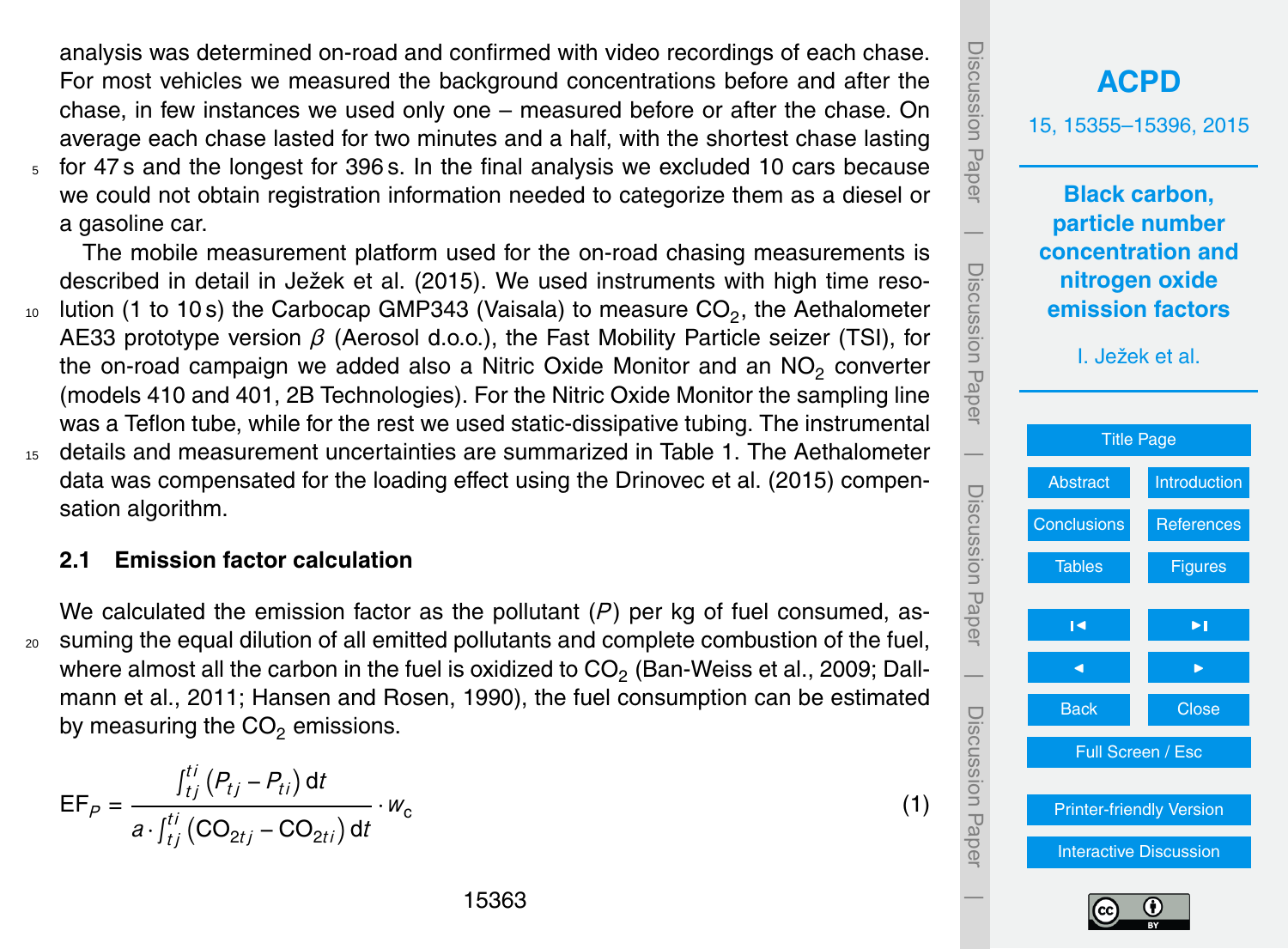<span id="page-9-0"></span>The coefficient  $a$  in denominator represents the mass ratio between C and  $CO_2$ :  $a$  = 12 : 44 = 0.2727; thus converting the mass concentration of  $CO_2$  in Eq. (1) to units of mass concentration of C (mg C per m<sup>−3</sup>). The carbon fraction in fuel  $w_{\rm c}$  for both gasoline and diesel was set to 0.86 (Huss et al., 2013). The subscripts *ti* and *tj* denote the time of the beginning and end of integration step, respectively.  $NO<sub>x</sub>$  was treated as  $NO<sub>2</sub>$ equivalent with molar mass 46 g mol<sup>−1</sup> (USEPA, 2010; Wang et al., 2012). We used the

- running integration approach with the 10 s integration step, to obtain individual vehicle's time dependent EF, and thus its EF distribution. From the distribution we calculated the median value and used it as the representative EF value for the investigated vehicle.
- <sup>10</sup> The running integration approach is described in more detail in Ježek et al. (2015) where the chasing method has been tested on contemporary cars in controlled conditions. The results of the two integration approaches – the bulk integration from the beginning and to the end of the chase (Wang et al., 2011) and running integration, have already been compared in Ježek et al. (2015). Here we again perform the comparison
- <sup>15</sup> on a larger number of measured vehicles. The regressions between the two methods for all three investigated pollutants (BC, NO*<sup>x</sup>* and PN) are presented in Fig. 1. For all three pollutants the Pearson's *r*' coefficient was at least 0.97, all three intercepts were close to zero. The bulk integration method gives somewhat larger EFs than the running integration for BC and PN, while the slope is very close to unity for NO*<sup>x</sup>* . Whilst BC and
- $20$  PN bulk integration overestimated the median EF by 9 and 14% respectively, the bulk integration for NO*<sup>x</sup>* EF underestimated the median EFs by 2 %. The slight underestimation of bulk NO*<sup>x</sup>* EFs was probably because the instrument for NO*<sup>x</sup>* measurements had lower time resolution (10 s) than other instruments (1 or 2 s), thus super emission peaks were not as clearly resolved as they were for BC and PN.

# <sup>25</sup> **2.2 Vehicle classification and fleet description**

5

We collected license plate numbers and gained more information on the measured vehicles from their registration certificates. The data provided by the Slovenian Ministry of

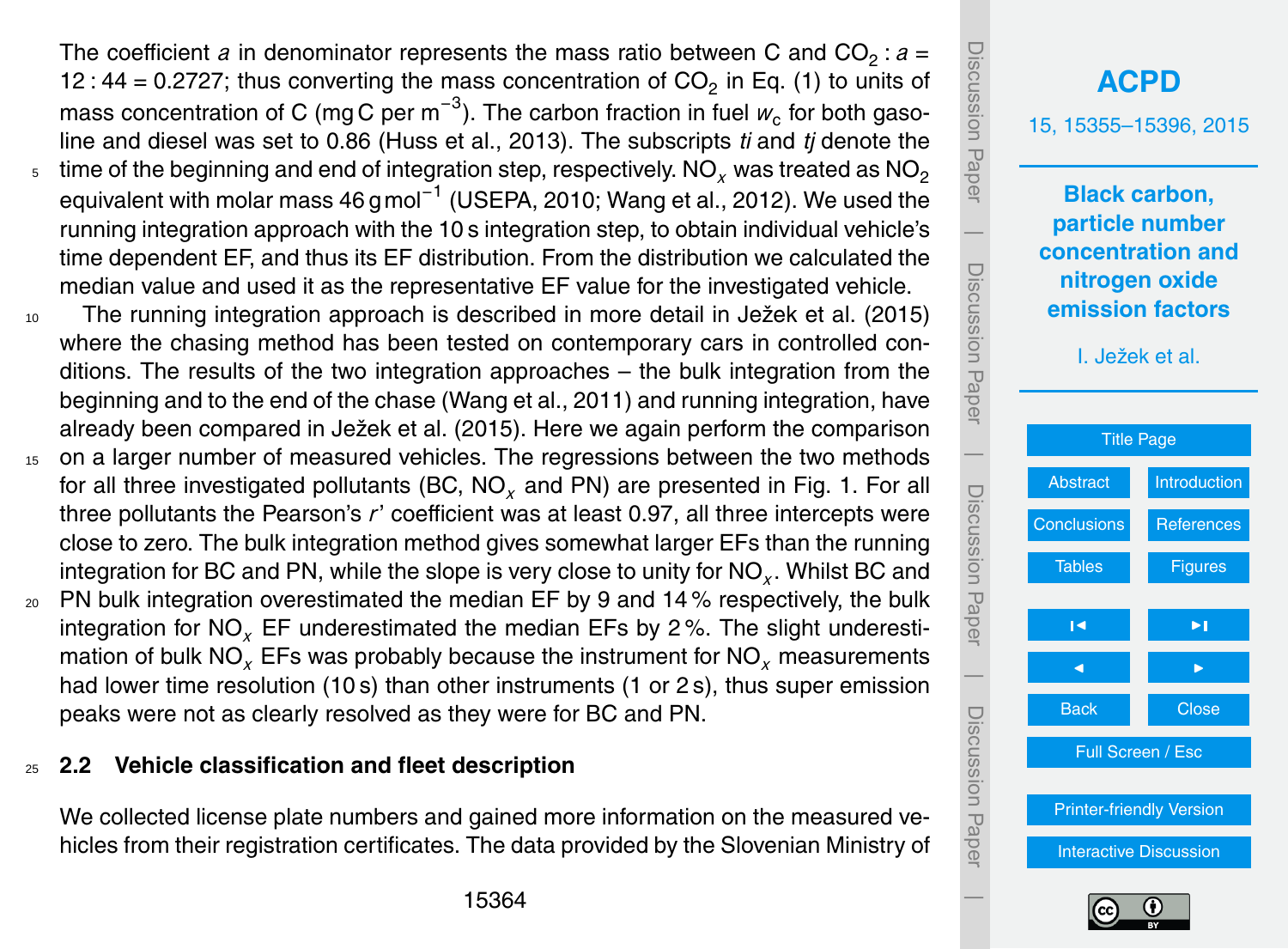Infrastructure and Spatial Planning; contained information about each vehicle category according to the Directive 2001/116/EC (2002), the fuel used, the date the vehicle first entered into service, curb weight, engine displacement and the maximum net power, where the maximum net power is defined as the maximum value of the net power mea-

<sup>5</sup> sured at full engine load (UNECE Regulation No 85, 2013) and the curb weight is the weight of the vehicle without the driver or any other additional load (Regulation No. 540/2014 of the European parliament, 2014).

For 2011 (the year our measurement study was conducted) we used the Eurostat vehicle feet statistics (for Europe and Slovenia); Slovenian National Interoperability (NIO)

- <sup>10</sup> portal [\(http://nio.gov.si/\)](http://nio.gov.si/), where we gained detailed information on Slovenian car fleet; and compared them to our measured fleet. The Eurostat statistics for cars in Europe include countries that reported not only the total number of cars but also the information on which fuel they used and their respective engine displacements (the countries included are listed in the Supplement S2). Of the 207 185 950 passenger cars in-use,
- <sup>15</sup> 61 % used gasoline fuels and 34 % used diesel.

Our vehicle classification to categories was based on that of vehicle registration information, according to the Commission Directive 2001/116/EC (European Communities, 2002). In Europe vehicles with more than four wheels are organized according their purpose to categories M, N and O, on the first level. Category M includes vehicles

- <sub>20</sub> for the transport of passengers, category N comprises commercial vehicles for the transport of goods, and category O includes trailers (and semi-trailers). Further categorization of category M pertains to the number of passenger seats and the vehicle's maximum allowed weight, whereas the N and O categories are further segmented regarding to the vehicle's maximum allowed weight. This classification, with further sub
- <sub>25</sub> categories, is then, among other things, also used for prescribing emission standards to new vehicles. Passenger cars (category M1) and light commercial vehicles weighing less than 1305 kg (category N1-I) have the same emission standards, even though the corresponding Euro 1 and Euro 2 standards came into force in different years. Light commercial vehicles have two more categories of Emission standards: N1-II (1305–

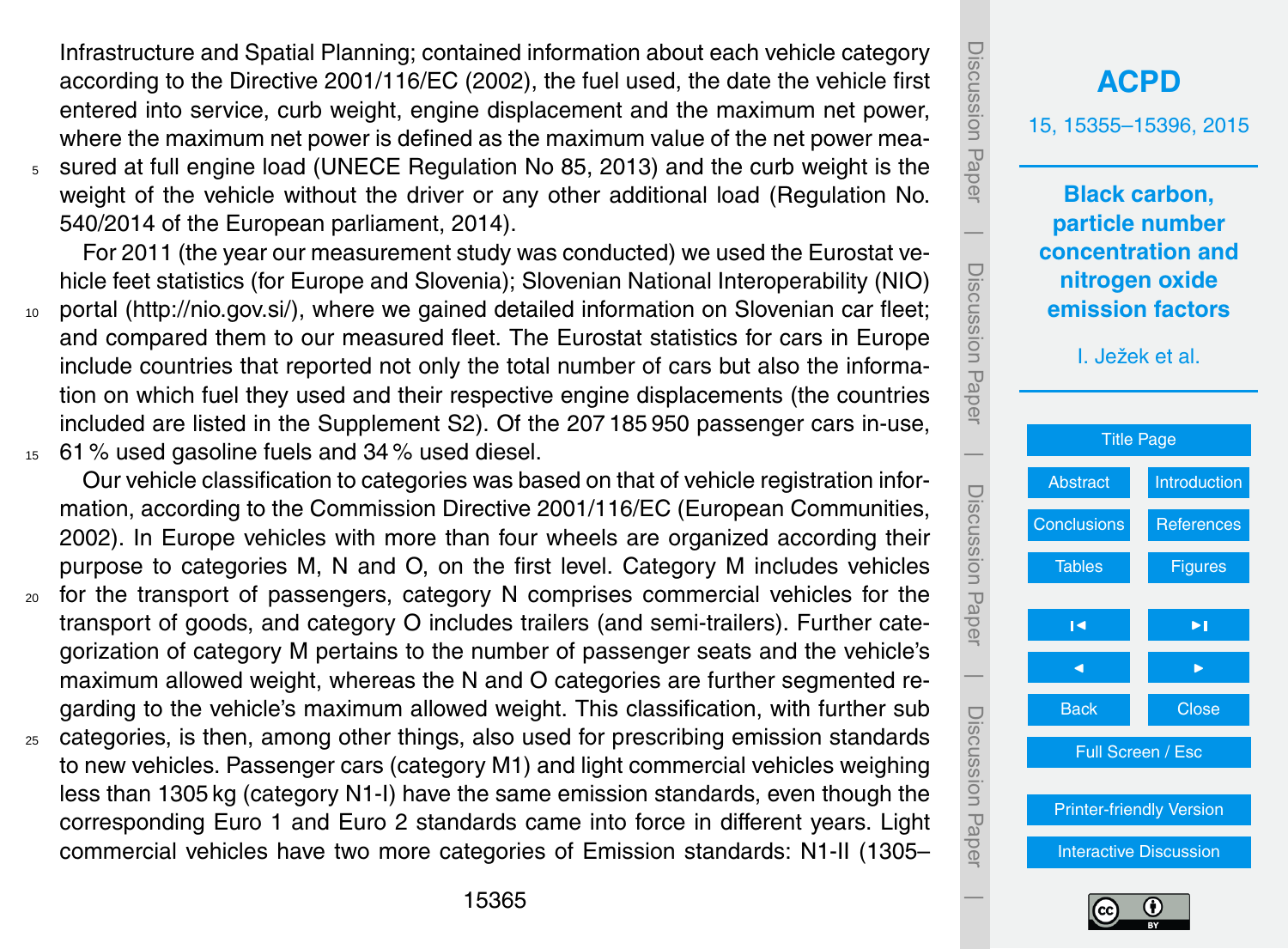1760 kg); and N1-III (*>* 1760) together with N2 (light commercial vehicles with a maximum mass exceeding 3500 kg but below 12 000 kg). Depending on the vehicle's use, the same vehicle can be registered as an M1 or N1. Similar categorization is used in the Eurostat data. There are also many other classifications of vehicles, that depend <sup>5</sup> mostly on the purpose of their use.

We set up three main categories: diesel cars, gasoline cars and goods vehicles. In the gasoline cars category we included only M1 vehicles with spark ignition engines; in diesel cars category we included M1 cars with compression ignition engine and light goods vehicles categorized as N1; other vehicles categorized as N2, N3, <sup>10</sup> M2 or M3 were all in the goods vehicle category. The categorization is summarized in Table 2, where it is also indicated how it overlaps with the classification in Directive 2001/116/EC.

For some heavy goods vehicles, buses and light goods vehicles, we were unable to obtain the vehicle verification data (foreign vehicles and vehicles for which we were <sup>15</sup> unable to note their license plates). These vehicles were only included in the results when more detailed information (age, engine displacement or power) about the vehicle was not needed and the vehicle's category could be determined solely from their visual appearance. Thus, we kept the heavy goods vehicles and vans for which we did not have registration information but could categorize them as N1, N2 or N3, based on their <sup>20</sup> appearance. Emission factor measurement results

Our total vehicle fleet sample was 139 vehicles; it consisted of 75 passenger cars (M1) of which 51 were diesel and 24 gasoline cars; 6 buses (M3); 1 mini bus (M2); 26 light goods vehicles, of which 17 were category N1 and 8 were category N2; and 32 heavy goods vehicles (N3). We were unable to obtain the registry data for 2 buses, 4 of  $25$  the light goods vehicles (2 categorized as N1 and 2 as N2), and 15 of the heavy goods

vehicles (N3). The fleet sample is summarized in Table 2.

We compared our measured fleet composition on the vehicles' age and size with the information on the Slovenian and European vehicle fleet statistics (Sect. [2.3\)](#page-12-0). We present our results as BC, PN and NO*<sup>x</sup>* EF distributions for the vehicle categories and

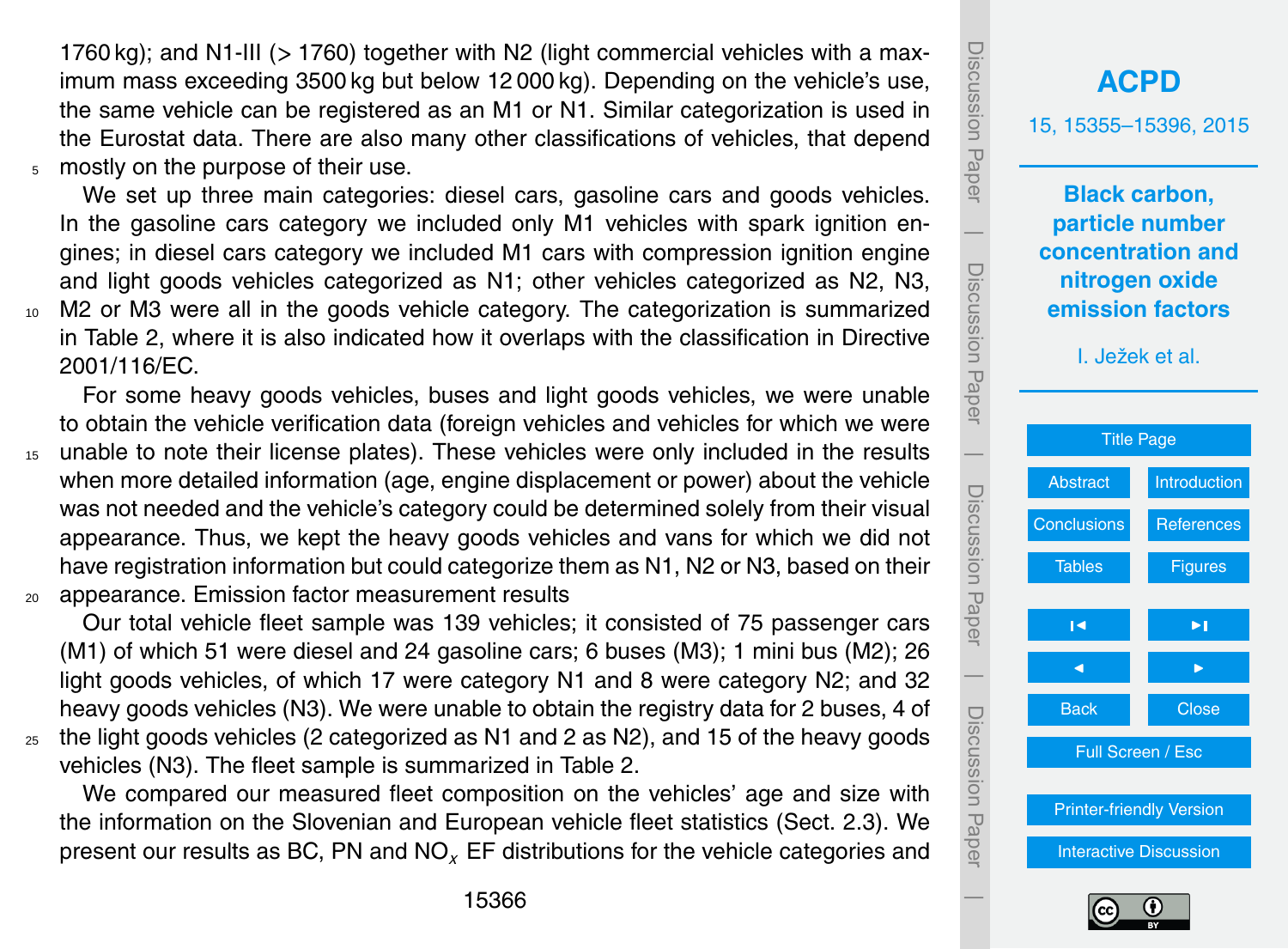<span id="page-12-0"></span>compare them to results of other similar studies in Sect. 2.4. We further demonstrate how the EFs of each group depend on their age, engine maximum net power, and the ratio between engine maximum net power and vehicle mass in Sects. 2.5 and 2.6. In Sect. 2.7 we present the contribution of high emitters to the sampled fleet cumulative <sup>5</sup> emissions.

# **2.3 Comparison of sampled vehicle fleet and Eurostat data**

In order to establish the relationship of our data as representative of the Slovenian and the average European fleet, we used Eurostat data to compare the size and age composition of the three investigated vehicle fleets. In Sect. 3.1.1 we show a comparison between the European, Slovenian and the campaign passenger car fleets (only M1 vehicles) according to the fuel used, engine displacement and age, and in Sect. 3.1.2 the composition of goods vehicle fleets (N1, N2 and N3) according to their size and age.

# **2.3.1 Passenger cars**

From Table 3 we can see that the combination of cars in the European and Slovenian <sup>15</sup> fleets are very similar. The percentage of diesel and gasoline cars in the European fleet is 34 and 61 %, while the Slovenian fleet has 36 and 63 % of diesel and gasoline cars, respectively. The engine displacements of diesel or gasoline engines are similar. Both fleets show that most gasoline cars have engine displacements smaller than 1400 cm<sup>3</sup> (49 and 61 % for European and Slovenian fleet respectively) and that only a small  $_{20}$  portion of gasoline cars have an engine displacement larger than 2000 cm<sup>3</sup> (7 and 3 % for the European and Slovenian fleets, respectively). Most diesel powered cars

- have an engine displacement in the size range of 1400 to 2000 cm<sup>3</sup> (76 and 79% respectively); the fewest have an engine displacement smaller than 1400 cm<sup>3</sup> (5 and 4 % respectively).
- <sup>25</sup> We can see a good agreement for both in the gasoline and diesel car engine displacement segregation of the campaign fleet, where again most gasoline cars (50 %)

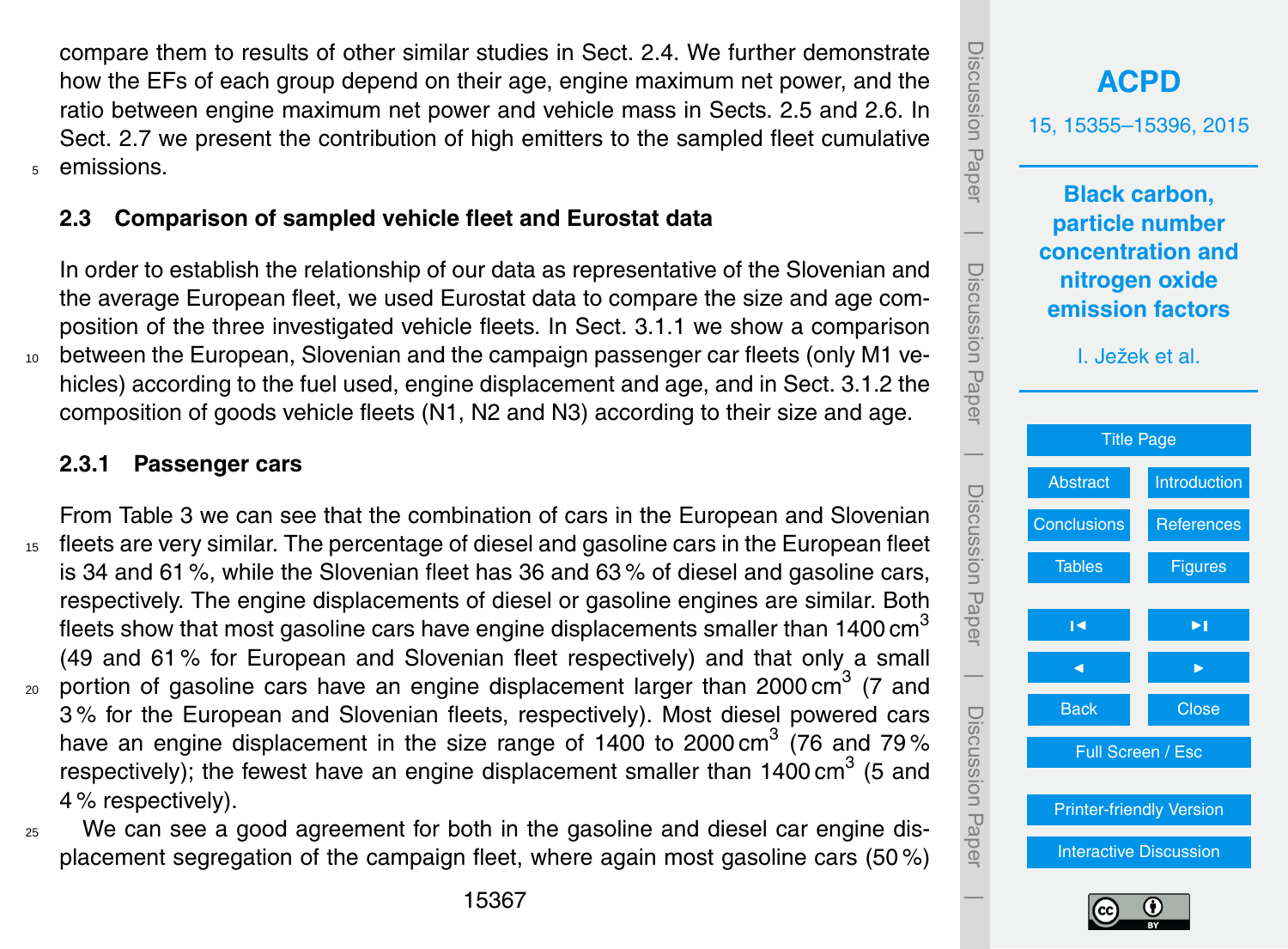had engine displacements smaller than 1400 cm $^3$ , followed by 42 % of cars with engine displacements in the range of 1400 to 1999 cm<sup>3</sup> and the fewest gasoline cars had engine displacements larger than 2000 cm $^3$  (8%). For diesel cars, the share was – as in the European and Slovenian fleets – largest for 1400 to 1999 cm $^3$  sized engines (75 %),  $_5$  followed by 25% of diesel cars with engine displacements larger than 2000 cm<sup>3</sup>. We

did not encounter any diesel cars with engine displacements smaller than 1400 cm<sup>3</sup>.

European and Slovenian car fleet statistics also compare well if segregated by the age of the passenger cars. From Table 4 we can see that the two have almost the same percentage in all four age groups set by Eurostat; the largest difference between them

- 10 is only 6%. Most passenger cars in both fleets were in use for 10 years or more (42 and 39 % for the European and Slovenian fleets respectively), followed by the group of cars that was in use for between 5 and 10 years (28 and 34 % respectively), almost 20 % were in use for between 2 and 5 years and about 10 % were in use for less than 2 years.
- <sup>15</sup> Our total measured passenger car fleet consisted of somewhat more cars in the ages of 2 to 10 years, and fewer vehicles that were over 10 years than were in the Slovenian and European fleets. Using the NIO database we separated Slovenian diesel and gasoline car fleet using 10, 5 and 2 years in use as delimiters. In Table 4 we can see that we get almost the same percentages in all bins for both diesel and gasoline
- <sup>20</sup> cars in our measured fleet and the Slovenian car fleet. But because, unlike in European or Slovenian fleet, there were more diesel than gasoline cars in our fleet, and because half of gasoline cars were older than 10 years and only 18 % of diesel cars were in that age group, the age of our total fleet does not match the Slovenian or European total car fleet age distribution.
- <sup>25</sup> During our measurements, our prime focus were diesel cars, because they are commonly found in Slovenia and Europe and are the most problematic with regard to emissions of BC and NO*<sup>x</sup>* . We used gasoline cars for the control and heavy goods vehicles for comparison to previous studies that used similar techniques. There are therefore a greater percentage of cars powered by diesel (68 %) than gasoline (32 %) in the fleet

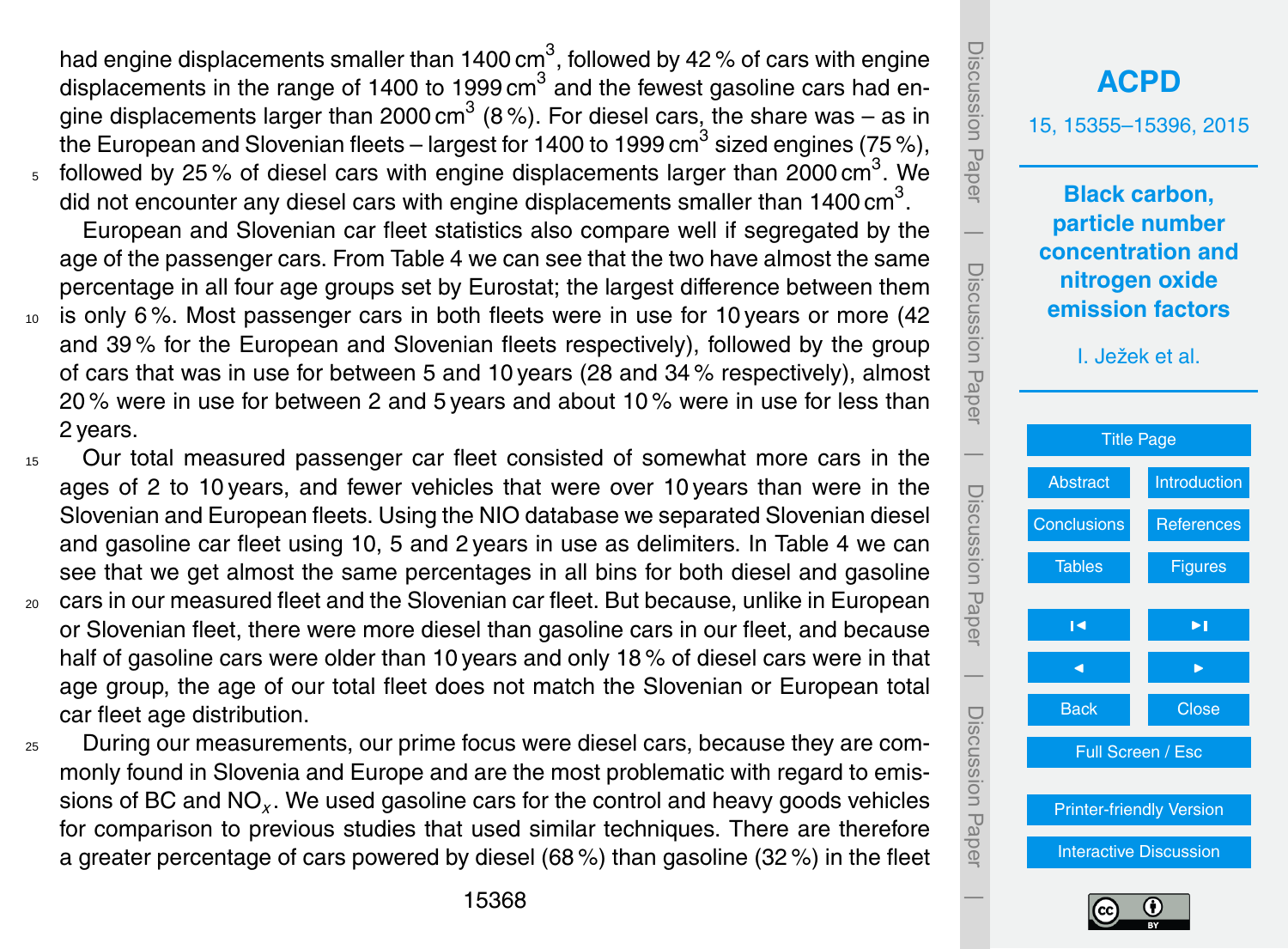of this study than there are in Europe or Slovenia in general and therefore the age of our total passenger car fleet does not match the total Slovenian nor European passenger car age groups. By analyzing the age distribution within diesel and gasoline cars separately we have shown that our two subcategories do indeed match the Slovenian fleet from which we sampled from and are thus representative for the Slovenian vehicle fleet, and most likely also for the European car fleet, as the two are very similar.

#### **2.3.2 Goods vehicles**

Eurostat does not report the number of heavy goods vehicles as N1, N2 and N3, rather it reports the number of lorries (defined as: rigid road motor vehicle designed, exclusively or primarily, to carry goods) by their load capacity (defined as: maximum weight of goods declared permissible by the competent authority of the country of registration of the vehicle). The data thus includes vehicles with a gross weight of not more than 3500 kg but excludes tow trucks. From Table 5 we can see that lorries with load capacity less than 1500 kg are most numerous in both Slovenian and European fleet and that

- <sup>15</sup> the vehicles with load capacity over 10 000 kg are fewest. With Tables 5 and 6 (where we report Eurostat data for the European and Slovenian fleet), we demonstrate that the Slovenian vehicle fleet from which we sampled the most vehicles from is representative of European average both regarding the size segregation and vehicle age. We could not make an indirect comparison of Eurostat data to our sample fleet because we did
- <sup>20</sup> not get the load capacity reported for most of our measured vehicles, and because the number of license plates we could collect was low. Nonetheless, we used the NIO database and found that in the Slovenian fleet there were 72 % of N3 goods vehicles weighing less than 12 000 kg that were not road tractors or special purpose vehicles, while in our fleet there were 57 % of such vehicles. We binned the vehicles according to
- $_{25}$  their age: those that were in use for less than 10 years, 5 to 10, and less than 5 years. The Slovenian fleet consisted of 38, 38 and 24 % vehicles in each categories, respectively, while the measured vehicles consisted of 21, 50 and 29 % respectively. Here the size of the sample was only 14 vehicles for which we had registry information. The



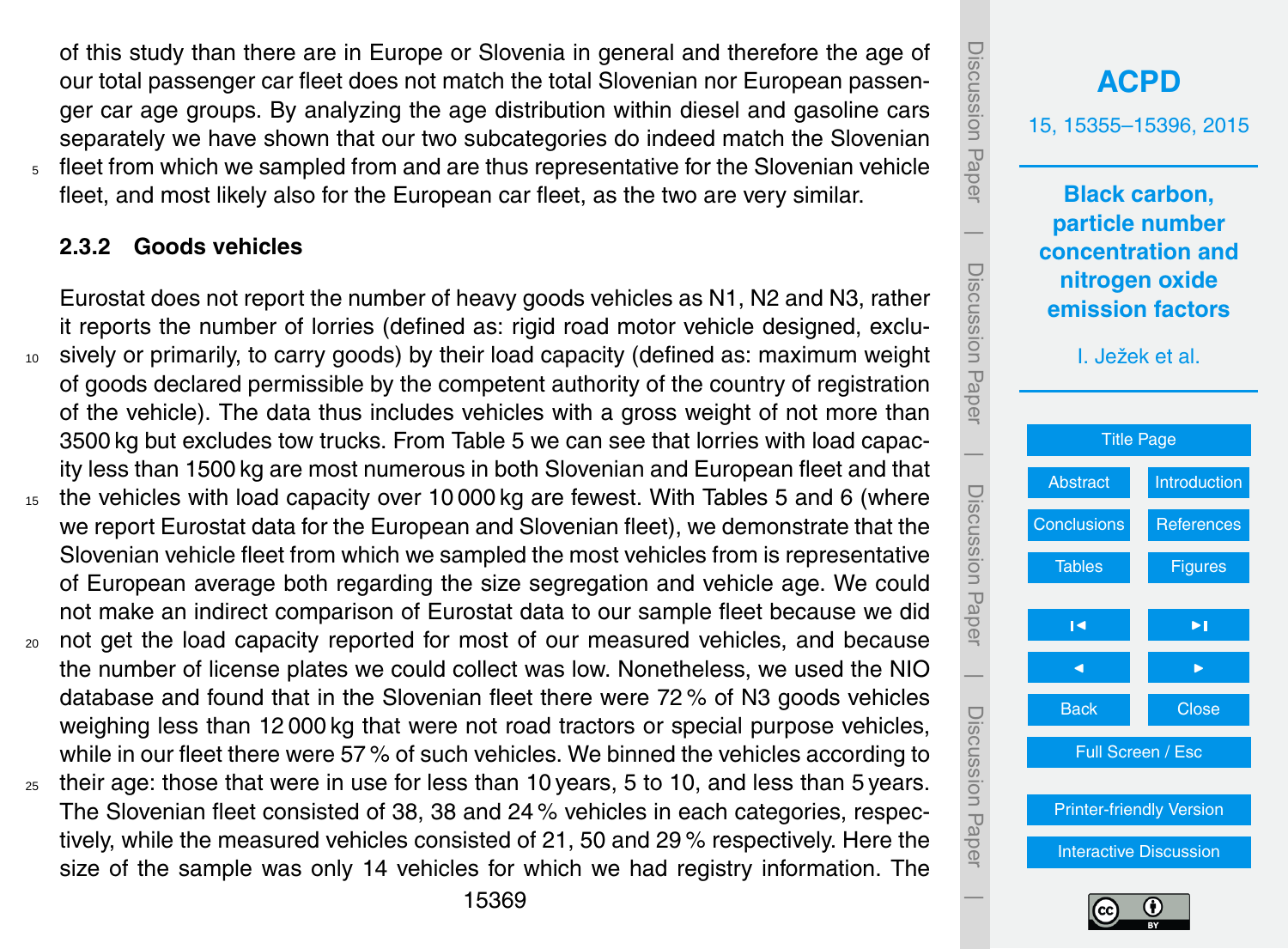discrepancy is larger because of the larger diversity in vehicle size among the goods vehicles than for personal cars, and because our sample size is small.

#### **2.4 Emission factors distributions and comparison to other studies**

We determined EFs of different type vehicles, grouped them into three categories: <sup>5</sup> gasoline cars, diesel cars and goods vehicles (as described in Sect. [2.2.](#page-9-0)), and present their BC, NO*<sup>x</sup>* and PN EF distributions in Fig. 2. Because the formation paths for the three pollutants differ (see Supplement S1) and technological solutions for the three vehicle categories differ, also their EF distributions show different tendencies. The median BC EF for diesel cars (0.79 g kg<sup>-1</sup>) is the highest of the three vehicle groups, fol-<sup>10</sup> lowed by goods vehicles (median 0.47 gkg<sup>-1</sup>), and gasoline cars (0.28 gkg<sup>-1</sup>), where also the lowest BC EFs are to be found. The median of NO*<sup>x</sup>* EF distribution is highest for goods vehicles (27.71 g $\text{kg}^{-1}$ ), followed by diesel cars (15.43 g $\text{kg}^{-1}$ ), and again lowest for gasoline cars (6.34 g kg<sup>-1</sup>). We can observe similar trend with PN EF distribution – highest median value for goods vehicles (11.49 × 10<sup>15</sup> kg<sup>-1</sup>), followed by <sup>15</sup> diesel cars (4.4 × 10<sup>15</sup> kg<sup>-1</sup>), and gasoline cars (1.95 × 10<sup>15</sup> kg<sup>-1</sup>). The shapes of the PN distributions are different from the shapes of the NO*<sup>x</sup>* EF distributions. NO*<sup>x</sup>* EF distributions have the narrowest range of the three investigated pollutants for all three vehicle groups, while PN EF distributions are broad and in the case of goods vehicles even bimodal. They would remain bimodal even if buses and light goods vehicles (N2) would be excluded from the analysis.

In Table 7 we compare the results of our study to other chasing and remote sensing studies that measured the same species (Ban-Weiss et al., 2009; Carslaw and Rhys-Tyler, 2013; Dallmann et al., 2011; Hudda et al., 2013; Schneider et al., 2008; Shorter et al., 2005; Wang et al., 2011, 2012). Remote sensing studies were included

<sup>25</sup> because good agreement between the results of the remote sensing and chasing techniques was found by Ježek et al. (2015) where it has been shown that with multiple measurements of the same vehicle with the stationary method, we can obtain a similar distribution as when measuring the same vehicle with the chasing method, and that



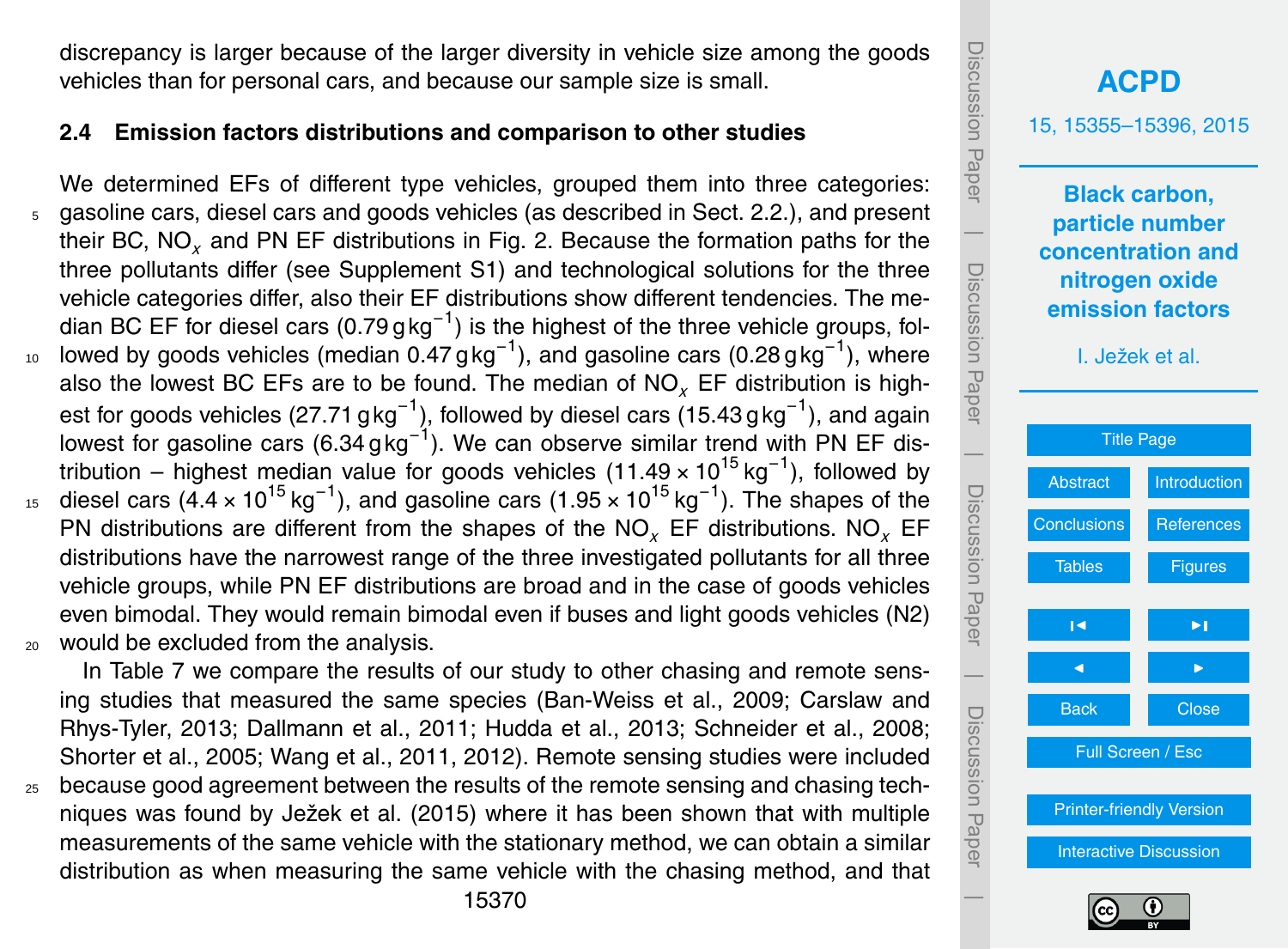the median value, of both techniques, is similar. We did not compare our results to other study types such as tunnel measurements, chassis dynamometer tests or measurements with portable emission measurement systems, as they have already been discussed in other studies (e.g. Shorter et al., 2005; Wang et al., 2012).

- 5 The BC EF median of goods vehicles we measured  $(0.47 \text{ g kg}^{-1})$  resembles the mean value of HGV fleet reported by Dallmann et al. in their 2011 study after additional emission control was implemented (0.49 g kg<sup>-1</sup>); compares well to the results of Wang et al. (2012) for HGVs from the Beijing area (0.40 gkg<sup>-1</sup>), where there are also more strict emission control standards implemented as compared to surrounding <sub>10</sub> provinces; and to the results of Hudda et al. (2013) who report 0.41 gkg<sup>-1</sup> BC EF for high cargo route in California (I-710). While BC EFs of these studies (including ours) agree, NO*<sup>x</sup>* EFs do not. While NO*<sup>x</sup>* EFs were high in the Chinese study (47.3 and 40 g kg<sup>−1</sup> for Beijing and Chongqing respectively), they were much lower in the two US studies ( $\sim 15\, \text{g}\, \text{kg}^{-1}$ ). The lower EF for the US studies may be due to a different mix of <sup>15</sup> vehicles due to promotion of the purchase of newer vehicles. The median value of the NO<sub>x</sub> EF distribution (27.7 g kg<sup>−1</sup>) observed for goods vehicles resembles more the average HDV fleet value reported by Dallmann et al. (2011) before the active replacement rule was implemented (25.9 g kg<sup>-1</sup>), and to the results of another US study (Shorter et al., 2005) where they report  $\overline{\mathsf{NO}_{\chi}}$  EF for buses equipped with CRT (27.8 g $\mathsf{kg}^{-1}$ ). The <sup>20</sup> two European studies (Carslaw and Rhys-Tyler, 2013; Schneider et al., 2008) report similar NO*<sup>x</sup>* EF for different vehicle types – while Schneider et al. (2008) measured 18
- trucks in Germany by chasing them on the road, and report NO*<sup>x</sup>* EF of their measured fleet to be 18 $\rm g$ kg $^{-1}$ . Carslaw and Rhys-Tyler (2013) report similar values 18.9 $\rm g$ kg $^{-1}$ for vans (N1), but much higher for goods vehicles (average of HGV: 37.88 gkg<sup>-1</sup>). The <sup>25</sup> reason only BC or NO*<sup>x</sup>* EF between our measured fleet and other studies match may
- be related to the different age of the investigated vehicle fleets. We will address this again in Sect. [2.5,](#page-18-0) where we investigate the dependency of the determined EFs to vehicle age in their respective category.



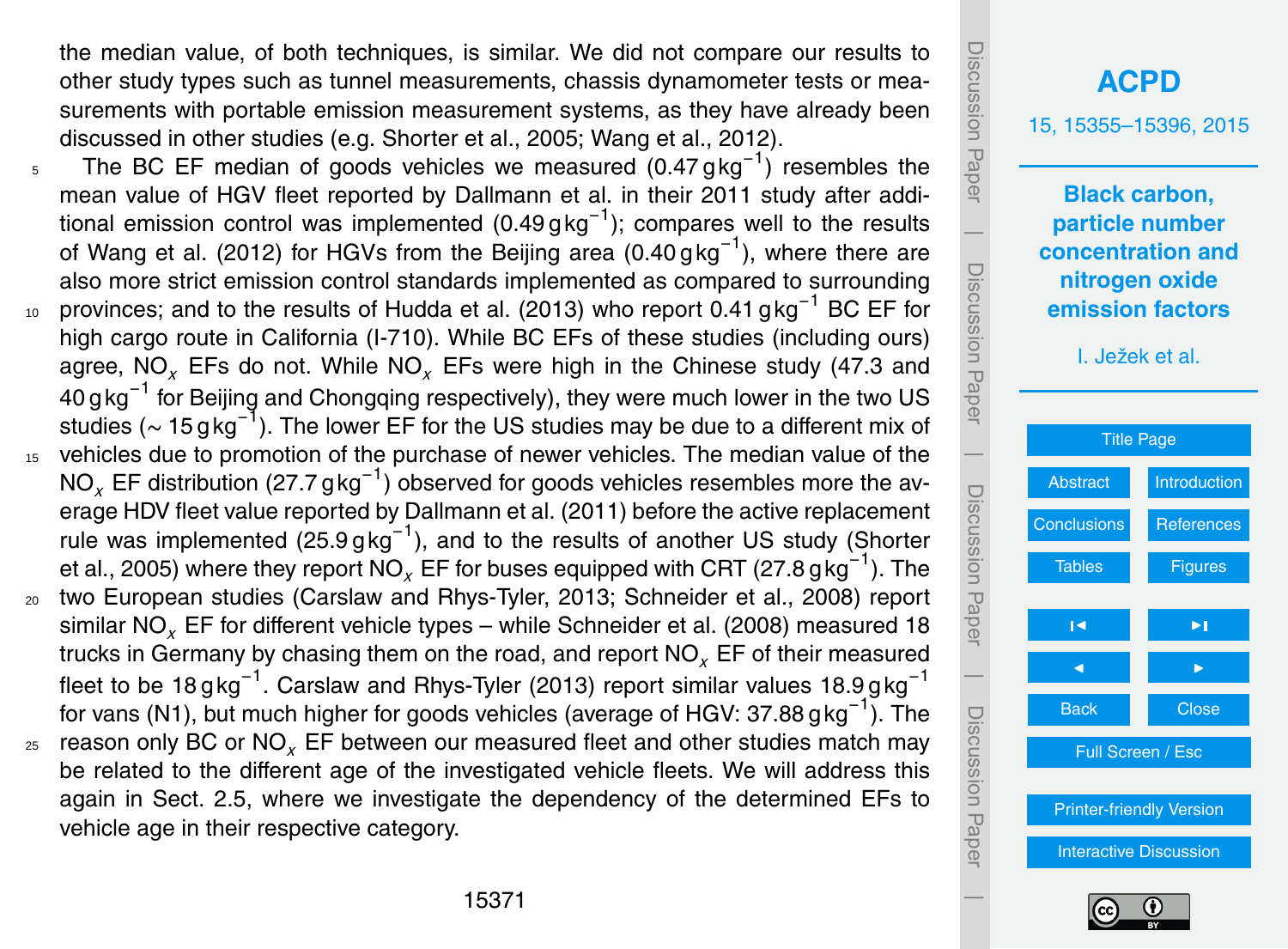The NO*<sup>x</sup>* EF values of the gasoline and diesel cars in this campaign (6.3 and 15.4 gkg<sup>-1</sup> respectively) resemble those reported by Carslaw and Rhys-Tyler (2013) (5.6 and 17.1 gkg<sup>-1</sup> respectively). The median  $NO_x$  EF of gasoline cars in this campaign is slightly lower than that reported by the EEA (8.7 g kg<sup>-1</sup>) in Tier I ap-<sup>5</sup> proach of their guide book; while those of diesel cars and LDV in this campaign are slightly higher than the NO<sub>x</sub> EFs in the aforementioned guide book (13.0 gkg<sup>−1</sup>). The goods vehicles NO<sub>x</sub> EFs (27.7 gkg<sup>-1</sup>) from this campaign resemble those reported by Shorter et al. (2005) for CRT (CRT stands for continuous regenerating technology) equipped buses (27.8 $\rm g$ kg<sup>−1</sup>); and to HGV NO<sub>x</sub> EFs (25.9 $\rm g$ kg<sup>−1</sup>) reported by Dallmann et al. (2011) for HGV emissions before vehicles had to be retrofitted with additional exhaust after-treatment devices. The NO*<sup>x</sup>* EFs of goods vehicles measured in the present campaign are lower than HGV NO*<sup>x</sup>* EFs reported by Wang et al. (2012) (40.0 and 47.3 $\rm g$ kg $^{-1}$ ), who used the same measurement method; lower than Carslaw and Rhys-Tyler (2013) (39.8 g kg<sup>-1</sup>) who used a stationary remote sensing method; and lower  $15$  than HGV EF reported by EEA (33.4 g kg<sup>-1</sup>). This may indicate either that our goods vehicles sample emitted less per unit of fuel; or that the measurement techniques used, produce different results. We have shown in Fig. 1 how using two different integration

approaches yields in up to 16 % different results. Some differences between the studies may arise from using the average value for representation of the vehicle categories

<sub>20</sub> EF instead of the median, which is not as strongly influenced by super emitters as the average.

The weight a truck engine has to pull can change drastically from an unloaded truck to twice or three times its unloaded mass, therefore we would expect its emissions would also change a lot more than we would expect them to change with a passen-<sup>25</sup> ger car. This is one more variable that would be difficult to monitor under controlled condition protocols.

HGV PN EF from Ban-Weiss et al. (2009) (4.7 × 10<sup>15</sup> kg<sup>-1</sup>) and from the study of Hudda et al. (2013) (4.2 and 5.2  $\times$  10<sup>15</sup> kg<sup>-1</sup>) resemble those of here presented diesel cars PN EFs (4.4 × 10<sup>15</sup> kg<sup>-1</sup>); and Schneider et al. (2008) PN EF (8.3 × 10<sup>15</sup> kg<sup>-1</sup>) lie



Discussion Paper

 $\overline{\phantom{a}}$ 

Discussion Paper

Discussion Paper

 $\overline{\phantom{a}}$ 

Discussion Paper

Discussion Paper

 $\overline{\phantom{a}}$ 

Discussion Paper

 $\overline{\phantom{a}}$ 

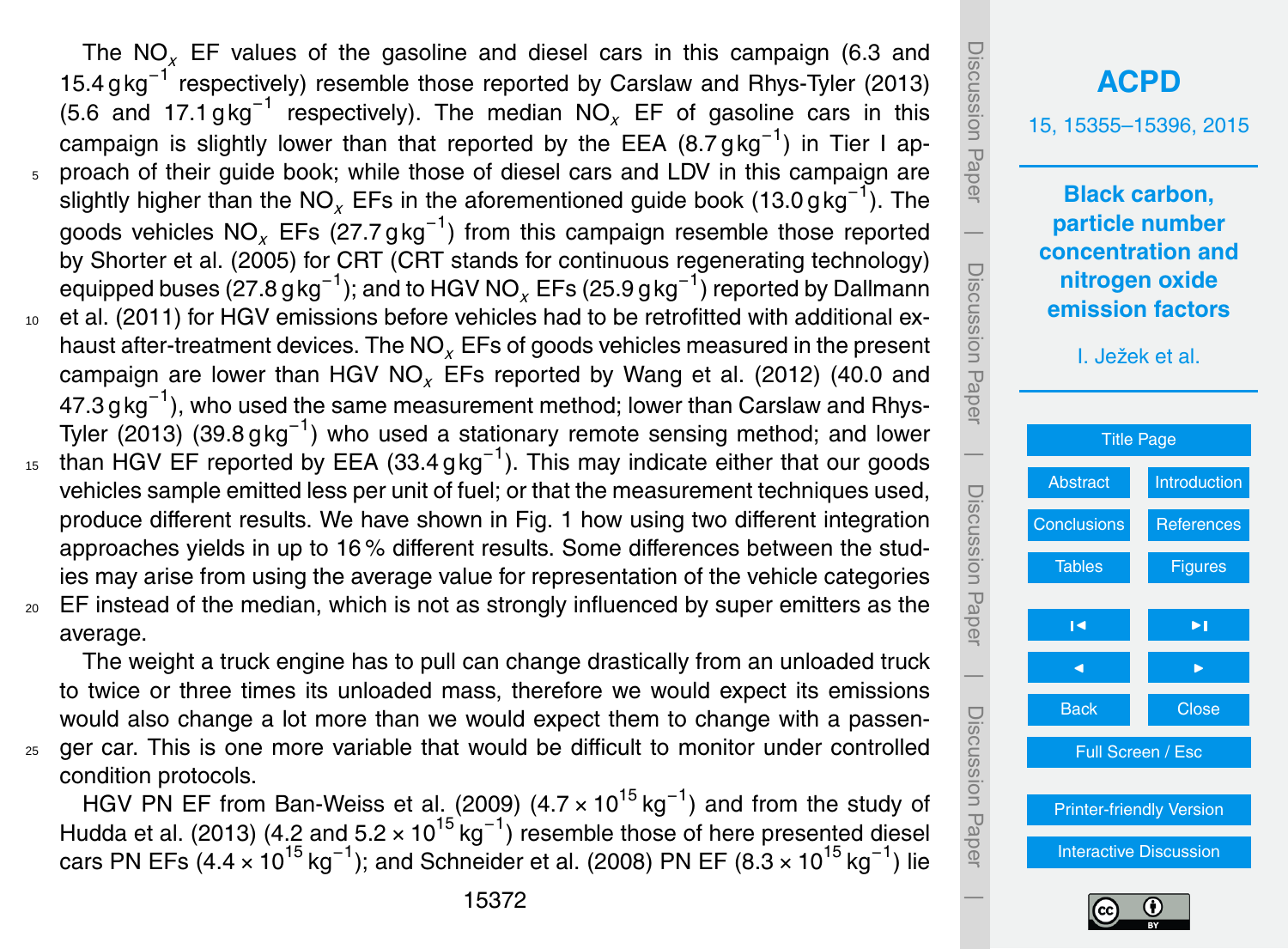<span id="page-18-0"></span>closer to our goods vehicle PN EF median (11.49 × 10<sup>15</sup> kg<sup>−1</sup>). The PN EF is most difficult to determine and compare because it depends on the measurement instrument and sampling conditions. Our measurements were conducted while chasing vehicles on highways and regional roads in winter, while others measured EF with remote sensing method at the end of a tunnel in summer. Each study used different measurement instruments with different particle size measurement range.

#### **2.5 Emission factors and vehicle age**

In this segment we have further broken down each of our four vehicle groups to three age subgroups: less than 5 years; 5 to 10 years; and 10 or more years in use. We wanted to observe if newer vehicles showed an improvement in their emissions per unit of fuel burned. The 5 and 10 year limits should roughly separate vehicles in three groups that comply with either the entry of Euro standards 4 or 5 (less than 5 year old vehicles), Euro standard 3 (5–10 year old vehicles), and Euro 2, 1 or pre-Euro vehicles (over 10 year old group). A clear separation between vehicles compliant Euro stan-<sup>15</sup> dards cannot be made based solely on the date the vehicle was put in use, because an improved vehicle may be put on the market before the date when the new standard is enforced, or a vehicle that is compliant to the old standard may still be put to use one year after the new standard enforcement date (2001/116/EC European Communities, 2002). The vehicle age should reflect not only the deterioration of the engine and

<sup>20</sup> exhaust system, but also the technological advances made in engines and exhaust systems over the years due to stricter emission standards.

The results show some improvement for the three investigated pollutants (Fig. 3). For BC EFs the improvement is most evident for less than 5 year old diesel cars, where we can see a 60 % drop in median values from 5–10 year old diesel cars to those with

<sup>25</sup> age less than 5 years. This reduction most probably reflects the impacts of regulations to reduce the PM vehicle emissions from Euro 3 to Euro 4 by 50 %. The reduction was probably achieved with the increased use of diesel particle filters (DPF); which



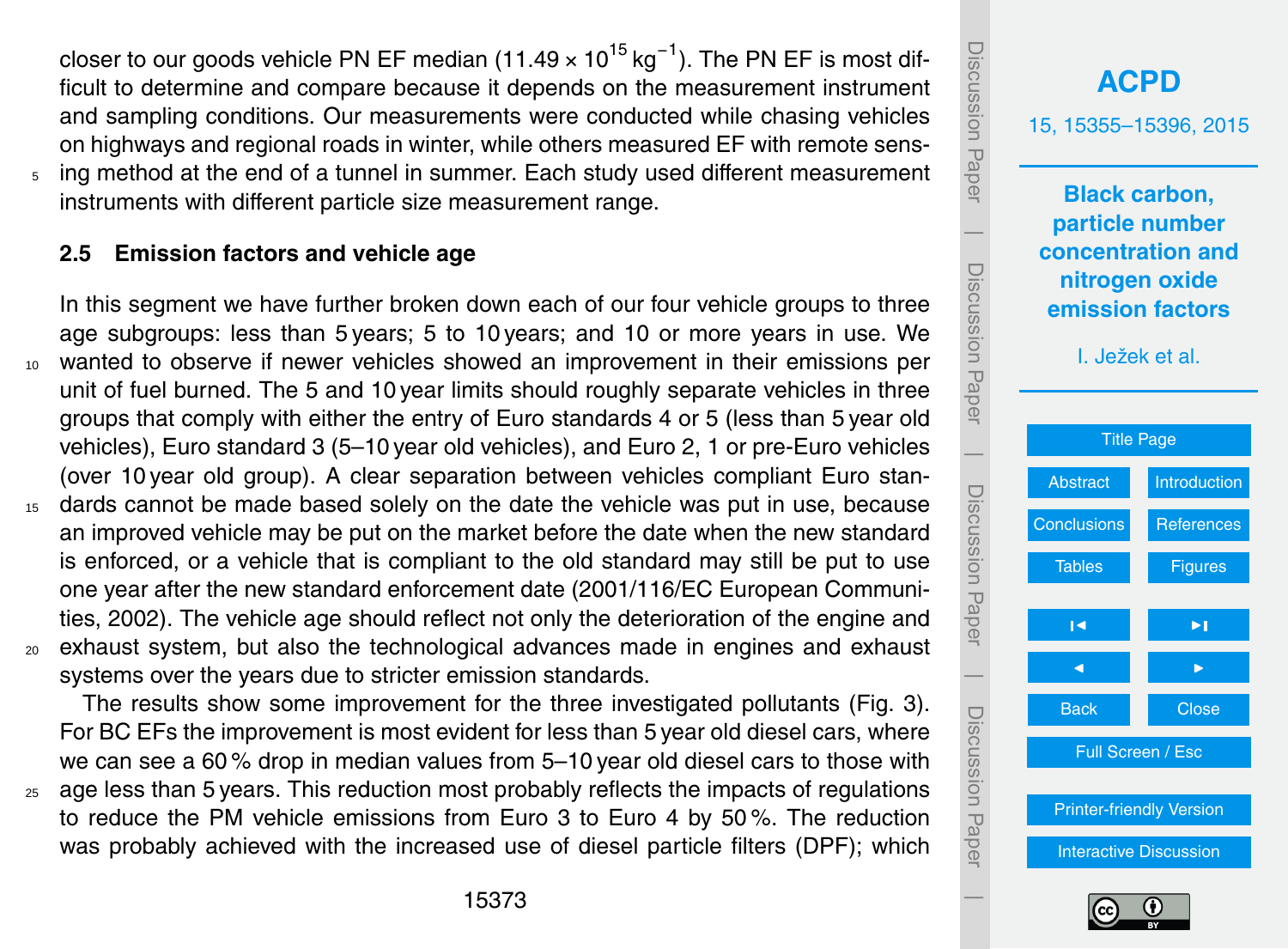are commonly used in the post Euro 5 cars. We can also observe a 55 % decrease in median BC EF of gasoline cars from the oldest (10 or older) to the newest group (5 years or less). These vehicles are less critical regarding PM emission as diesel cars, whereas due to increased PM and especially PN emissions of direct injection gaso-

- <sup>5</sup> line cars both are limited in recent Euro emission standards. Our results show that compared to newest diesel cars category the gasoline cars have lower BC EF medians in all three age groups. We can observe a 41 % decrease in BC EF median from goods vehicles older than 10 years to the 5–10 year category. Worryingly, the newest goods vehicles median BC EF increased by 34 % in comparison to the 5–10 year old <sup>10</sup> group. Emission standards from Euro III to Euro IV for goods vehicles demanded PM
- emissions (in g kW<sup>-1</sup> h<sup>-1</sup>) to reduce 5 fold. Unlike with passenger cars, the emission reduction of goods vehicles was achieved with SCR not with (DPF), and thus the soot emissions were not limited as efficiently.
- In Fig. 3 we observed a 67% decrease in goods vehicles PN EFs (in 10<sup>15</sup> kg<sup>-1</sup>) from <sup>15</sup> 5–10 year old vehicles to those that were in use for less than 5 years. This may indicate that either more agglomerated soot particles were being emitted or emissions of some of the particulate precursors had been reduced. Median PN EFs reduced by 67 % from the oldest to the newest diesel car group. For gasoline cars the PN EFs varied the most within individual age group, where individual vehicles with high emissions skewed the <sup>20</sup> distribution.

In Fig. 3 we can observe the gradual decrease of NO*<sup>x</sup>* EFs from gasoline cars to diesel cars to goods vehicles, as it is also shown in Fig. 2, where also vehicles for which we did not get more detailed information were included. Goods vehicle NO*<sup>x</sup>* EFs are showing an appreciable decrease in average and median values from oldest to  $25$  newest age group (50 and 70% respectively), which we postulate is due to increased use of SCR in newer post Euro V vehicles, which can effectively reduce NO*<sup>x</sup>* emissions. When separated by age, we can see that now both NO<sub>x</sub> and BC EF correlate better to some of the previously published studies (Table 7). The 10 year or older goods vehicles (BC and NO*<sup>x</sup>* EF respectively 0.7, 43.95 g kg−<sup>1</sup> ) relate better with Wang et al. (2012)

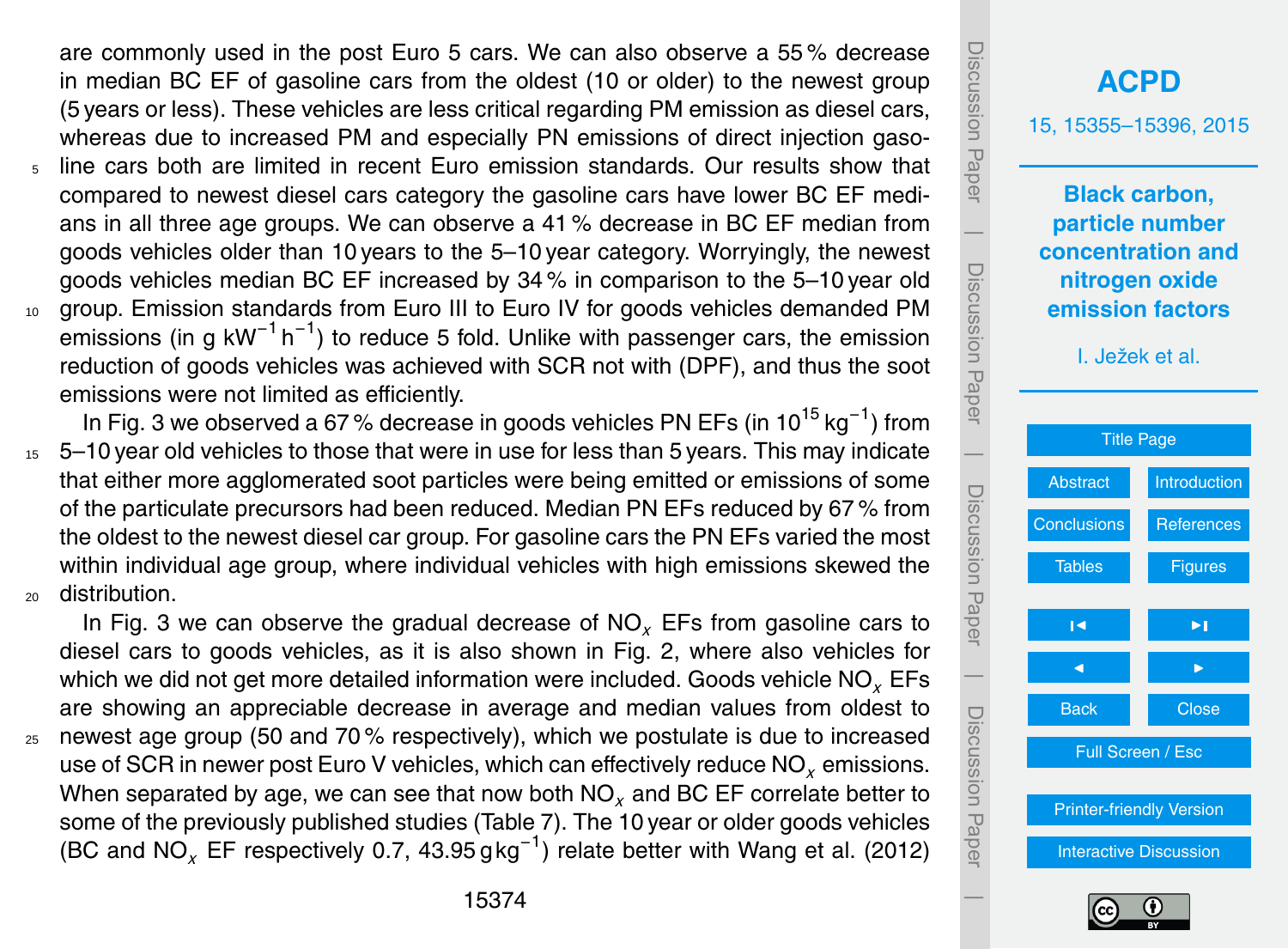Chongqing EFs; and our less than 5 year old goods vehicles (median BC and NO*<sup>x</sup>* EF, respectively 0.55, 13.37 g kg<sup>-1</sup>) relate better with the most recent situation reported in the US for high cargo route in California (I-710) by Hudda et al. (2013).

- Diesel cars' maximum NO*<sup>x</sup>* EFs increased in the newest group but the median of the <sup>5</sup> group decreased by 24 % in comparison to 5–10 year old diesel cars. NO*<sup>x</sup>* emission standards for diesel and gasoline cars were introduced with the Euro 3 standard. We could observe a reduction of gasoline car median NO*<sup>x</sup>* EF from those in use for over 10 years to those in use for 5–10 years. At this time the use of the three way catalysts was common in the market and according to our results efficient in reducing NO<sub>y</sub> emis-
- sions. The median did not reduce further for diesel cars that were in use for less than 5 years but the average value did. The decrease of emissions is smaller than we would expect it to be according the newer European emission standards. We postulate that this is because the emissions of Euro 5 diesel cars were achieved with DPF, not including de-NO*<sup>x</sup>* devices, in such instances driving that would be more aggressive than
- <sup>15</sup> NEDC would not reflect more stringent NO*<sup>x</sup>* Euro emission standards in real world driving. In the study of Carslaw and Rhys-Tyler (2013) they found a satisfactory reduction of average NO*<sup>x</sup>* EF only for gasoline cars but not for diesel cars.

Carslaw and Rhys-Tyler found an influence of vehicle manufacturer on NO*<sup>x</sup>* EFs for Euro 4/5; this could potentially explain the skewed NO*<sup>x</sup>* EF distribution observed in our

<sub>20</sub> fleet, if some of the manufacturers would be disproportionally represented. However, Carslaw and Rhys-Tyler did not reveal the brands that produce lower EF values; and our sample size is too small compared to the number of manufacturers for us to consider debating such trends in our fleet.

The reason the EF distributions are skewed and some an order of magnitude higher <sup>25</sup> than the rest may be because, at the time of our measurements, these cars were somehow compromised,  $-$  e.g. not well maintained, or frequently operating in transient conditions that favored high pollutant emissions. On-road measurements of individual in-use vehicle fleet can provide useful information about the fleet emissions by exactly including such vehicles.

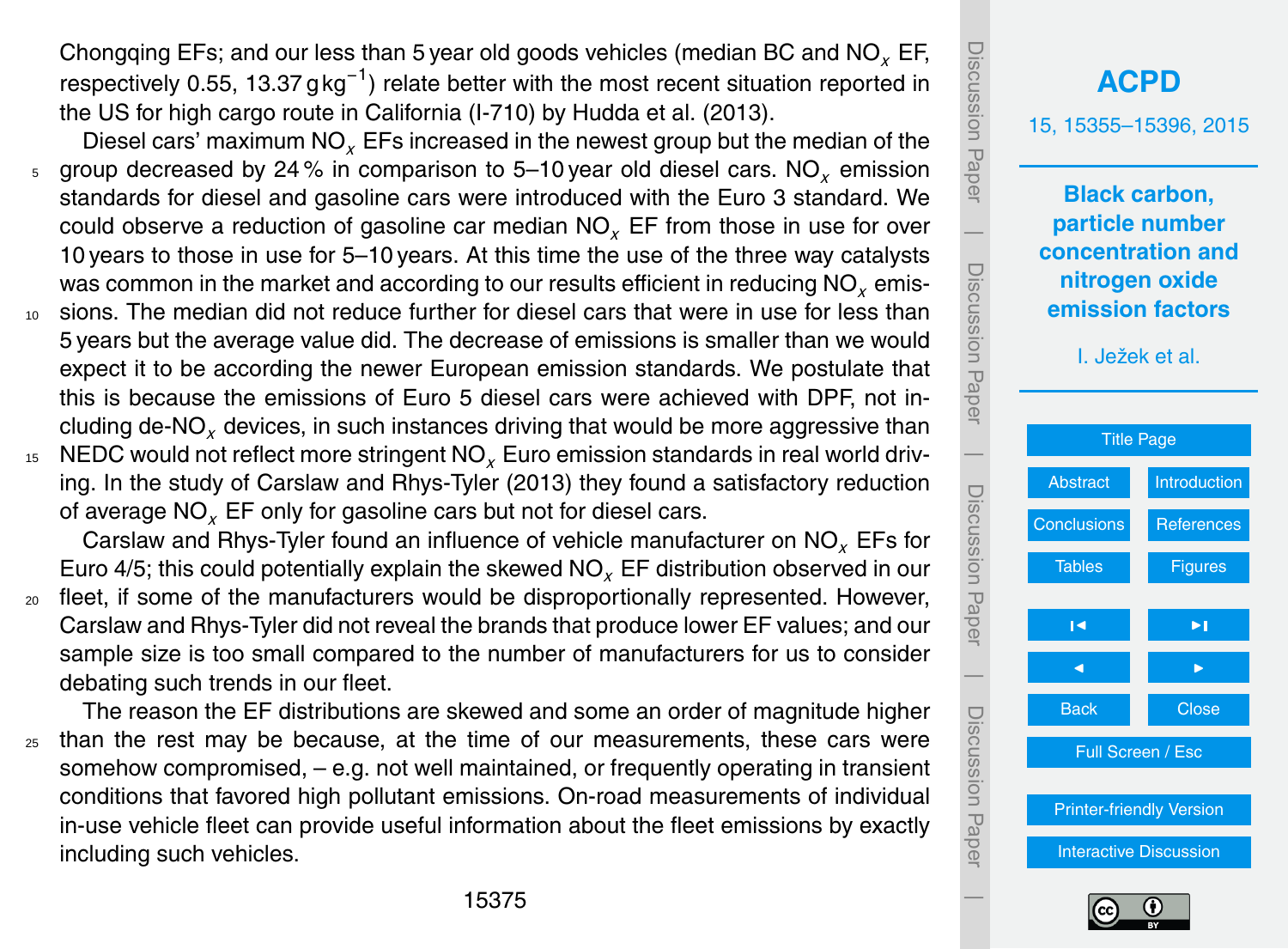#### **2.6 Emission factors according to maximum net engine power and maximum net engine power to vehicle weight ratio**

In addition to the information about the vehicle engine type, their category and the date of first use, the registration database also provided information about the engine's

- <sup>5</sup> maximum net power and vehicle curb weight. We present in this section the EFs sorted according to the engine maximum net power and the ratio of engine's maximum net power to vehicle's curb weight. Here, we do not use the same vehicle groups as in the previous subchapter. Rather we separated the vehicles to gasoline and diesel engines and then further according to different size bins for both engine maximum net power
- <sup>10</sup> and maximum net power to weight ratio. The sizes of the bins were determined in a way that a single bin size would not include a disproportionally large number of vehicles and that each bin would have enough vehicles for a statistical presentation. There are also some gaps between the adjacent bins; this is because there were no vehicles in that range. The results are shown in Fig. 4.
- <sup>15</sup> When EF are sorted by vehicle's engine maximum net power, we can see that diesel engines in the lowest maximum net power bin (less than 70 kW) feature highest median BC EFs and that the more powerful diesel engines feature lower BC EFs. The trend is reversed for NO*<sup>x</sup>* EF, where more powerful larger vehicles feature higher NO*<sup>x</sup>* EF. There is an exception for NO*<sup>x</sup>* EF in the least powerful diesel group, which feature <sup>20</sup> relatively high NO*<sup>x</sup>* EF compared to the adjacent engine power bins.

The ratio of maximum engine power to vehicle curb weight can give a rough estimate of the engine load under which the vehicle has to operate in normal driving conditions. Large trucks have high vehicle mass but low maximum net power to vehicle mass ratio. Smaller vehicles have smaller mass but higher maximum net power to vehicle <sup>25</sup> mass ratios, and for the smallest vehicles the ratio again decreases. A vehicle with lower maximum net power to mass ratio driven in similar driving conditions and with a similar driver behavior would have its engine operating at higher loads leading to higher in-cylinder temperatures. Operation at higher in-cylinder temperatures would



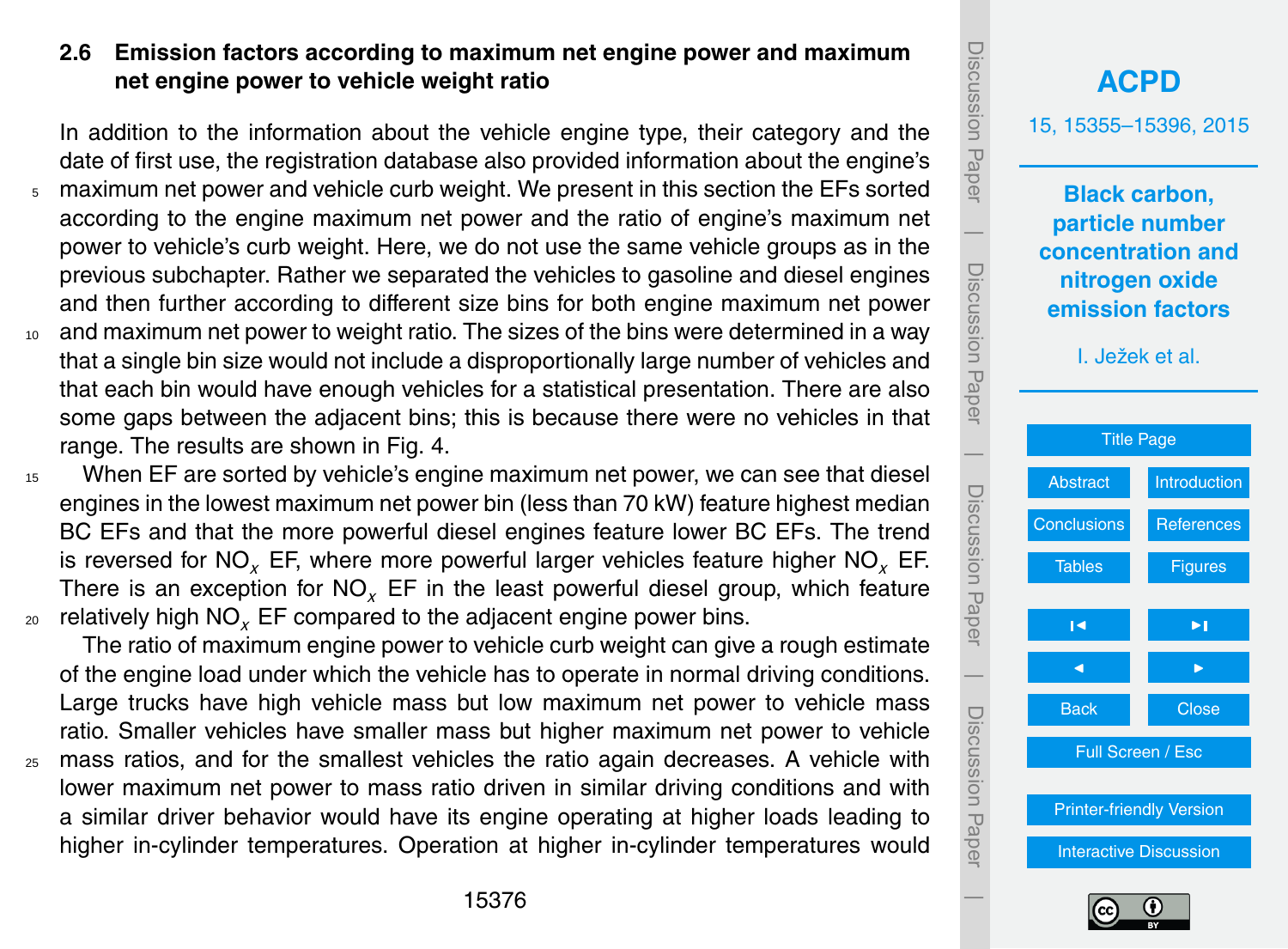result in more thermic NO<sub>x</sub>. This trend in NO<sub>x</sub> can be observed in Fig. 4 for both diesel and gasoline engines, where we can see that vehicles with low power to mass ratio produce higher NO*<sup>x</sup>* EF and vehicles with high power to mass ratio produce lower NO*<sup>x</sup>* EF. For BC and PN EF the trend is not as clear as it is for  $\mathsf{NO}_\chi,$  it could be described <sup>5</sup> as a gradual increase of EF from low to high power to mass ratios but in the highest

power to mass ratio bin the median BC and PN EF drop.

We separated the gasoline vehicles into two groups for each observed parameter. The differences between gasoline vehicle categories are difficult to observe. We postulate this is because we were only operating with cars and the change in the vehicle <sup>10</sup> mass and mass to power ratio was smaller than it was for the vehicles with diesel engines which included trucks.

#### **2.7 Contribution of high emitters to our measured fleet**

The contribution of high emitters to the measured vehicle fleet was calculated as cumulative emissions. To exclude large differences in fuel consumption between trucks

<sup>15</sup> and cars, we calculated high emitter contribution separately for goods vehicles, gasoline cars and diesel cars. The cumulative emission distribution of our vehicle fleet were calculated arranging the vehicles from highest to lowest emitters as it was previously done in similar studies (Ban-Weiss et al., 2009; Dallmann et al., 2012; Wang et al., 2011, 2012). The results in Fig. 5 show that 25 % of highest emitting vehicles in each <sup>20</sup> vehicle category produce 50 to 65 % of BC emissions, 47 to 55 % of NO*<sup>x</sup>* emissions and 61–87 % of PN emissions. Excluding high emitting vehicles or improving their emission rates by retrofitting them with additional after treatment devices, such as was the case in Port of Oakland, US, (Dallmann et al., 2011) can decrease traffic emissions.

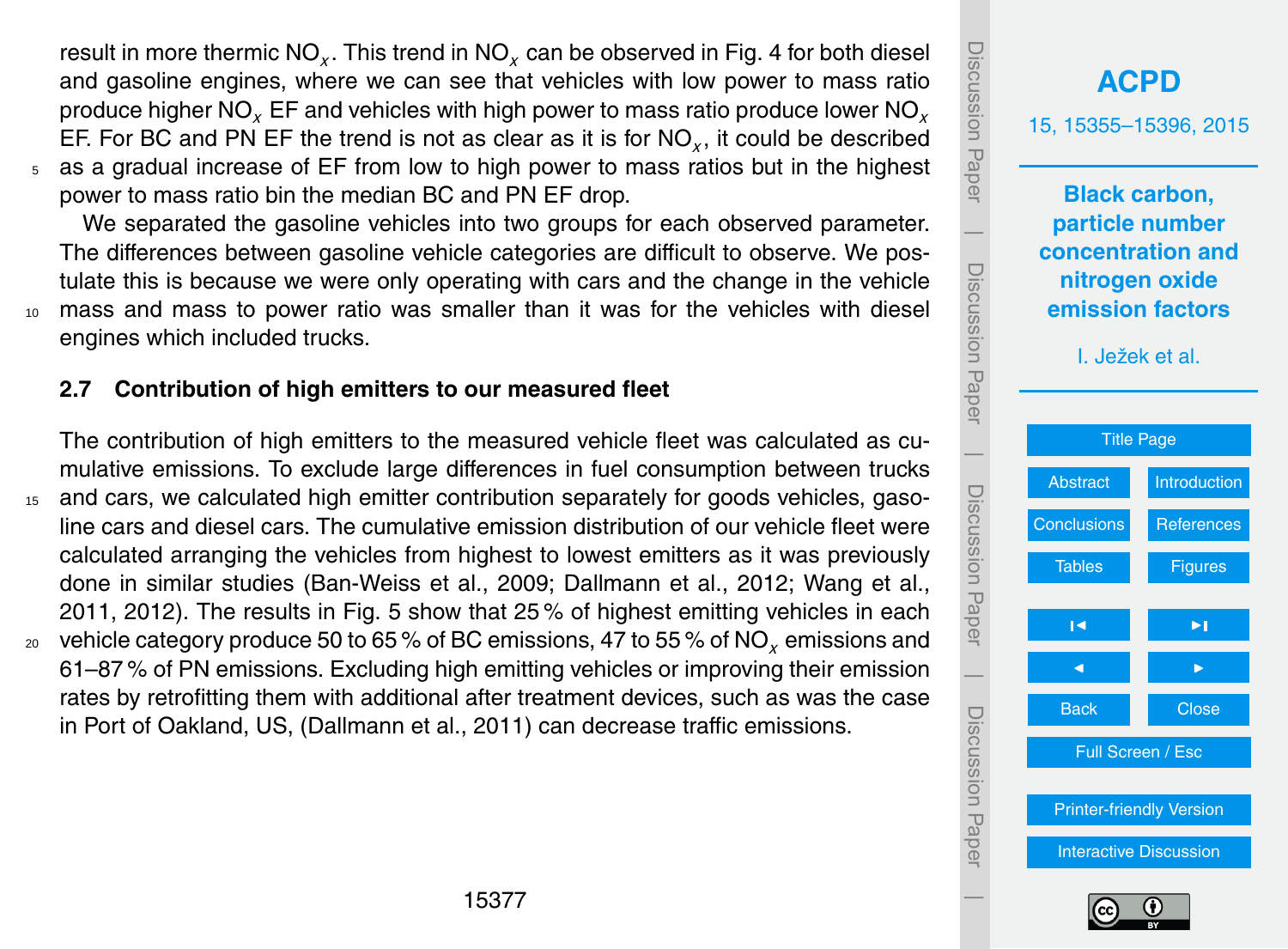#### <span id="page-23-0"></span>**3 Conclusions**

During the measurement campaign the BC, PN and NO*<sup>x</sup>* EFs for 139 different vehicles were successfully determined. The sample fleet statistics was compared to Eurostat data for Slovenia and Europe. An excellent agreement between the composition of the

- average European and Slovenian car fleet, and the car sample fleet sampled in this campaign was found. The main results of this research are the first reported on-road BC EF for diesel cars, and first BC, PN and NO*<sup>x</sup>* EF for passenger cars measured with the on-road chasing technique. In order to compare the results of this study to previous ones, EFs of goods vehicles were also determined. EF distributions for BC,
- <sup>10</sup> PN and NO*<sup>x</sup>* were presented for three vehicle groups: diesel cars, gasoline cars and goods vehicles. Differences between the EF frequency distributions of the three vehicle categories for all three investigated pollutants were observed, the most important being the highest median BC EF value of diesel cars, and an increase in NO*<sup>x</sup>* EFs from the least powerful to more powerful diesel vehicles.
- <sup>15</sup> The results of this study were compared to the results of previous studies that used similar methods. The median BC EFs for the diesel cars  $(0.79 \text{ g kg}^{-1})$  determined in this study is similar to the HGV EFs mean reported by Dallmann et al. (2011); and Wang et al. (2012), where vehicles were subject to less strict emission regulations. Goods vehicles BC EF median determined here resembles the EFs determined for <sup>20</sup> vehicles subject to stricter emission standards. The goods vehicle median NO*<sup>x</sup>* EF reported in this study resembles those determined by Dallmann et al. (2011) and Shorter et al. (2005).

The median BC EF value of newer diesel and gasoline cars (less than 5 years) is lower than the value for the older car categories. For the goods vehicles it lies between  $25$  the medians of the two older goods vehicles groups. Contrary to BC EF, goods vehicles

showed a significant 73 % decrease in the NO*<sup>x</sup>* EF median values from vehicles that were in use for over 10 to those in use for less than 5 years. We postulate this is because different after-treatment approaches were used for passenger cars and goods



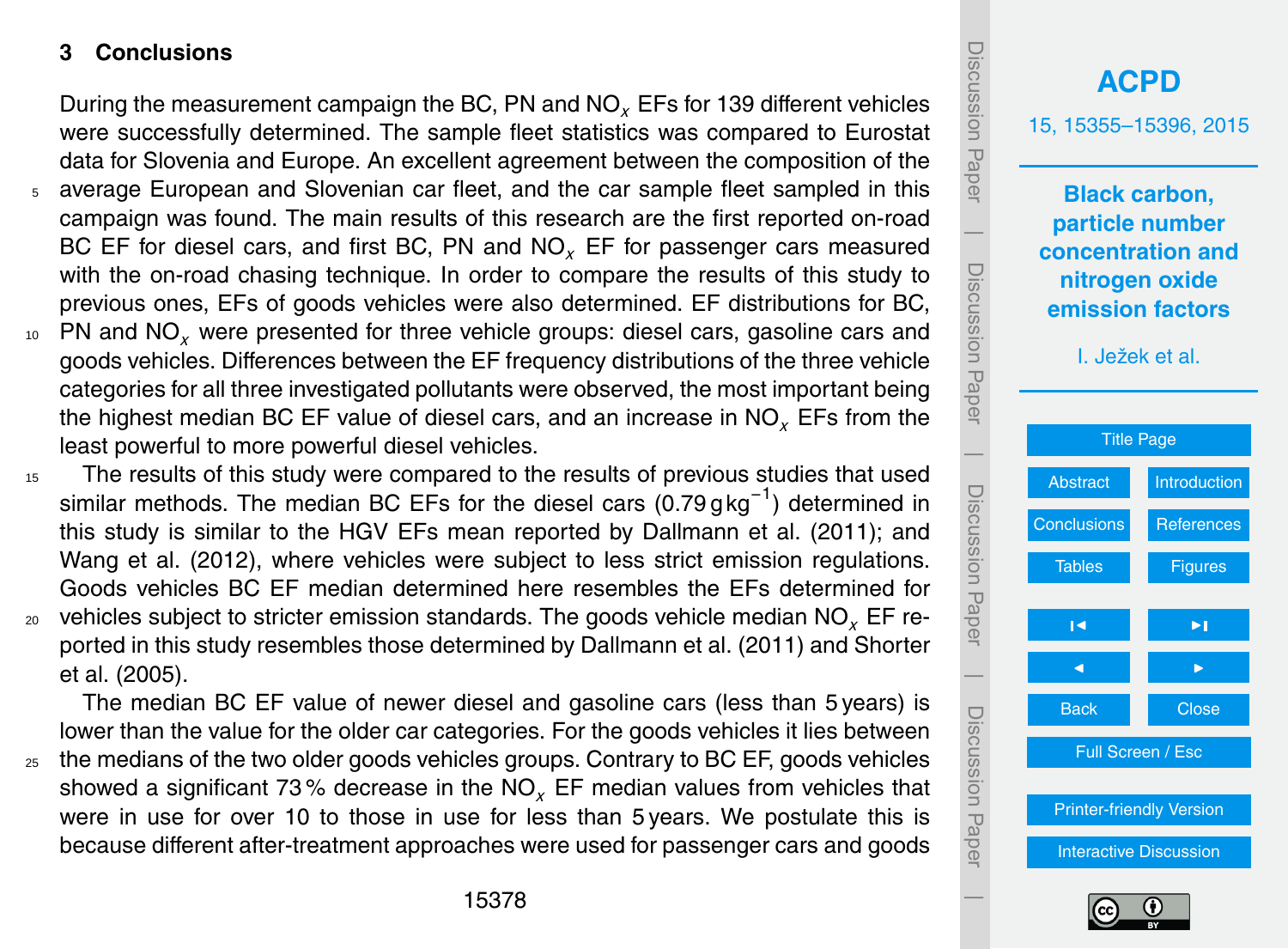vehicles. PN EF median values decreased for vehicles in use for less than 5 years in all three vehicle groups compared to older ones, but unfortunately the span of PN EFs of goods vehicles and gasoline cars increased. We attribute the decreases to advances made in engine operation and exhaust after treatment devices.

- $5$  The contribution of highly emitting vehicles was calculated and, as in previous studies (e.g. Ban-Weiss et al., 2009; Wang et al., 2015, 2012), a small number of vehicles (25 %) was found to disproportionately contribute to the total fleet emissions (47 to 87 %). The exclusion of high emitters by retrofitting old vehicles with after-treatment devices and encouraging the sale of new vehicles through the exchange of older vehi-<sup>10</sup> cles, has shown to be an effective measure to reduce vehicle emission rates (Dallmann et al., 2011) locally. Unfortunately, the older vehicles might be sold in countries beyond the reach of the EU regulations, and would still have a negative impact on air quality and the climate elsewhere.
- The methodology used in this study is a relatively simple and efficient approach for <sup>15</sup> monitoring emissions of the in-use vehicle fleet, and investigating the effectiveness of emission reduction measures (also shown in Dallmann et al., 2011, and Wang et al., 2011). Real world measurements are important because individual vehicle emissions depend not only on the vehicle type approval at the time it is put on the market, but also on their maintenance and the driving conditions.

#### <sup>20</sup> **The Supplement related to this article is available online at [doi:10.5194/acpd-15-15355-2015-supplement.](http://dx.doi.org/10.5194/acpd-15-15355-2015-supplement)**

*Acknowledgements.* This research was part founded by European Social found (SPIRIT, contract no. P-MR-10/04). The authors would like to acknowledge Slovenian Ministry of Infrastructure and Spatial Planning for providing the vehicle registration information; TSI for lending <sup>25</sup> their instrument; Polona Ježek for lending her vehicle; Anže Buh for driving the mobile station and discussing some of the vehicle technologies; and to our colleagues at Aerosol d.o.o. for

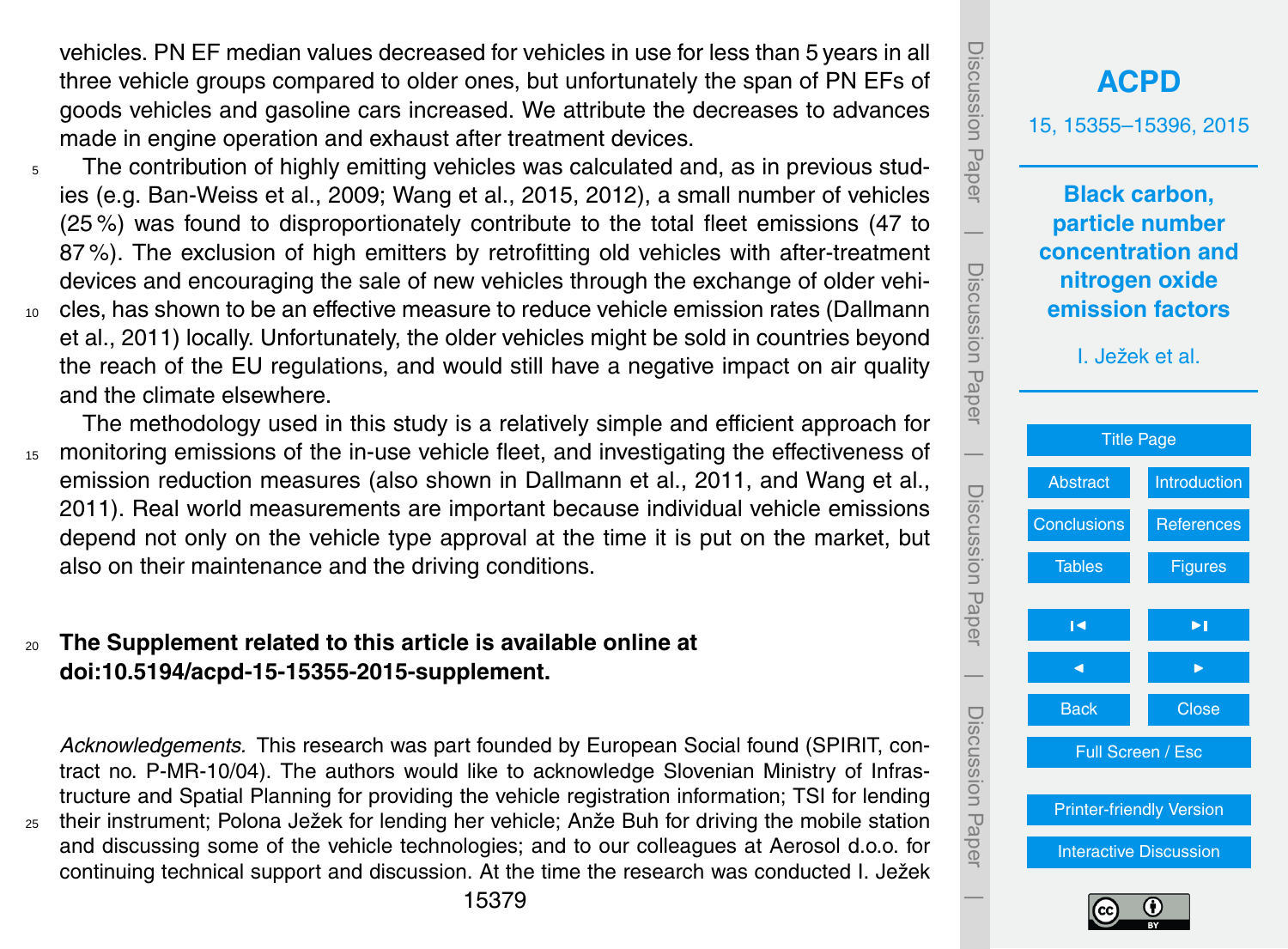<span id="page-25-0"></span>and G. Močnik were employed in Aerosol d.o.o. where the Aethalometer was developed and is manufactured.

#### **References**

[A](http://www.acea.be/uploads/publications/ACEA_POCKET_GUIDE_2012_UPDATED.pdf)CEA: The Automobile Industry Pocket Guide, ACEA Commun. Dep., available at: [http://](http://www.acea.be/uploads/publications/ACEA_POCKET_GUIDE_2012_UPDATED.pdf)

- <sup>5</sup> [www.acea.be/uploads/publications/ACEA\\_POCKET\\_GUIDE\\_2012\\_UPDATED.pdf](http://www.acea.be/uploads/publications/ACEA_POCKET_GUIDE_2012_UPDATED.pdf) (last access: 5 June 2015) 2012.
	- Ban-Weiss, G. A., Lunden, M. M., and Kirchstetter, T. W.: Measurement of black carbon and particle number emission factors from individual heavy-duty trucks, Environ. Sci. Technol., 43, 1419–1424, 2009.
- <sup>10</sup> Bishop, G. A. and Stedman, D. H.: A decade of on-road emissions measurements, Environ. Sci. Technol., 42, 1651–1656, 2008.
	- Bishop, G. A., Stedman, D. H., and Ashbaugh, L.: Motor vehicle emissions variability, J. Air Waste Manage., 46, 667–675, 1996.
	- Bond, T. C., Doherty, S. J., Fahey, D. W., Forster, P. M., Berntsen, T., DeAngelo, B. J., Flan-
- <sup>15</sup> ner, M. G., Ghan, S., Kärcher, B., Koch, D., Kinne, S., Kondo, Y., Quinn, P. K., Sarofim, M. C., Schultz, M. G., Schulz, M., Venkataraman, C., Zhang, H., Zhang, S., Bellouin, N., Guttikunda, S. K., Hopke, P. K., Jacobson, M. Z., Kaiser, J. W., Klimont, Z., Lohmann, U., Schwarz, J. P., Shindell, D., Storelvmo, T., Warren, S. G., and Zender, C. S.: Bounding the role of black carbon in the climate system: a scientific assessment, J. Geophys. Res.-Atmos.,
- <sup>20</sup> 118, 5380–5552, doi[:10.1002/jgrd.50171,](http://dx.doi.org/10.1002/jgrd.50171) 2013.
- Canagaratna, M. R., Jayne, J. T., Ghertner, D. a., Herndon, S., Shi, Q., Jimenez, J. L., Silva, P. J., Williams, P., Lanni, T., Drewnick, F., Demerjian, K. L., Kolb, C. E., and Worsnop, D. R.: Chase studies of particulate emissions from in-use New York City vehicles, Aerosol Sci. Tech., 38, 555–573, doi[:10.1080/02786820490465504,](http://dx.doi.org/10.1080/02786820490465504) 2004.
- <sup>25</sup> Carslaw, D. C. and Rhys-Tyler, G.: New insights from comprehensive on-road measurements of NO<sub>x</sub>, NO<sub>2</sub> and NH<sub>3</sub> from vehicle emission remote sensing in London, UK, Atmos. Environ., 81, 339–347, doi[:10.1016/j.atmosenv.2013.09.026,](http://dx.doi.org/10.1016/j.atmosenv.2013.09.026) 2013.

Dallmann, T. R., Harley, R. A., and Kirchstetter, T. W.: Effects of diesel particle filter retrofits and accelerated fleet turnover on drayage truck emissions at the port of Oakland, Environ. Sci. <sup>30</sup> Technol., 45, 10773–10779, 2011.



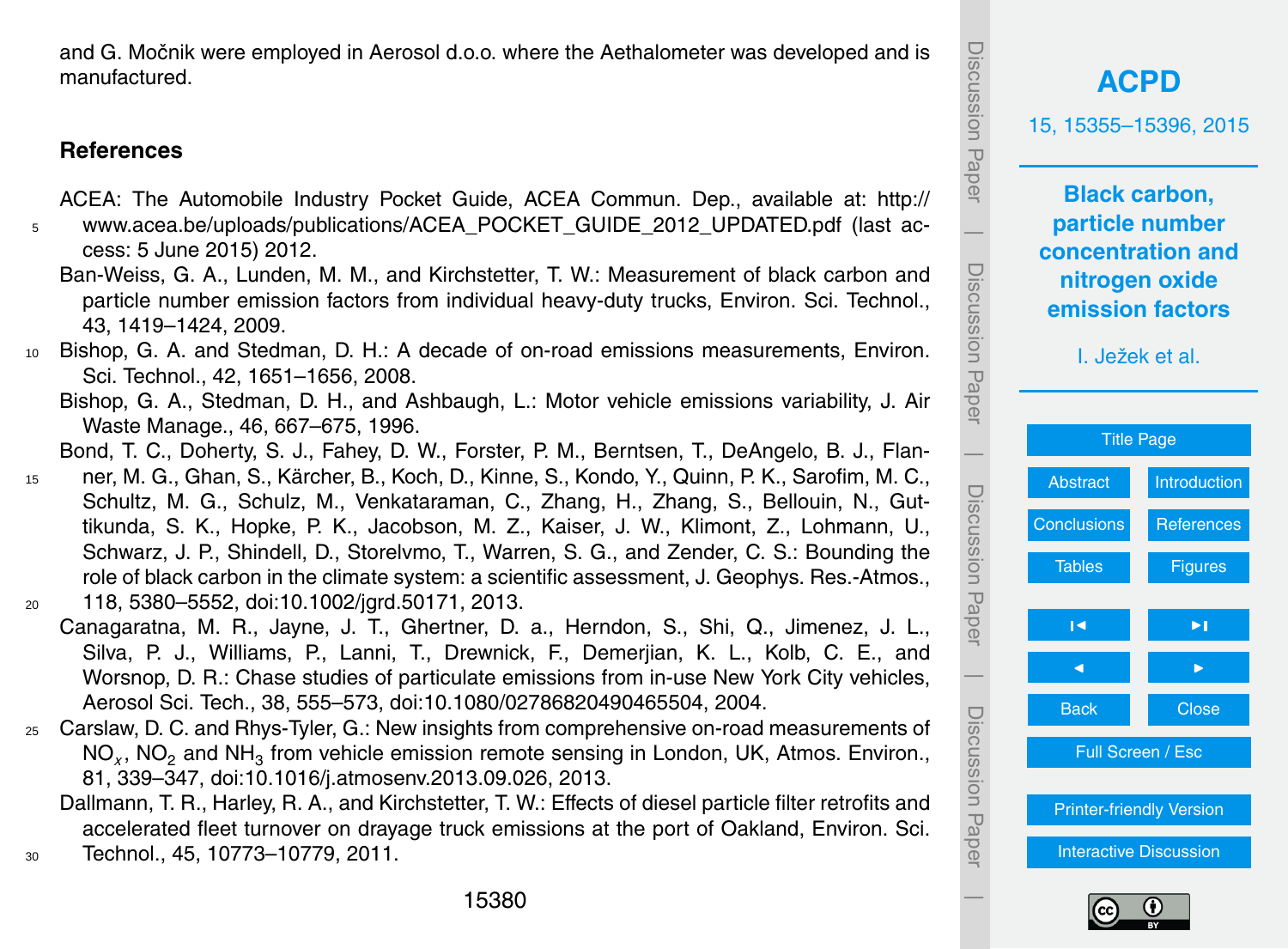- Dallmann, T. R., Demartini, S. J., Kirchstetter, T. W., Herndon, S. C., Onasch, T. B., Wood, E. C., and Harley, R. A.: On-road measurement of gas and particle phase pollutant emission factors for individual heavy-duty diesel trucks, Environ. Sci. Technol., 46, 8511–8518, 2012.
- Dallmann, T. R., Onasch, T. B., Kirchstetter, T. W., Worton, D. R., Fortner, E. C., Herndon, S. C., <sup>5</sup> Wood, E. C., Franklin, J. P., Worsnop, D. R., Goldstein, A. H., and Harley, R. A.: Characterization of particulate matter emissions from on-road gasoline and diesel vehicles using a soot particle aerosol mass spectrometer, Atmos. Chem. Phys., 14, 7585–7599, doi[:10.5194/acp-](http://dx.doi.org/10.5194/acp-14-7585-2014)[14-7585-2014,](http://dx.doi.org/10.5194/acp-14-7585-2014) 2014.

Dockery, D. W., Pope, C. A., Xiping, X., Spengler, J. D., Ware, J. H., Fay, M. E., Ferris, B. J.,

- <sup>10</sup> and Speizer, F. E.: An association between air pollution and mortality in six US cities, New Engl. J. Med., 329, 1754–1759 1993.
- Drinovec, L., Močnik, G., Zotter, P., Prévôt, A. S. H., Ruckstuhl, C., Coz, E., Rupakheti, M., Sciare, J., Müller, T., Wiedensohler, A., and Hansen, A. D. A.: The "dual-spot" Aethalometer: an improved measurement of aerosol black carbon with real-time loading compensation, <sup>15</sup> Atmos. Meas. Tech., 8, 1965–1979, doi[:10.5194/amt-8-1965-2015,](http://dx.doi.org/10.5194/amt-8-1965-2015) 2015.
	- EEA: Monitoring CO<sub>2</sub> Emissions from New Passenger Cars in the EU: Summary of Data for 2011, European Environment Agency (EEA), EEA Publ., available at: [http://www.](http://www.eea.europa.eu/publications/monitoring-co2-emissions-from-new-cars) [eea.europa.eu/publications/monitoring-co2-emissions-from-new-cars](http://www.eea.europa.eu/publications/monitoring-co2-emissions-from-new-cars) (last access: 5 June 2015), 2013a.
- <sub>20</sub> EEA: Monitoring CO<sub>2</sub> Emissions from New Passenger Cars in the EU: Summary of Data for 2012, European Environment Agency (EEA), EEA Publ., available at: [http://www.eea.europa.](http://www.eea.europa.eu/publications/monitoring-co2-emissions-from-new-cars) [eu/publications/monitoring-co2-emissions-from-new-cars](http://www.eea.europa.eu/publications/monitoring-co2-emissions-from-new-cars) (last access: 5 June 2015) 2013b.
	- European Communities: Commission Directive 2001/116/EC of 20 December 2001 adapting to technical progress Council Directive 70/156/EEC on the approximation of the laws of the
- <sup>25</sup> Member States relating to the type-approval of motor vehicles and their trailers, Official Journal of European Communities, 18, 1–114, 2002.
- European Parliment: Regulation (EC) No. 715/2007 of the European Parliament and of the Council of 20 June 2007 on type approval of motor vehicles with respect to emissions from light passenger and commercial vehicles (Euro 5 and Euro 6) and on access to vehicle repair <sup>30</sup> and ma, Official Journal of European Union, 171, 1–16, 2007.
- European Parliament: Regulation (EU) No 540/2014 on the Sound Level of Motor Vehicles and of Replacement Silencing Systems, and Amending Directive 2007/46/EC and Repealing Directive 70/157/EEC, European Parliament and of the council, Brussels, Belgium,



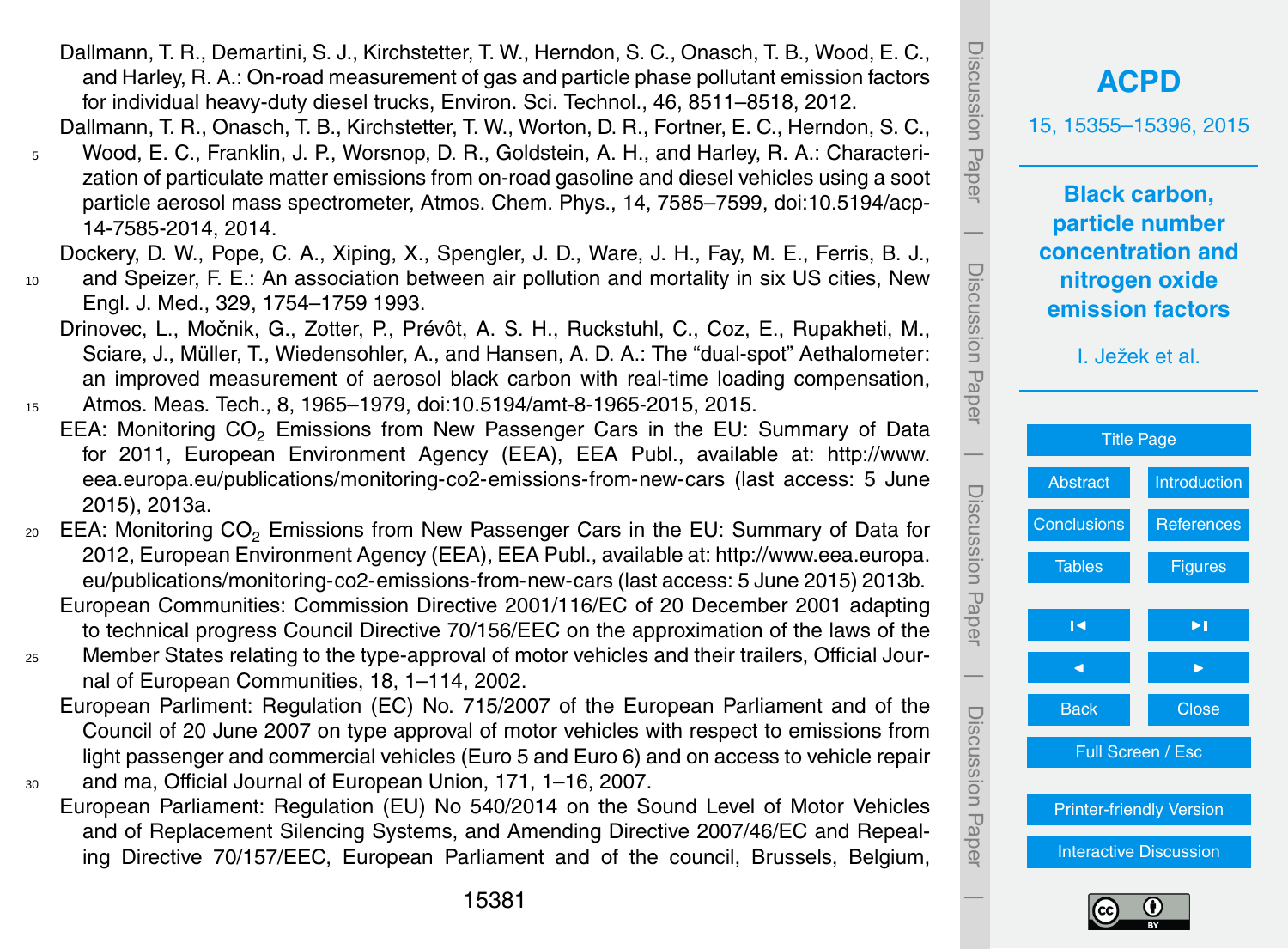available at: [http://eur-lex.europa.eu/legal-content/EN/TXT/?uri](http://eur-lex.europa.eu/legal-content/EN/TXT/?uri=CELEX:32014R0540&qid=1433496556547)=CELEX:32014R0540&qid= [1433496556547](http://eur-lex.europa.eu/legal-content/EN/TXT/?uri=CELEX:32014R0540&qid=1433496556547) (last access: 5 June 2015), 2014.

- Franco, V., Kousoulidou, M., Muntean, M., Ntziachristos, L., Hausberger, S., and Dilara, P.: Road vehicle emission factors development: a review, Atmos. Environ., 70, 84–97, <sup>5</sup> doi[:10.1016/j.atmosenv.2013.01.006,](http://dx.doi.org/10.1016/j.atmosenv.2013.01.006) 2013.
	- Hansen, A. D. A. and Rosen, H.: Individual measurements of the emission factor of aerosol black carbon in automobile plumes, J. Air Waste Manage., 40, 1654–1657, 1990.
	- Harrison, R. M.: Airborne Particulatematter in the UK, Third Report of the Quality of Urban Air Review Group, Prepared at the request of the Department of the Environment, The Univer-
- <sup>10</sup> sity of Birmingham, available at: [http://uk-air.defra.gov.uk/assets/documents/reports/empire/](http://uk-air.defra.gov.uk/assets/documents/reports/empire/quarg/quarg_11.pdf) [quarg/quarg\\_11.pdf](http://uk-air.defra.gov.uk/assets/documents/reports/empire/quarg/quarg_11.pdf) (last access: 5 June 2015), 1996.
	- Herndon, S. C., Shorter, J. H., Zahniser, M. S., Wormhoudt, J., Nelson, D. D., Demerjian, K. L., and Kolb, C. E.: Real-time measurements of SO<sub>2</sub>, H<sub>2</sub>CO, and CH<sub>4</sub> emissions from in-use curbside passenger buses in New York City using a chase vehicle, Environ. Sci. Technol.,

Heywood, J. B.: Internal Combustion Engine Fundamentals, McGraw-Hill Inc., ISBN 0-07- 028637-X, USA, 1988.

- <sup>20</sup> les freight corridor I-710, Atmos. Chem. Phys., 13, 347–357, doi[:10.5194/acp-13-347-2013,](http://dx.doi.org/10.5194/acp-13-347-2013) 2013.
	- Huss, A., Maas, H., and Hass, H.: TANK-TO-WHEELS Report Version 4. 0 JEC WELL-TO-WHEELS ANALYSIS, Publ. Off. Eur. Union, Joint Research Center, Luxembourg, European Union, doi[:10.2788/40409,](http://dx.doi.org/10.2788/40409) 2013.
- <sup>25</sup> Janssen, N. A. H., Gerlof-Nijland, M. E., Lanki, T., O, S. R., Cassee, F., Gerard, H., Fischer, P., Brunekreef, B., and Krzyzanowski, M.: Health Effects of Black Carbon, WHO Regional Office for Europe, Bonn, Germany, 2012.
	- Ježek, I., Drinovec, L., Ferrero, L., Carriero, M., and Močnik, G.: Determination of car on-road black carbon and particle number emission factors and comparison between mobile and
- <sup>30</sup> stationary measurements, Atmos. Meas. Tech., 8, 43–55, doi[:10.5194/amt-8-43-2015,](http://dx.doi.org/10.5194/amt-8-43-2015) 2015. Kennedy, I. M.: The health effects of combustion-generated aerosols, P. Combust. Inst., 31 II, 2757–2770, doi[:10.1016/j.proci.2006.08.116,](http://dx.doi.org/10.1016/j.proci.2006.08.116) 2007.

Kittelson, D. B.: Engines and nanoparticles?: a review, J. Aerosol Sci., 29, 575–588, 1998.





<sup>15</sup> 39, 7984–7990, 2005.

Hudda, N., Fruin, S., Delfino, R. J., and Sioutas, C.: Efficient determination of vehicle emission factors by fuel use category using on-road measurements: downward trends on Los Ange-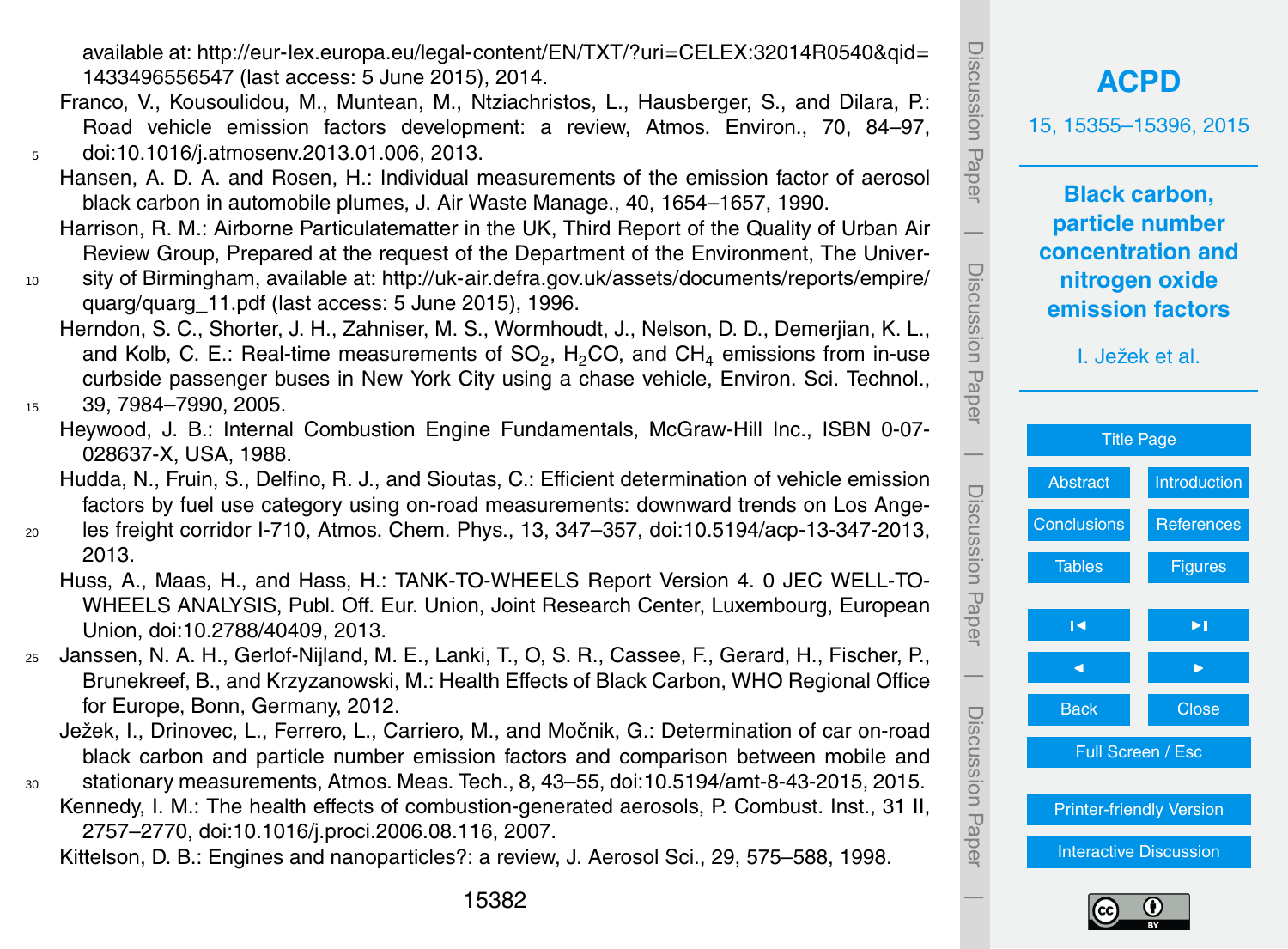- Kittelson, D., Watts, W., and Johnson, J.: On-road and laboratory evaluation of combustion aerosols – Part 1: Summary of diesel engine results, J. Aerosol Sci., 37, 913–930, 2006.
- Mock, P., German, J., and Icct, A. B.: From laboratory to road: a comparison of official and real-world fuel consumption and  $CO_2$  values for cars in the EU and US, (May), avail-
- <sup>5</sup> able at: [http://www.theicct.org/sites/default/files/publications/ICCT\\_LabToRoad\\_20130527.](http://www.theicct.org/sites/default/files/publications/ICCT_LabToRoad_20130527.pdf) [pdf](http://www.theicct.org/sites/default/files/publications/ICCT_LabToRoad_20130527.pdf) (last access: 25 November 2014), 2013.
- Perrone, M. G., Carbone, C., Faedo, D., Ferrero, L., Maggioni, A., Sangiorgi, G., and Bolzacchini, E.: Exhaust emissions of polycyclic aromatic hydrocarbons, n-alkanes and phenols from vehicles coming within different European classes, Atmos. Environ., 82, 391–400, <sup>10</sup> doi[:10.1016/j.atmosenv.2013.10.040,](http://dx.doi.org/10.1016/j.atmosenv.2013.10.040) 2014.
- Schneider, J., Kirchner, U., Borrmann, S., Vogt, R., and Scheer, V.: In situ measurements of particle number concentration, chemically resolved size distributions and black carbon content of traffic-related emissions on German motorways, rural roads and in city traffic, Atmos. Environ., 42, 4257–4268, doi[:10.1016/j.atmosenv.2008.01.014,](http://dx.doi.org/10.1016/j.atmosenv.2008.01.014) 2008.
- <sup>15</sup> Sharma, M., Kumar, A., and Bharathi, K. V. L.: Characterization of exhaust particulates from diesel engine, Atmos. Environ., 39, 3023–3028, doi[:10.1016/j.atmosenv.2004.12.047,](http://dx.doi.org/10.1016/j.atmosenv.2004.12.047) 2005. Shorter, J. H., Herndon, S. C., Zahniser, M. S., Nelson, D. D., Wormhoudt, J., Demerjian, K. L., and Kolb, C. E.: Real-time measurements of nitrogen oxide emissions from in-use New York City transit buses using a chase vehicle, Environ. Sci. Technol., 39, 7991–8000, 2005.
- <sup>20</sup> Tavčar, G., Bizjan, F., and Katrašnik, T.: Methods for improving transient response of diesel engines – influences of different electrically assisted turbocharging topologies, Proc. Inst. Mech. Eng. S., 225, 1167–1185, doi[:10.1177/0954407011414461,](http://dx.doi.org/10.1177/0954407011414461) 2011.
- [U](http://www.unece.org/fileadmin/DAM/trans/main/wp29/wp29regs/2013/R085r1e.pdf)nited Nations (Ed.): Addendum 84: Regulation No. 85., available at: [http://www.unece.org/](http://www.unece.org/fileadmin/DAM/trans/main/wp29/wp29regs/2013/R085r1e.pdf) [fileadmin/DAM/trans/main/wp29/wp29regs/2013/R085r1e.pdf](http://www.unece.org/fileadmin/DAM/trans/main/wp29/wp29regs/2013/R085r1e.pdf) (last access: 5 June 2015), <sup>25</sup> 2013.
	- USEPA: Code Federal Regulations Title 40: Protection of Environment Part 86, Code of Federal Regulations, US Government Publishing Office, Washington, USA 2010.
	- Wang, J. M., Jeong, C.-H., Zimmerman, N., Healy, R. M., Wang, D. K., Ke, F., and Evans, G. J.: Plume-based analysis of vehicle fleet air pollutant emissions and the contribution from
- <sup>30</sup> high emitters, Atmos. Meas. Tech. Discuss., 8, 2881–2912, doi[:10.5194/amtd-8-2881-2015,](http://dx.doi.org/10.5194/amtd-8-2881-2015) 2015.



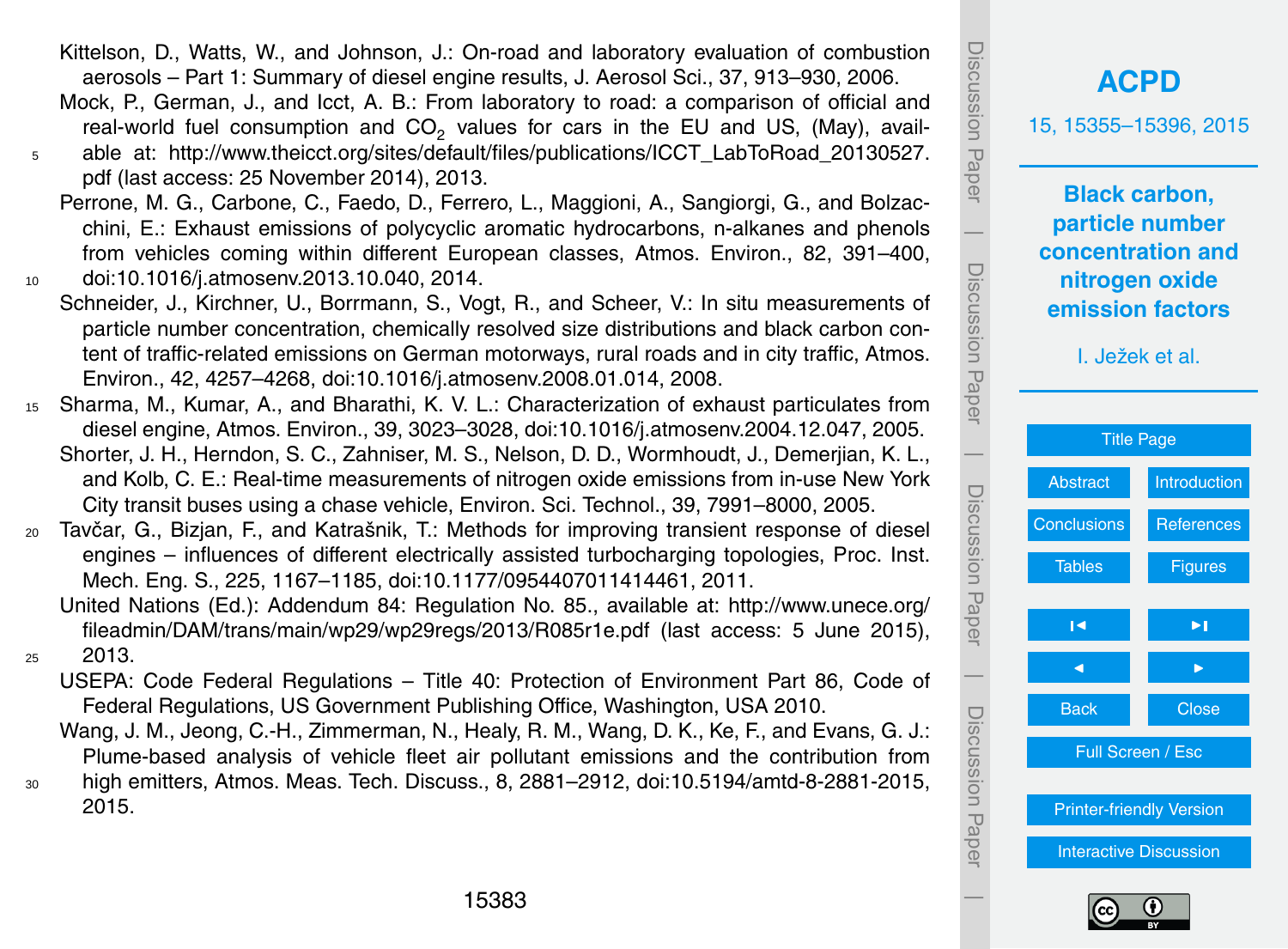**[ACPD](http://www.atmos-chem-phys-discuss.net)** 15, 15355–15396, 2015 **Black carbon, particle number concentration and nitrogen oxide emission factors** I. Ježek et al. [Title Page](#page-0-0) [Abstract](#page-1-0) [Introduction](#page-2-0) [Conclusions](#page-23-0) [References](#page-25-0) [Tables](#page-30-0) **[Figures](#page-37-0)** J I J I Back **Close** Full Screen / Esc [Printer-friendly Version](http://www.atmos-chem-phys-discuss.net/15/15355/2015/acpd-15-15355-2015-print.pdf) [Interactive Discussion](http://www.atmos-chem-phys-discuss.net/15/15355/2015/acpd-15-15355-2015-discussion.html)

Discussion Paper

Discussion Paper

 $\overline{\phantom{a}}$ 

Discussion Paper

Discussion Paper

 $\overline{\phantom{a}}$ 

Discussion Paper

Discussion Paper

 $\overline{\phantom{a}}$ 

Discussion Paper

Discussion Paper

 $\overline{\phantom{a}}$ 



Wang, X., Westerdahl, D., Wu, Y., Pan, X., and Zhang, K. M.: On-road emission factor distributions of individual diesel vehicles in and around Beijing, China, Atmos. Environ., 45, 503–515, doi[:10.1016/j.atmosenv.2010.09.014,](http://dx.doi.org/10.1016/j.atmosenv.2010.09.014) 2011.

Wang, X., Westerdahl, D., Hu, J., Wu, Y., Yin, H., Pan, X., and Zhang, K. M.: On-road diesel <sup>5</sup> vehicle emission factors for nitrogen oxides and black carbon in two Chinese cities, Atmos.

Environ., 46, 45–55, doi[:10.1016/j.atmosenv.2011.10.033,](http://dx.doi.org/10.1016/j.atmosenv.2011.10.033) 2012.

Weingartner, E., Keller, C., and Stahel, W.: Aerosol emission in a road tunnel, Atmos. Environ., 31, 451–462, 1997.

Xi, J. and Zhong, B.-J.: Soot in diesel combustion systems, Chem. Eng. Technol., 29, 665–673, <sup>10</sup> doi[:10.1002/ceat.200600016,](http://dx.doi.org/10.1002/ceat.200600016) 2006.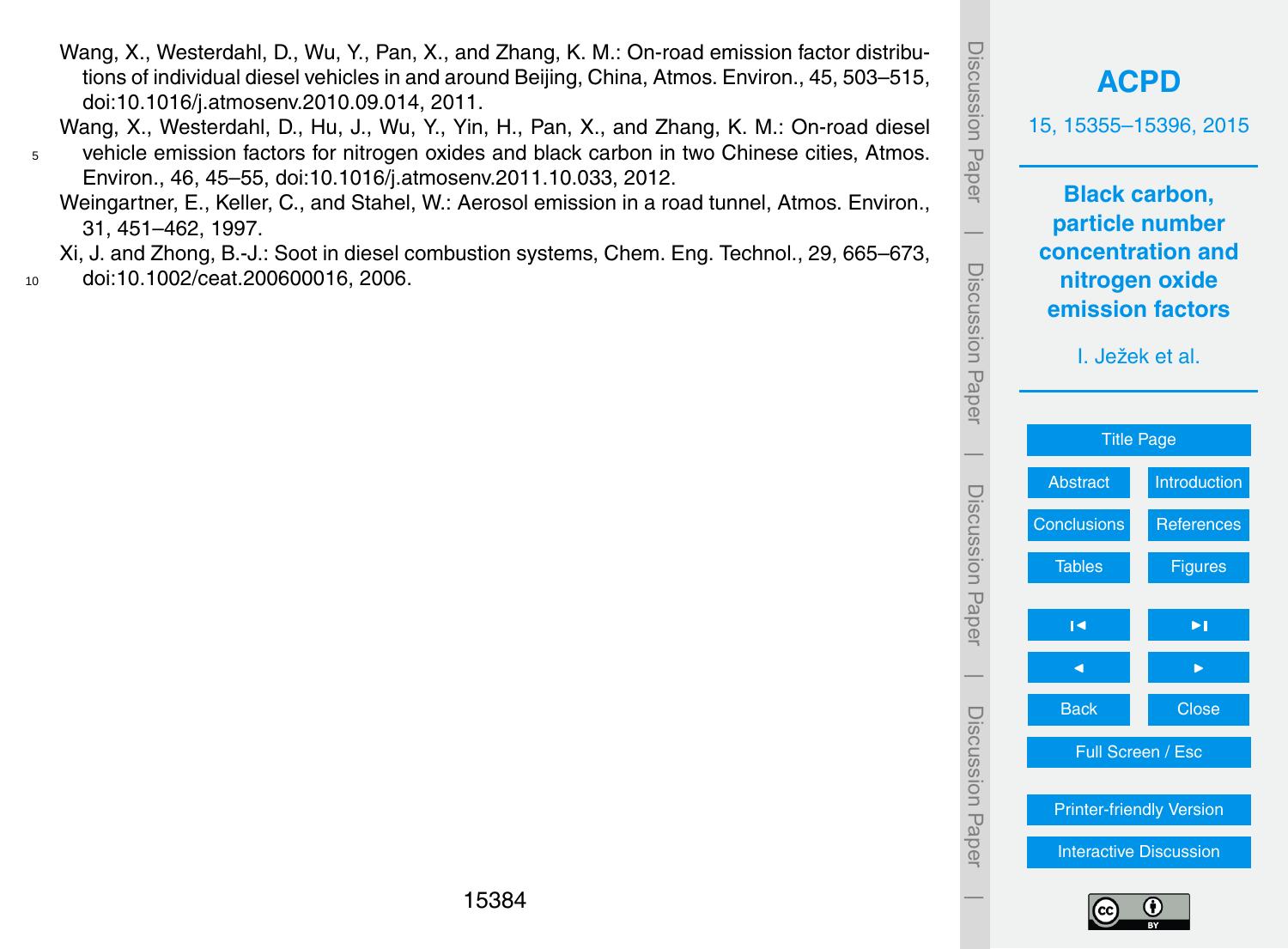#### <span id="page-30-0"></span>**Table 1.** Measurement instruments, their time resolutions, sampling flows and measurement uncertainties.

| Instrumentation                                                                                       | Species<br>measured | Time<br>resolution | Instrument<br>flow           | Measurement<br>uncertainty           |
|-------------------------------------------------------------------------------------------------------|---------------------|--------------------|------------------------------|--------------------------------------|
| Mobile platform (A)                                                                                   |                     |                    |                              |                                      |
| Carbocap GMP343 (Vaisala)                                                                             | CO <sub>2</sub>     | 2s                 | $7$ L min <sup>-1</sup>      | 3 ppm                                |
| Aethalometer AE33 (Aerosol d.o.o.)                                                                    | <b>BC</b>           | 1 <sub>s</sub>     | $7$ L min <sup>-1</sup>      | $30$ ng m <sup><math>-3</math></sup> |
| FMPS (TSI)                                                                                            | PN                  | 1 <sub>s</sub>     | $10$ L min <sup>-1</sup>     | $±10$ to 20% <sup>*</sup>            |
| Nitric Oxide Monitor and an NO <sub>2</sub> con-<br>verter (models 410 and 401 of 2B<br>Technologies) | $NO_{\nu}$          |                    | 10s $0.7$ Lmin <sup>-1</sup> | $1.5$ ppb                            |

<sup>∗</sup> The uncertainty of PN measurements is calculated for each particle size stage and varies within different stages. It is dependent on the measurement conditions and PN concentrations.

|                                                                                                                       | <b>ACPD</b><br>15, 15355-15396, 2015 |  |  |  |  |
|-----------------------------------------------------------------------------------------------------------------------|--------------------------------------|--|--|--|--|
| <b>Black carbon,</b><br>particle number<br>concentration and<br>nitrogen oxide<br>emission factors<br>I. Ježek et al. |                                      |  |  |  |  |
| <b>Title Page</b>                                                                                                     |                                      |  |  |  |  |
| <b>Abstract</b>                                                                                                       | Introduction                         |  |  |  |  |
|                                                                                                                       | <b>References</b>                    |  |  |  |  |
| Conclusions                                                                                                           |                                      |  |  |  |  |
| <b>Tables</b>                                                                                                         | <b>Figures</b>                       |  |  |  |  |
| ∣◀                                                                                                                    | ►∣                                   |  |  |  |  |
|                                                                                                                       |                                      |  |  |  |  |
| <b>Back</b>                                                                                                           | Close                                |  |  |  |  |
| Full Screen / Esc                                                                                                     |                                      |  |  |  |  |
| <b>Printer-friendly Version</b>                                                                                       |                                      |  |  |  |  |
|                                                                                                                       | <b>Interactive Discussion</b>        |  |  |  |  |

Discussion Paper

Discussion Paper

 $\overline{\phantom{a}}$ 

Discussion Paper

Discussion Paper

 $\overline{\phantom{a}}$ 

Discussion Paper

Discussion Paper

 $\overline{\phantom{a}}$ 

Discussion Paper

Discussion Paper

 $\overline{\phantom{a}}$ 

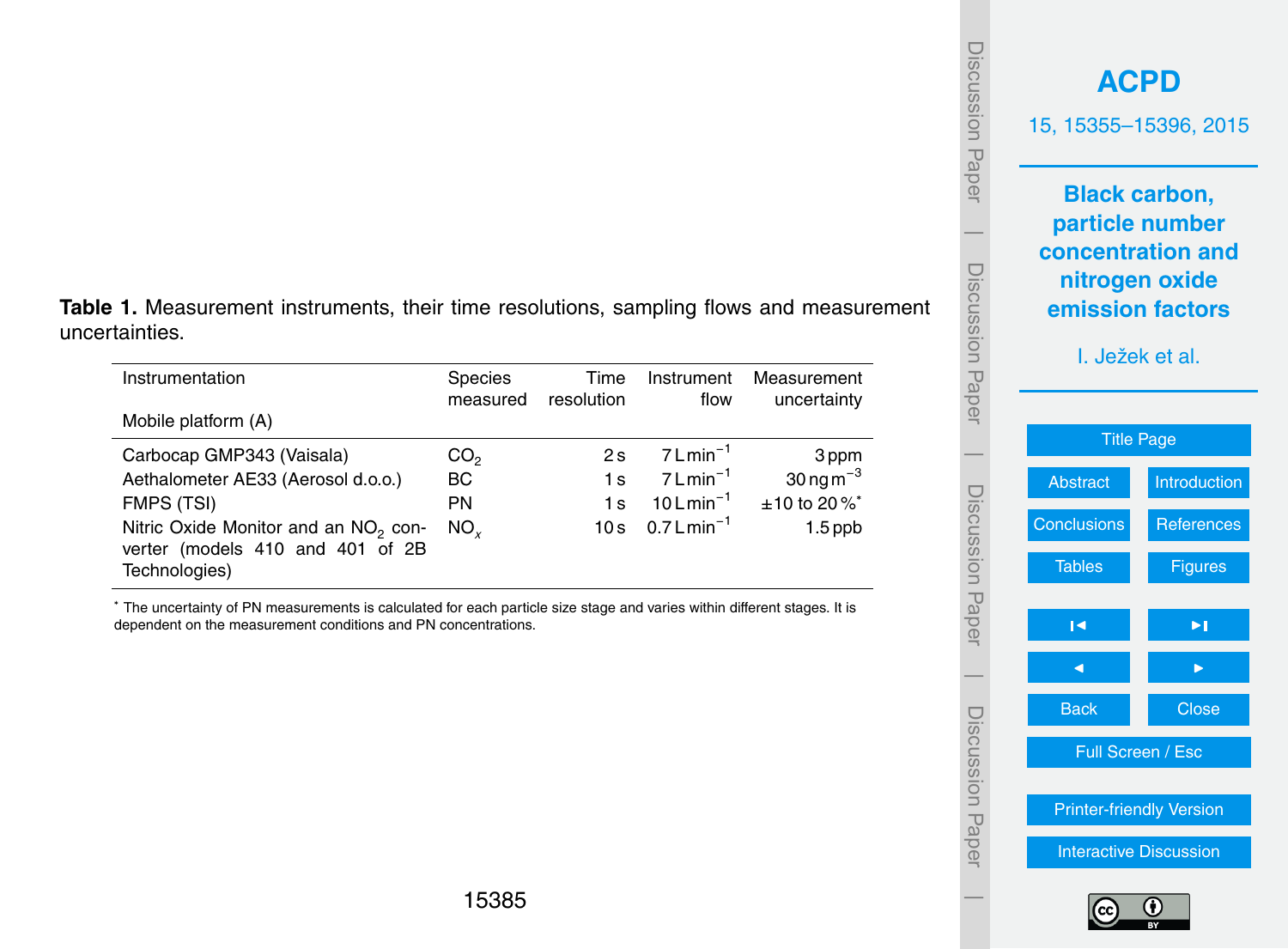| Category       | Vehicle type           | 2001/116/EC    | $#$ in our<br>fleet sample | # missing<br>registry<br>information |
|----------------|------------------------|----------------|----------------------------|--------------------------------------|
| Gasoline cars  | Gasoline cars          | M1             | 24                         |                                      |
| Diesel cars    | Diesel cars            | M1             | 51                         |                                      |
|                | Light goods vehicles 1 | N1             | 17                         | 2                                    |
| Goods vehicles | Light goods vehicles 2 | N <sub>2</sub> | 8                          | 2                                    |
|                | Mini buss              | M2             |                            |                                      |
|                | <b>Buses</b>           | MЗ             | 6                          | 2                                    |
|                | Heavy goods vehicles   | N3             | 32                         | 15                                   |

**Table 2.** Number of vehicle types in the sampled fleet, according their assigned categories.



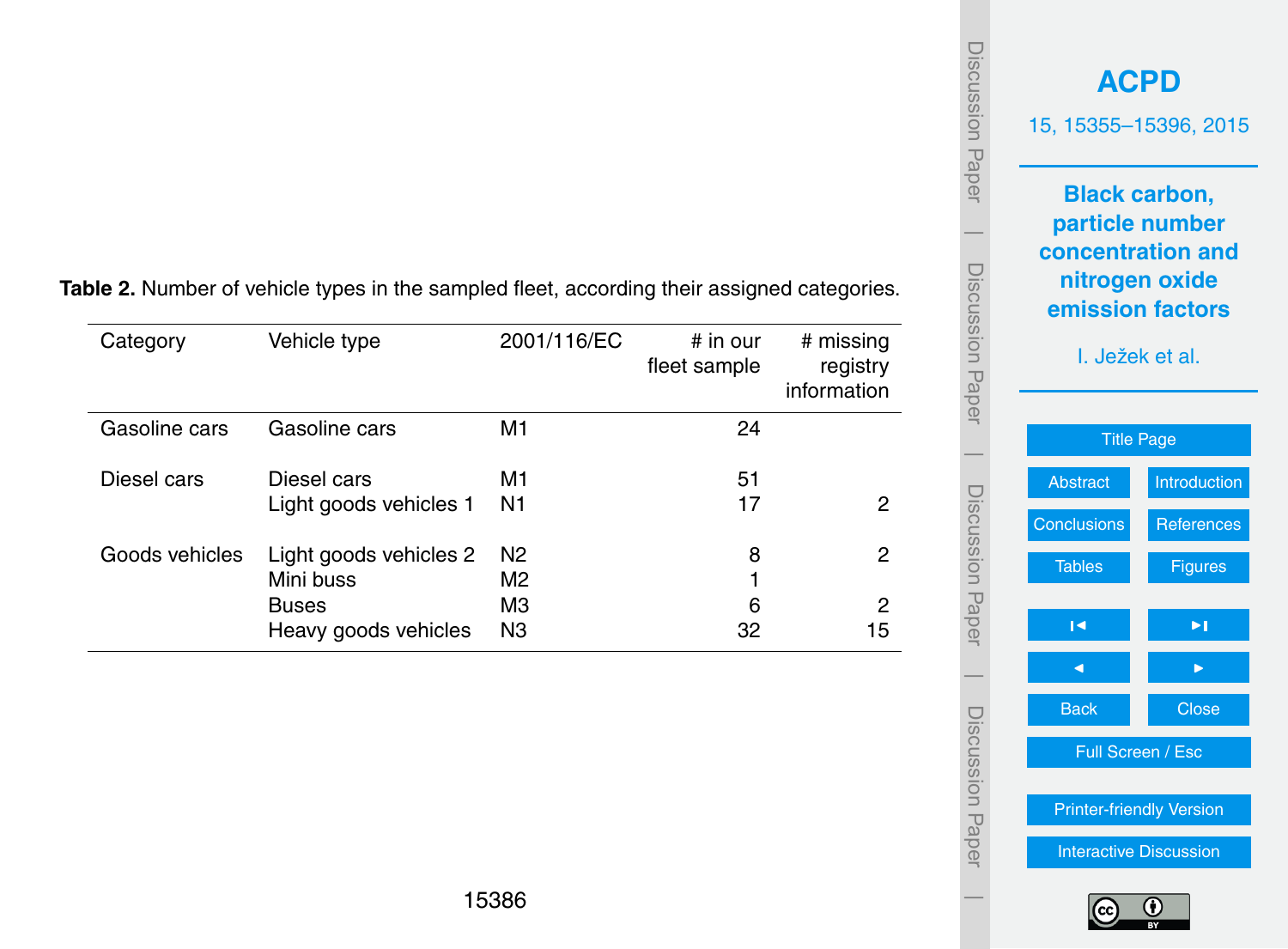| Discussion Paper | <b>ACPD</b><br>15, 15355-15396, 2015 |                                                         |  |  |  |  |  |
|------------------|--------------------------------------|---------------------------------------------------------|--|--|--|--|--|
|                  |                                      | <b>Black carbon,</b><br>particle number                 |  |  |  |  |  |
|                  |                                      | concentration and<br>nitrogen oxide<br>emission factors |  |  |  |  |  |
| Discussion Paper | I. Ježek et al.                      |                                                         |  |  |  |  |  |
|                  | <b>Title Page</b>                    |                                                         |  |  |  |  |  |
|                  | <b>Abstract</b>                      | Introduction                                            |  |  |  |  |  |
|                  | Conclusions                          | <b>References</b>                                       |  |  |  |  |  |
| Discussion Paper | <b>Tables</b>                        | <b>Figures</b>                                          |  |  |  |  |  |
|                  | ∣◀                                   | ►∣                                                      |  |  |  |  |  |
|                  |                                      |                                                         |  |  |  |  |  |
|                  | <b>Back</b>                          | <b>Close</b>                                            |  |  |  |  |  |
| Discussion Paper |                                      | Full Screen / Esc                                       |  |  |  |  |  |
|                  | <b>Printer-friendly Version</b>      |                                                         |  |  |  |  |  |
|                  | <b>Interactive Discussion</b>        |                                                         |  |  |  |  |  |
|                  |                                      |                                                         |  |  |  |  |  |

 $\overline{ }$ 

**Table 3.** Passenger car fleets according the fuel used and engine displacement at the end of the year 2011.

| Fleet     | Total       |        | Gasoline                                      |                |         |           |            | Diesel              |         |
|-----------|-------------|--------|-----------------------------------------------|----------------|---------|-----------|------------|---------------------|---------|
|           |             | Ωf     | $2000 \text{ cm}^3$<br>From 1400<br>Less than |                | Of      | Less than | From 1400  | $2000 \text{ cm}^3$ |         |
|           |             | total  | 1400 $cm3$                                    | to 1999 cm $3$ | or over | total     | 1400 $cm3$ | to 1999 cm $^3\,$   | or over |
| Europe    | 207 185 950 | 61%    | 49%                                           | 44%            | 7 %     | 34%       | 5%         | 76%                 | 19%     |
| Slovenia  | 1089335*    | 63%    | 61%                                           | 37%            | 3%      | 36%       | 4%         | 79%                 | 17%     |
| Our fleet | 75          | $32\%$ | 50%                                           | 42%            | 8%      | 68%       | $0\%$      | 75%                 | 25%     |

<sup>∗</sup> The Slovenian fleet in Eurostat (total vehicles 1 066 490) slightly differs from the NIO database, which is reported in this table, but overall reports almost the same percentages of the vehicle composition.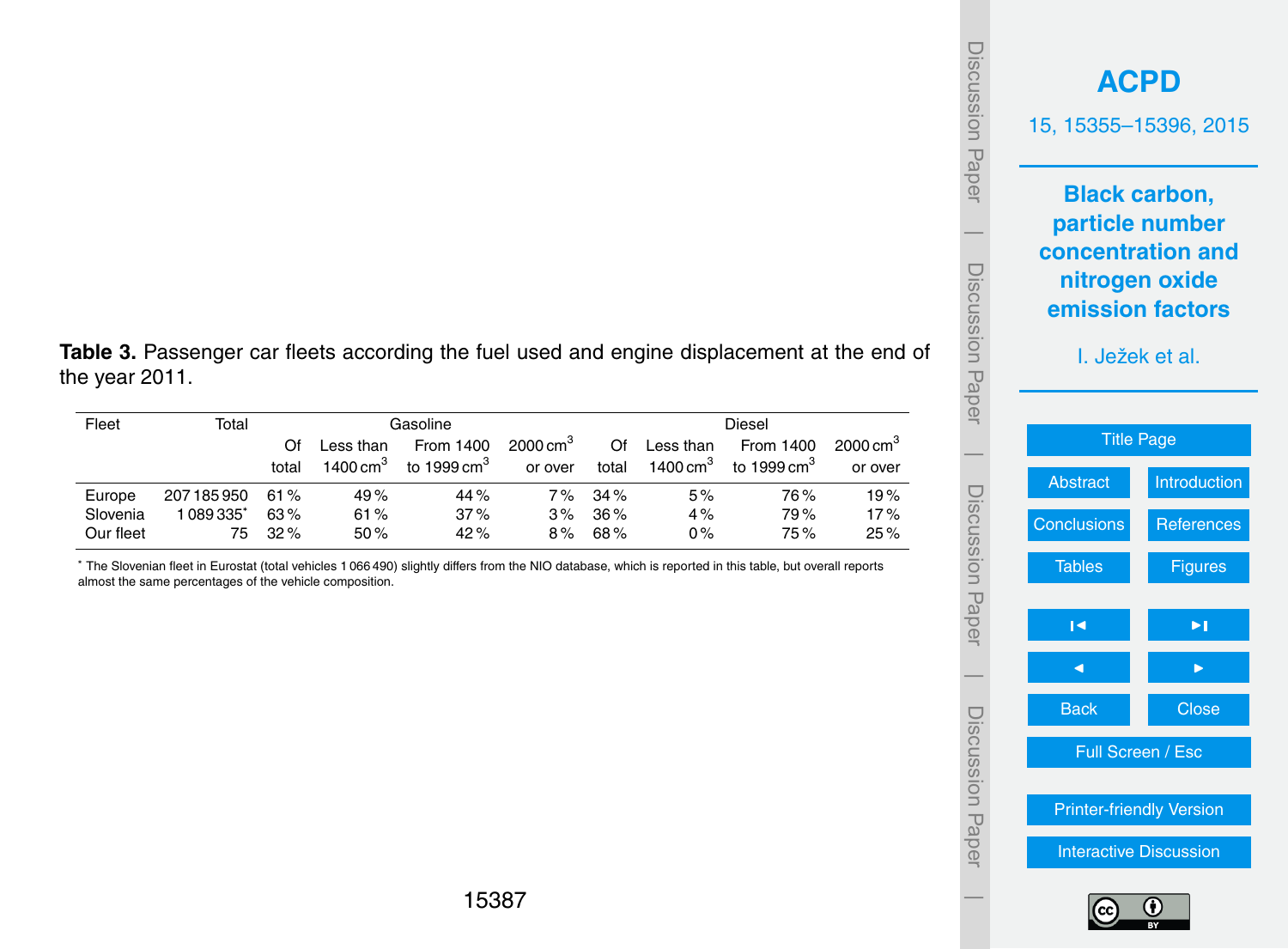|            |          | 10 years<br>or over | From 5 to<br>10 years | From 5 to<br>2 years | Less than<br>2 years |
|------------|----------|---------------------|-----------------------|----------------------|----------------------|
| Europe     | Total    | 42%                 | 28%                   | 19%                  | 11%                  |
| Slovenia   | Total    | 39%                 | 34%                   | 18%                  | 9%                   |
|            | Gasoline | 50%                 | 25%                   | 15%                  | 9%                   |
|            | Diesel   | 18%                 | 48%                   | 23%                  | 11%                  |
| This study | Total    | 27%                 | 47%                   | 29%                  | 7%                   |
|            | Gasoline | 50%                 | 25%                   | 17%                  | 8%                   |
|            | Diesel   | 16%                 | 49%                   | 29%                  | 6%                   |

**Table 4.** Passenger car fleets according to their age, at the end of the year 2011.

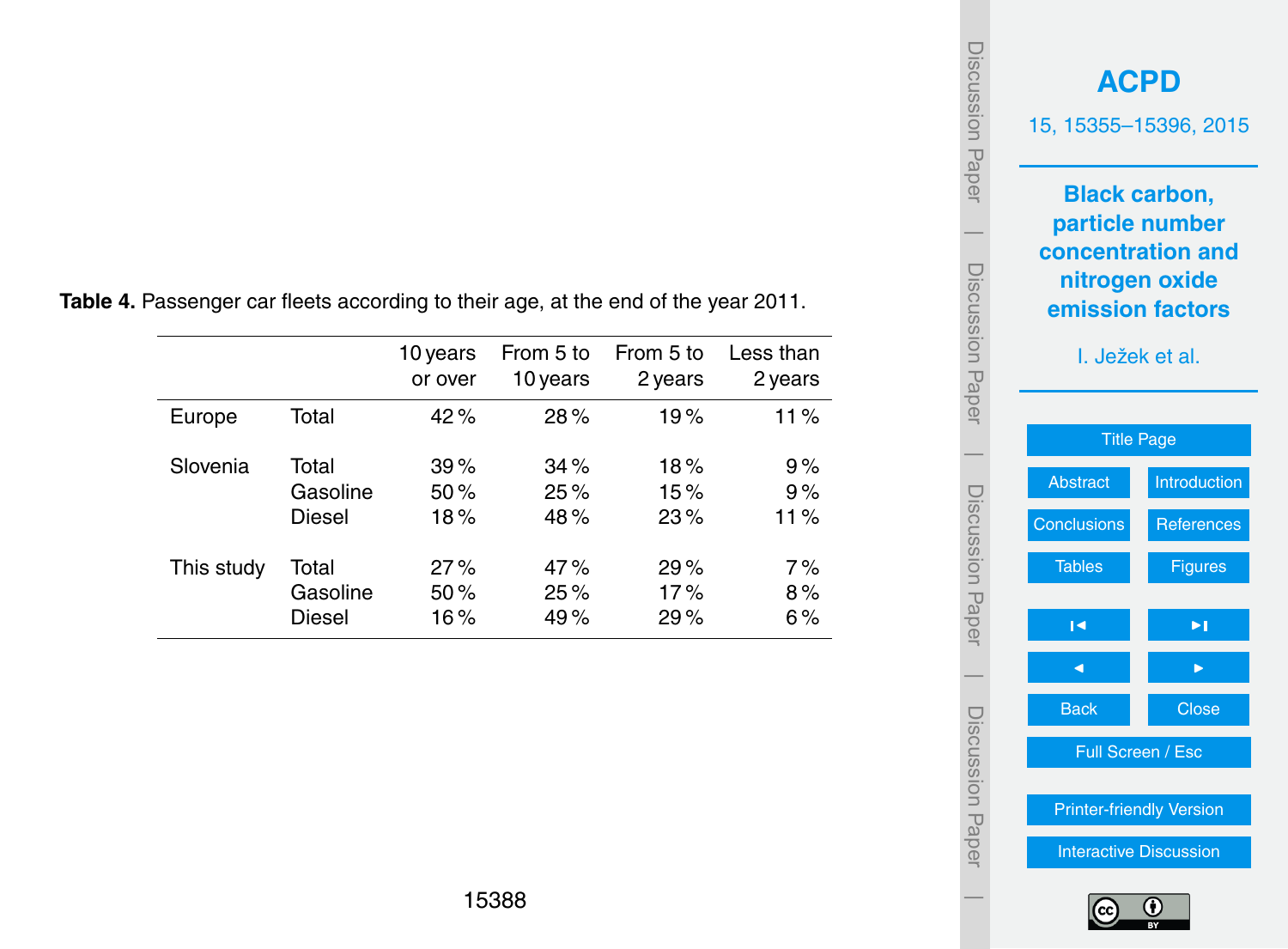| <b>JISCUSSION Paper</b> |                    | <b>ACPD</b><br>15, 15355-15396, 2015                                                               |  |  |  |  |
|-------------------------|--------------------|----------------------------------------------------------------------------------------------------|--|--|--|--|
|                         |                    | <b>Black carbon,</b><br>particle number<br>concentration and<br>nitrogen oxide<br>emission factors |  |  |  |  |
| Discussion<br>Haper     |                    | I. Ježek et al.<br><b>Title Page</b>                                                               |  |  |  |  |
|                         | Abstract           | Introduction                                                                                       |  |  |  |  |
|                         | <b>Conclusions</b> | References                                                                                         |  |  |  |  |
|                         | <b>Tables</b>      | <b>Figures</b>                                                                                     |  |  |  |  |
| Discussion Paper        | ĨЧ                 | $\blacktriangleright$ [                                                                            |  |  |  |  |
|                         |                    |                                                                                                    |  |  |  |  |
|                         | <b>Back</b>        | Close                                                                                              |  |  |  |  |
| Discussion Papel        |                    | Full Screen / Esc                                                                                  |  |  |  |  |
|                         |                    | <b>Printer-friendly Version</b>                                                                    |  |  |  |  |
|                         |                    | <b>Interactive Discussion</b>                                                                      |  |  |  |  |
|                         |                    |                                                                                                    |  |  |  |  |

**Table 5.** Statistics on lorries size in 2011 for Europe and Slovenia. For the list of countries included in the statistics for Europe see Supplement S2.

|                    | total              | Less<br>than 1500 | From 1500    From 5000<br>to 4999 kg | to 9999 ka | 10 000 ka<br>or over |
|--------------------|--------------------|-------------------|--------------------------------------|------------|----------------------|
| Europe<br>Slovenia | 17994007<br>75 508 | 79 %<br>71%       | 14 $\%$<br>14%                       | 3%<br>7%   | $4\%$<br>8%          |
|                    |                    |                   |                                      |            |                      |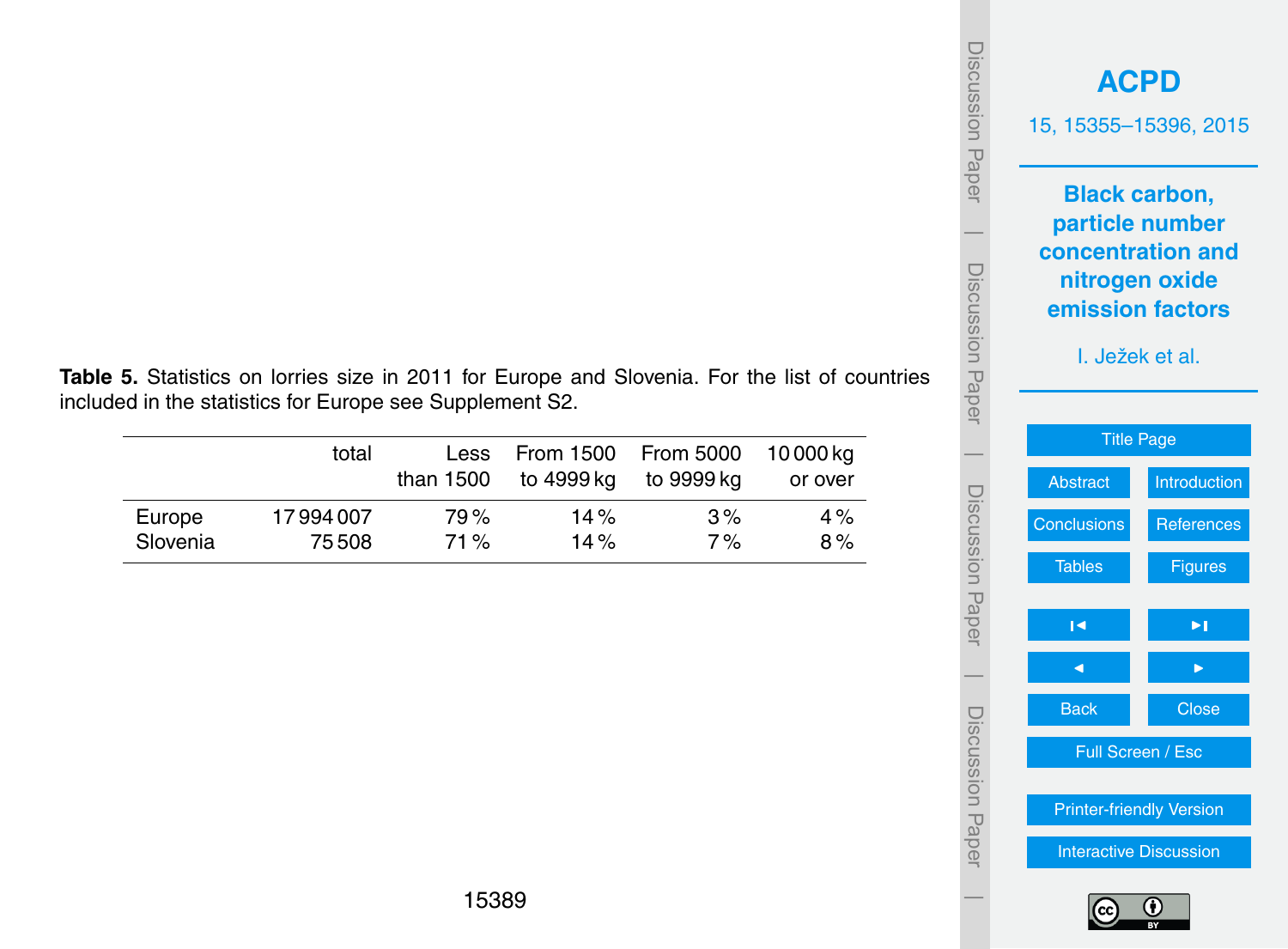

**Table 6.** Statistics on lorries age in year 2011 for Europe and Slovenia. For the list of countries included in the statistics for Europe see Supplement S2.

|          | total    | Less<br>than 2 years to 5 years to 10 years | From 2 |        | From 5 10 years<br>or over |
|----------|----------|---------------------------------------------|--------|--------|----------------------------|
| Europe   | 17995713 | 10%                                         | 20%    | $26\%$ | 43%                        |
| Slovenia | 75508    | 11 $\%$                                     | 25%    | $32\%$ | $32\%$                     |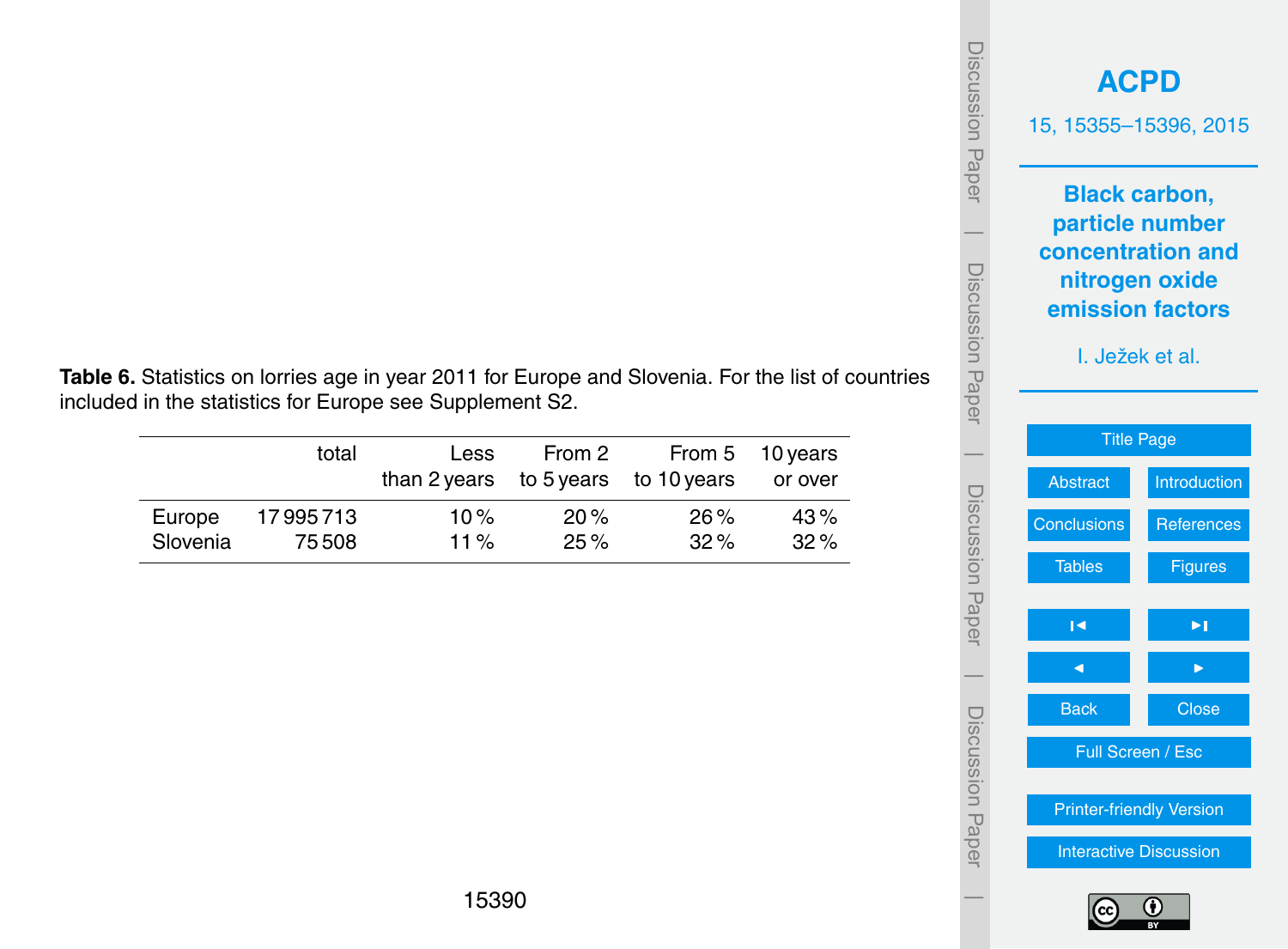| Study             | Study type             | Vehicle type                                                            | EF BC $(gkg^{-1})$                                                                                           | EF PN $(10^{15}$ kg <sup>-1</sup> )                                                                          | EF NO <sub>x</sub> $(gkg^{-1})$                                                                             |
|-------------------|------------------------|-------------------------------------------------------------------------|--------------------------------------------------------------------------------------------------------------|--------------------------------------------------------------------------------------------------------------|-------------------------------------------------------------------------------------------------------------|
| Shorter (2005)    | Chasing $a$            | Diesel buses<br><b>CRT</b>                                              |                                                                                                              |                                                                                                              | $34.5(8.1 - 117.1)$<br>$27.8 (\pm 6.3)$                                                                     |
| Schneider (2008)  | Chasing <sup>b</sup>   | <b>HGV</b>                                                              | $0.22 \pm 0.14$                                                                                              | $8.3 \pm 5.8$                                                                                                | $18 \pm 14$                                                                                                 |
| Ban-Weiss (2009)  | Remote s. <sup>a</sup> | HGV                                                                     | $1.7(0.1 - 20)$                                                                                              | $4.7(0.2 - 40)$                                                                                              |                                                                                                             |
| Dallmann (2011)   | Remote s. <sup>d</sup> | HGV (2009)<br>HGV (2010)                                                | $1.07 \pm 0.18$<br>$0.49 \pm 0.08$                                                                           |                                                                                                              | $25.9 \pm 1.8$<br>$15.4 \pm 0.9$                                                                            |
| Dallmann (2013)   | Remote s. <sup>d</sup> | <b>HGV</b>                                                              | $0.62 \pm 0.17$                                                                                              |                                                                                                              |                                                                                                             |
| Hudda (2013)      |                        | <b>LDG</b><br><b>HDD I-710</b><br><b>HDD</b> freeways                   | $0.07 \pm 0.05$<br>$0.41 \pm 0.21$<br>$1.33 \pm 0.33$                                                        | $0.43 \pm 0.26$<br>$4.2 \pm 3.4$<br>$5.2 \pm 3.1$                                                            | $3.8 \pm 1.4$<br>$15 \pm 9.2$<br>$16 \pm 10$                                                                |
| Wang (2012)       | Chasing <sup>c</sup>   | <b>HGV Beijing</b><br><b>HGV Chongqing</b>                              | $0.4(0.2 - 0.8)$<br>$1.1(0.7-1.6)$                                                                           |                                                                                                              | $47.3(38.1 - 62.5)$<br>40.0 (31.7-48.1)                                                                     |
| Carslaw and Rhys- | Remote s. <sup>e</sup> | Petrol cars                                                             |                                                                                                              |                                                                                                              | $5.6(1.6-28.1)$                                                                                             |
| Tyler (2013)      |                        | Diesel cars<br>Van $(N1)$<br>HGV (all)                                  |                                                                                                              |                                                                                                              | 16.37 (15.7-21.6)<br>18.9 (17.6-24.7)<br>39.8 (36.7-50.6)                                                   |
| This study        | Chasing $c$            | Petrol cars<br>Diesel cars<br>Goods vehicles<br>LGV(N2)<br><b>Buses</b> | $0.28(0.15 - 0.46)$<br>$0.79(0.36 - 1.36)$<br>$0.47(0.24 - 0.72)$<br>$0.64(0.37-0.96)$<br>$0.4(0.24 - 0.65)$ | $1.95(1.08 - 4.88)$<br>$4.4(2.62 - 9.03)$<br>11.49 (2.55-19.76)<br>16.8 (8.22-19.01)<br>$9.99(1.91 - 19.23)$ | $6.34(3.77-10.6)$<br>15.43 (8.82-22.63)<br>27.71 (17.89-38.24)<br>23.16 (17.89-27.46)<br>55.88 (39.09-55.9) |

**Table 7.** Comparison of EF with other similar on-road studies.

a mean (range);  $\rm{^{b}}$  mean  $\pm$  standard deviation;  $\rm{^{c}}$  median (1st and 3rd quartile);  $\rm{^{d}}$  mean  $\pm$ 95 % confidence interval;  $\rm{^{e}}$  emission ratios from Carslaw and Rhys-Tyler (2013) paper were converted to EFs using the same molecular weights and carbon fraction as in Eq. (1), for HGV we the average of both HGV groups they report HGV(3.5–12 t) and HGV(*>* 12 t); presented are average values for all Euro standards in a group, in parenthesis are the smallest and largest mean value of emission standards.

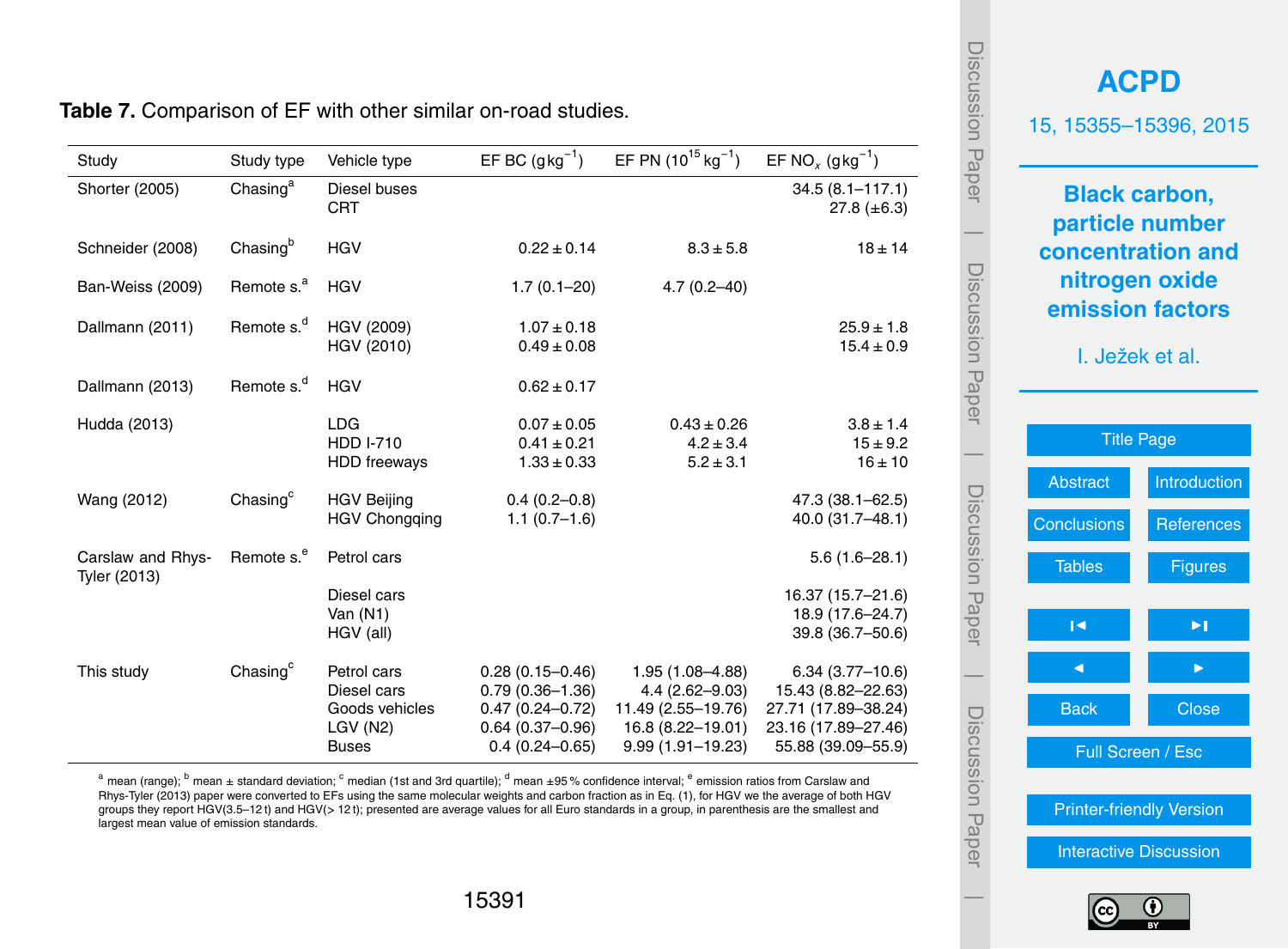<span id="page-37-0"></span>

**Figure 1.** Comparison of two integration approaches to calculate individual vehicle's emission factor (EF). With the bulk integration the EF is calculated by integrating the plume from the beginning to the end of the chase; the median EF is calculated with the running integration approach with 10 s integration windows, from the EF distribution the median value is then calculated.



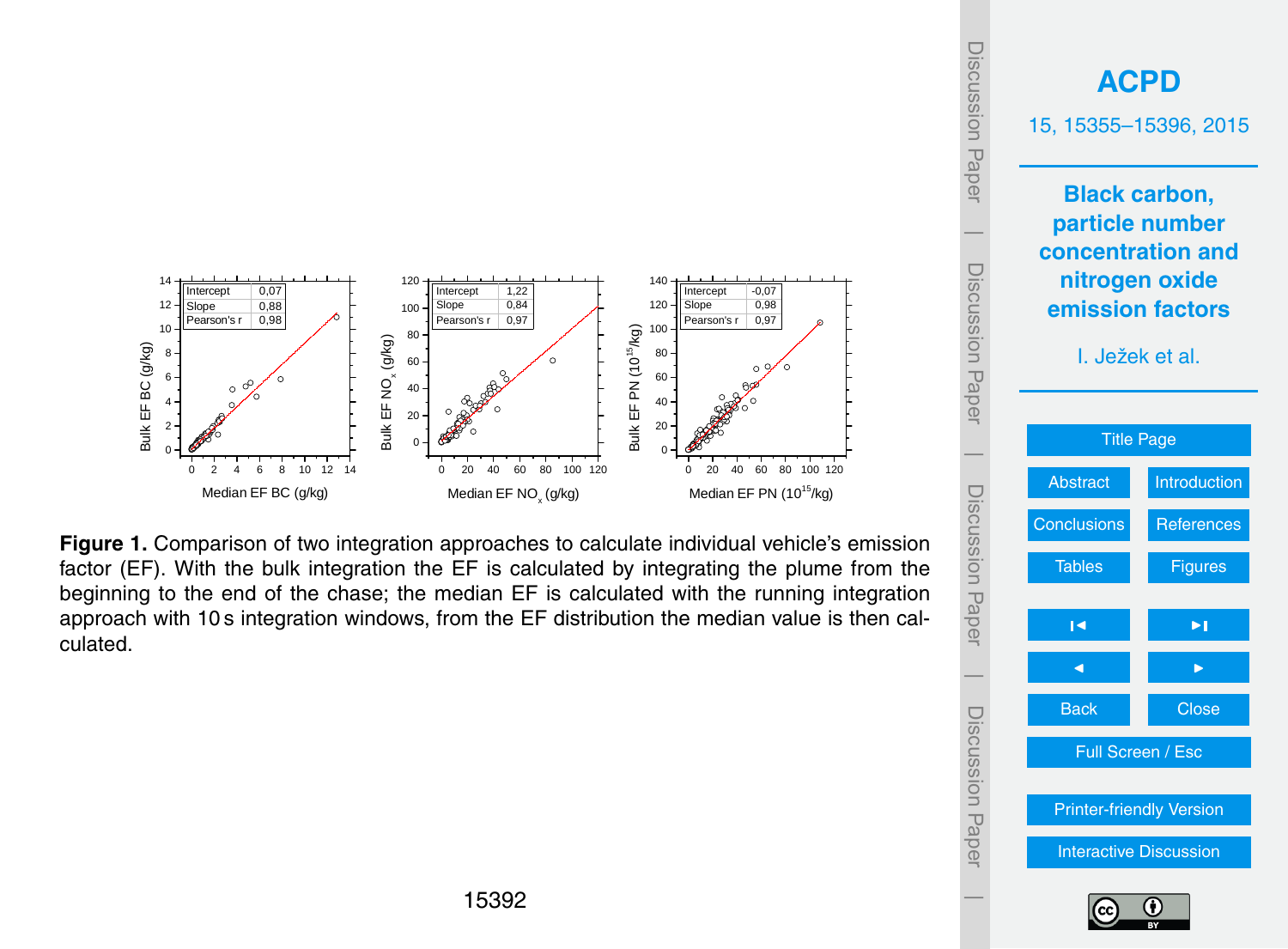



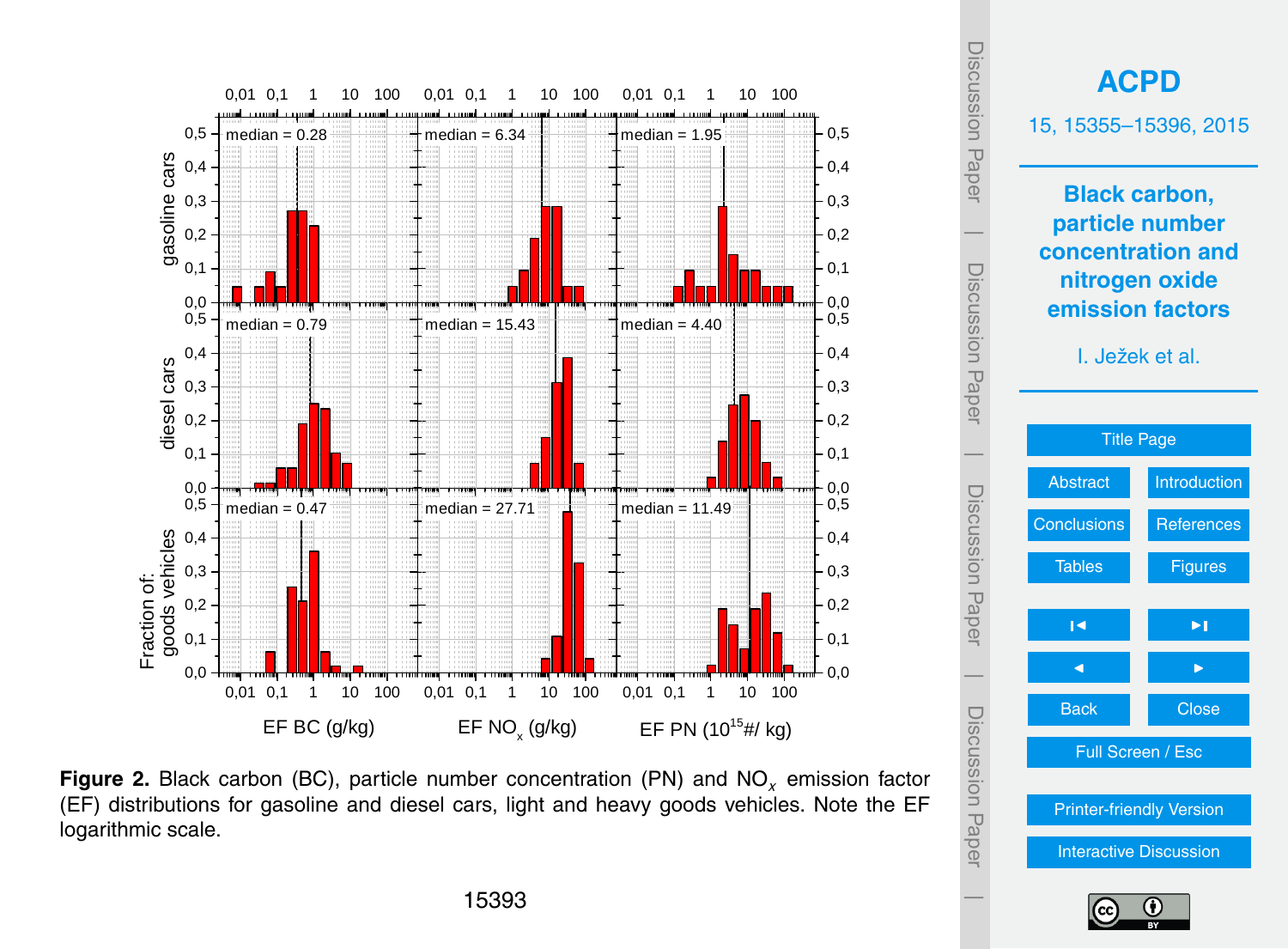

**Figure 3.** BC and NO*<sup>x</sup>* EF according to different vehicle categories and age (in years) group subcategories: gasoline passenger cars (GC, blue), diesel passenger cars (DC, black), and goods vehicles (GV, red). Note the EF logarithmic scale.



Discussion Paper

 $\overline{\phantom{a}}$ 

Discussion Paper

 $\overline{\phantom{a}}$ 

Discussion Paper

 $\overline{\phantom{a}}$ 

Discussion Paper

 $\overline{\phantom{a}}$ 

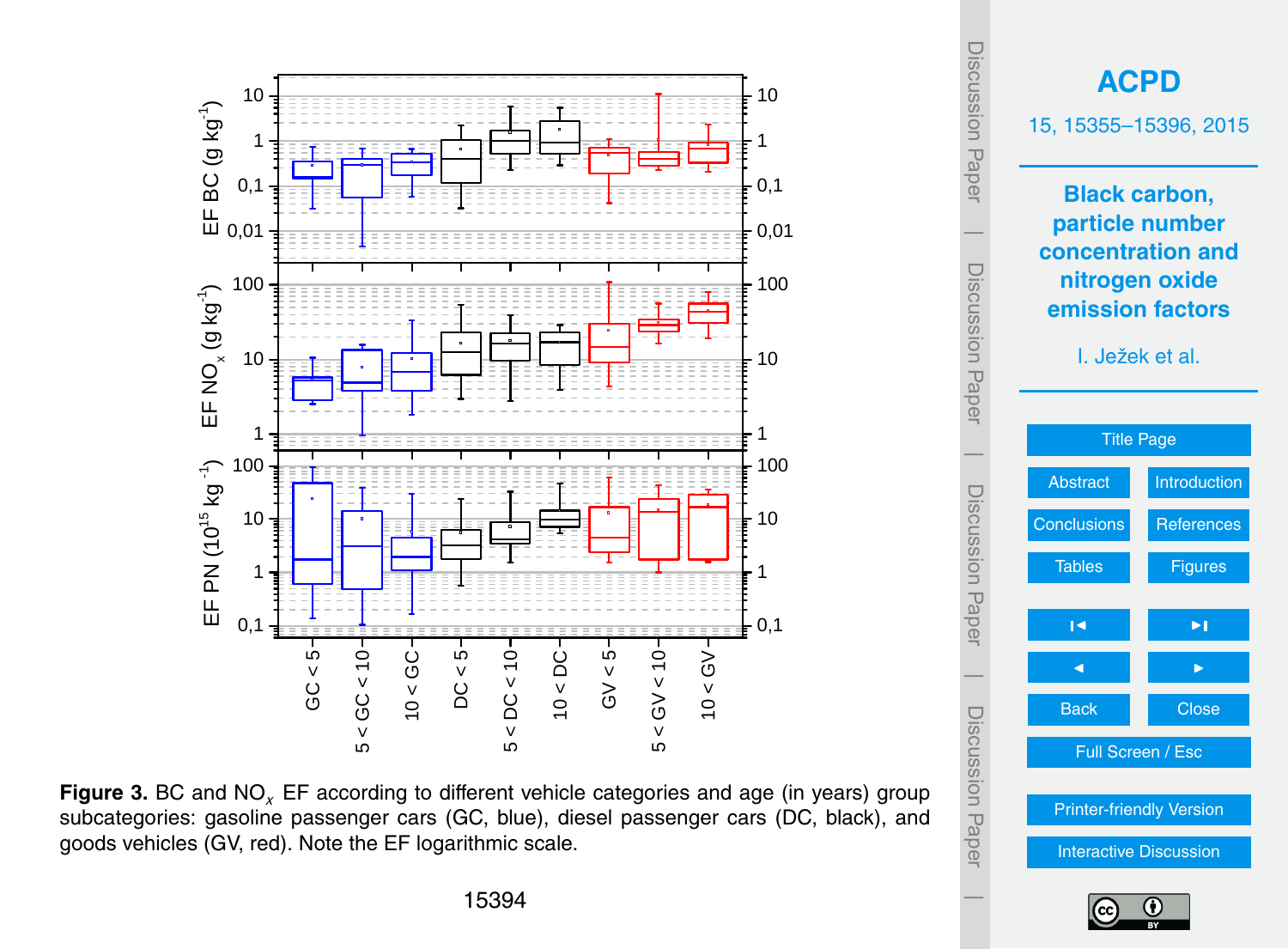